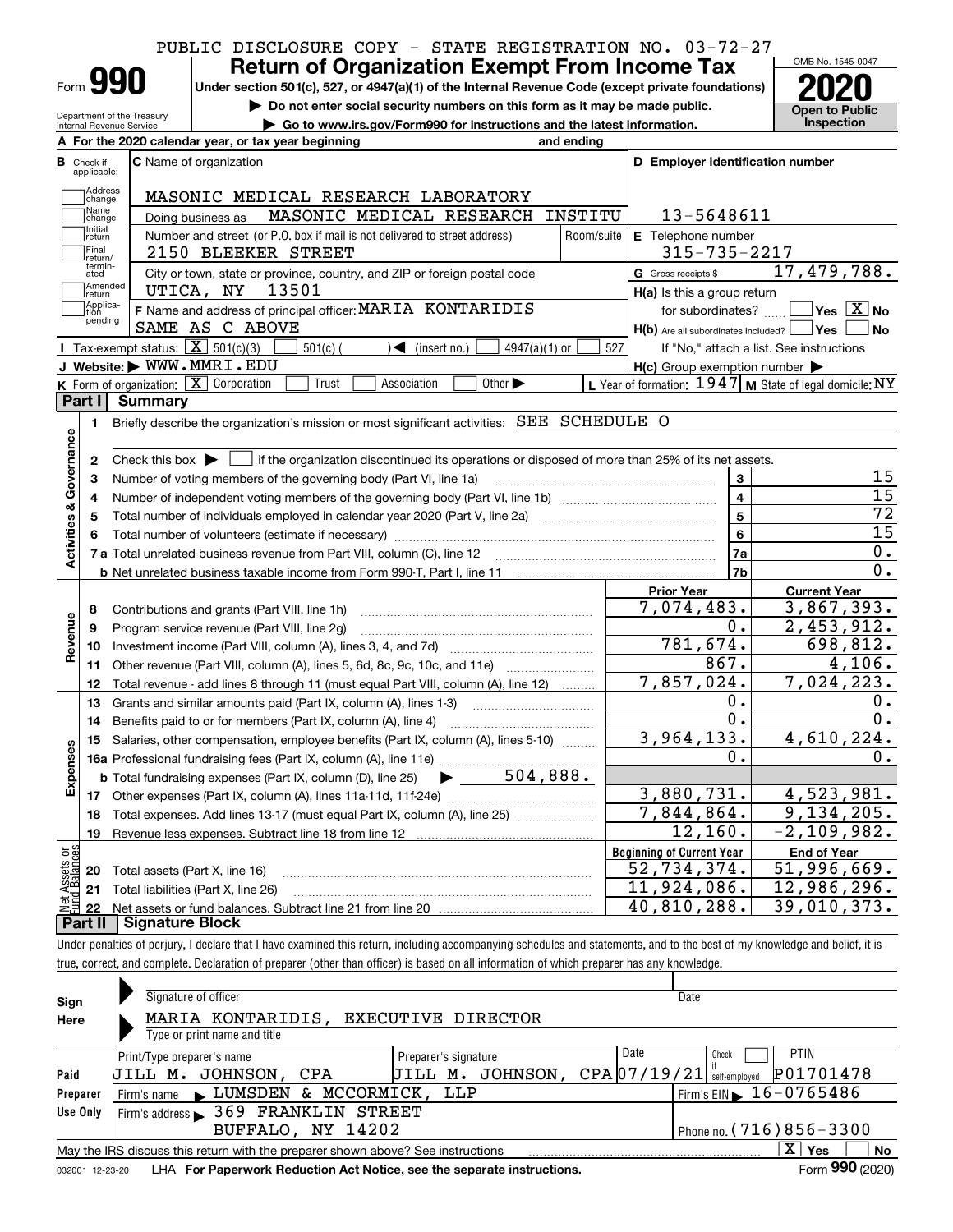|              | MASONIC MEDICAL RESEARCH LABORATORY<br>Form 990 (2020)                                                                                                                                              | 13-5648611                  | Page 2                                 |
|--------------|-----------------------------------------------------------------------------------------------------------------------------------------------------------------------------------------------------|-----------------------------|----------------------------------------|
| Part III     | <b>Statement of Program Service Accomplishments</b>                                                                                                                                                 |                             |                                        |
|              |                                                                                                                                                                                                     |                             | $\overline{\text{X}}$                  |
| 1            | Briefly describe the organization's mission:<br>MASONIC MEDICAL RESEARCH LABORATORY, DOING BUSINESS AS MASONIC MEDICAL                                                                              |                             |                                        |
|              | RESEARCH INSTITUTE, IS A NOT-FOR-PROFIT INSTITUTE DEDICATED TO                                                                                                                                      |                             |                                        |
|              | IMPROVING THE HEALTH AND QUALITY OF LIFE FOR ALL.                                                                                                                                                   | THE INSTITUTE'S             |                                        |
|              | PRIMARY MISSION IS TO CONDUCT HIGH QUALITY BASIC AND CLINICAL RESEARCH                                                                                                                              |                             |                                        |
| $\mathbf{2}$ | Did the organization undertake any significant program services during the year which were not listed on the<br>prior Form 990 or 990-EZ?                                                           | $\boxed{\text{X}}$ Yes      | No                                     |
|              | If "Yes," describe these new services on Schedule O.                                                                                                                                                |                             |                                        |
| 3            | Did the organization cease conducting, or make significant changes in how it conducts, any program services?<br>If "Yes," describe these changes on Schedule O.                                     |                             | $\sqrt{}$ Yes $\sqrt{}$ X $\sqrt{}$ No |
| 4            | Describe the organization's program service accomplishments for each of its three largest program services, as measured by expenses.                                                                |                             |                                        |
|              | Section 501(c)(3) and 501(c)(4) organizations are required to report the amount of grants and allocations to others, the total expenses, and<br>revenue, if any, for each program service reported. |                             |                                        |
| 4а           | $6,586,479$ and $\frac{1}{2}$ including grants of \$<br>) (Expenses \$<br>(Code:<br>THE MASONIC MEDICAL RESEARCH LABORATORY, DOING BUSINESS AS MASONIC                                              | 6,321,305.<br>) (Revenue \$ |                                        |
|              | MEDICAL RESEARCH INSTITUTE (MMRI), IS A WORLD RENOWNED MEDICAL RESEARCH                                                                                                                             |                             |                                        |
|              | CENTER KNOWN FOR ITS SCIENTIFIC ACHIEVEMENTS, ESPECIALLY IN THE FIELD                                                                                                                               |                             |                                        |
|              | EXPERIMENTAL CARDIOLOGY. CURRENT RESEARCH EFFORTS ENCOMPASS ISCHEMIC<br>OF                                                                                                                          |                             |                                        |
|              | CARDIAC ARRHYTHMIAS, CARDIOVASCULAR DISEASE AND SUDDEN<br>HEART DISEASE,                                                                                                                            |                             |                                        |
|              | CARDIAC DEATH. MMRI IS A LEADING CENTER FOR GENETIC SCREENING OF                                                                                                                                    |                             |                                        |
|              | CARDIAC DISEASE AS WELL AS IN THE DEVELOPMENT OF INNOVATIVE AND                                                                                                                                     |                             |                                        |
|              | EFFECTIVE PHARMACOLOGIC TREATMENT FOR ATRIAL FIBRILLATION.                                                                                                                                          | THE STEM                    |                                        |
|              | CELL CENTER IS FOCUSED ON REGENERATING MEDICINE AND THE DEVELOPMENT OF                                                                                                                              |                             |                                        |
|              | HUMAN MODELS OF DISEASE. OUR SCIENTIFIC FINDINGS ARE PUBLISHED IN THE                                                                                                                               |                             |                                        |
|              | FINEST MEDICAL JOURNALS IN THE WORLD.                                                                                                                                                               |                             |                                        |
|              |                                                                                                                                                                                                     |                             |                                        |
| 4b           |                                                                                                                                                                                                     |                             |                                        |
|              |                                                                                                                                                                                                     |                             |                                        |
|              |                                                                                                                                                                                                     |                             |                                        |
|              |                                                                                                                                                                                                     |                             |                                        |
|              |                                                                                                                                                                                                     |                             |                                        |
|              |                                                                                                                                                                                                     |                             |                                        |
|              |                                                                                                                                                                                                     |                             |                                        |
|              |                                                                                                                                                                                                     |                             |                                        |
|              |                                                                                                                                                                                                     |                             |                                        |
|              |                                                                                                                                                                                                     |                             |                                        |
|              |                                                                                                                                                                                                     |                             |                                        |
|              |                                                                                                                                                                                                     |                             |                                        |
|              |                                                                                                                                                                                                     |                             |                                        |
| 4с           |                                                                                                                                                                                                     | (Revenue \$                 |                                        |
|              |                                                                                                                                                                                                     |                             |                                        |
|              |                                                                                                                                                                                                     |                             |                                        |
|              |                                                                                                                                                                                                     |                             |                                        |
|              |                                                                                                                                                                                                     |                             |                                        |
|              |                                                                                                                                                                                                     |                             |                                        |
|              |                                                                                                                                                                                                     |                             |                                        |
|              |                                                                                                                                                                                                     |                             |                                        |
|              |                                                                                                                                                                                                     |                             |                                        |
|              |                                                                                                                                                                                                     |                             |                                        |
|              |                                                                                                                                                                                                     |                             |                                        |
|              |                                                                                                                                                                                                     |                             |                                        |
|              |                                                                                                                                                                                                     |                             |                                        |
| 4d           | Other program services (Describe on Schedule O.)                                                                                                                                                    |                             |                                        |
|              | (Expenses \$<br>including grants of \$<br>(Revenue \$                                                                                                                                               |                             |                                        |
|              | 6,586,479.<br>4e Total program service expenses >                                                                                                                                                   |                             |                                        |
|              |                                                                                                                                                                                                     |                             | Form 990 (2020)                        |
|              | 032002 12-23-20                                                                                                                                                                                     |                             |                                        |
|              |                                                                                                                                                                                                     |                             |                                        |

15200719 783816 M0095700.00 2020.04001 MASONIC MEDICAL RESEARCH M0095701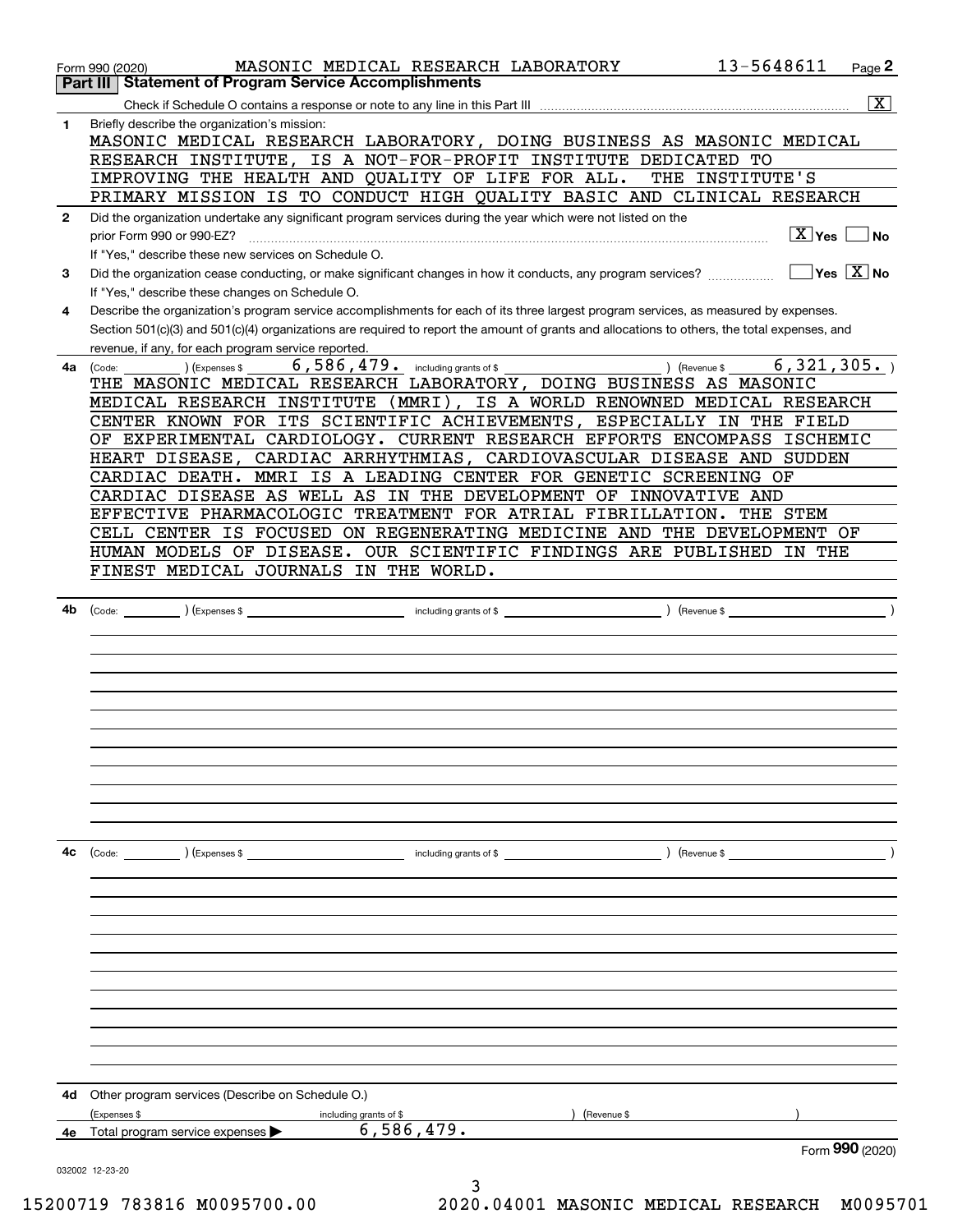|  | Form 990 (2020) |
|--|-----------------|

|     |                                                                                                                                                 |                 | Yes                     | No                   |
|-----|-------------------------------------------------------------------------------------------------------------------------------------------------|-----------------|-------------------------|----------------------|
| 1   | Is the organization described in section $501(c)(3)$ or $4947(a)(1)$ (other than a private foundation)?                                         |                 |                         |                      |
|     |                                                                                                                                                 | 1.              | X                       |                      |
| 2   |                                                                                                                                                 | $\overline{2}$  | $\overline{\mathbf{x}}$ |                      |
| 3   | Did the organization engage in direct or indirect political campaign activities on behalf of or in opposition to candidates for                 |                 |                         |                      |
|     |                                                                                                                                                 | 3               |                         | X.                   |
| 4   | Section 501(c)(3) organizations. Did the organization engage in lobbying activities, or have a section 501(h) election in effect                |                 |                         |                      |
|     |                                                                                                                                                 | 4               | X                       |                      |
| 5   | Is the organization a section 501(c)(4), 501(c)(5), or 501(c)(6) organization that receives membership dues, assessments, or                    |                 |                         |                      |
|     |                                                                                                                                                 | 5               |                         | x                    |
| 6   | Did the organization maintain any donor advised funds or any similar funds or accounts for which donors have the right to                       |                 |                         |                      |
|     | provide advice on the distribution or investment of amounts in such funds or accounts? If "Yes," complete Schedule D, Part I                    | 6               |                         | x                    |
| 7   | Did the organization receive or hold a conservation easement, including easements to preserve open space,                                       |                 |                         |                      |
|     |                                                                                                                                                 | $\overline{7}$  |                         | x                    |
| 8   | Did the organization maintain collections of works of art, historical treasures, or other similar assets? If "Yes," complete                    |                 |                         | x                    |
|     |                                                                                                                                                 | 8               |                         |                      |
| 9   | Did the organization report an amount in Part X, line 21, for escrow or custodial account liability, serve as a custodian for                   |                 |                         |                      |
|     | amounts not listed in Part X; or provide credit counseling, debt management, credit repair, or debt negotiation services?                       |                 |                         | X.                   |
|     |                                                                                                                                                 | 9               |                         |                      |
| 10  | Did the organization, directly or through a related organization, hold assets in donor-restricted endowments                                    | 10              | Х                       |                      |
|     | If the organization's answer to any of the following questions is "Yes," then complete Schedule D, Parts VI, VII, VIII, IX, or X                |                 |                         |                      |
| 11  |                                                                                                                                                 |                 |                         |                      |
|     | as applicable.<br>a Did the organization report an amount for land, buildings, and equipment in Part X, line 10? If "Yes," complete Schedule D, |                 |                         |                      |
|     |                                                                                                                                                 | 11a             | X                       |                      |
|     | Did the organization report an amount for investments - other securities in Part X, line 12, that is 5% or more of its total                    |                 |                         |                      |
|     |                                                                                                                                                 | 11 <sub>b</sub> |                         | x                    |
| c   | Did the organization report an amount for investments - program related in Part X, line 13, that is 5% or more of its total                     |                 |                         |                      |
|     |                                                                                                                                                 | 11c             |                         | x                    |
|     | d Did the organization report an amount for other assets in Part X, line 15, that is 5% or more of its total assets reported in                 |                 |                         |                      |
|     |                                                                                                                                                 | 11d             |                         | x                    |
|     |                                                                                                                                                 | 11e             | $\mathbf X$             |                      |
| f   | Did the organization's separate or consolidated financial statements for the tax year include a footnote that addresses                         |                 |                         |                      |
|     | the organization's liability for uncertain tax positions under FIN 48 (ASC 740)? If "Yes," complete Schedule D, Part X                          | 11f             |                         | x                    |
|     | 12a Did the organization obtain separate, independent audited financial statements for the tax year? If "Yes," complete                         |                 |                         |                      |
|     |                                                                                                                                                 | 12a             | X                       |                      |
|     | <b>b</b> Was the organization included in consolidated, independent audited financial statements for the tax year?                              |                 |                         |                      |
|     | If "Yes," and if the organization answered "No" to line 12a, then completing Schedule D, Parts XI and XII is optional manum                     | 12b             |                         | ᅀ                    |
| 13  |                                                                                                                                                 | 13              |                         | $\mathbf X$          |
| 14a | Did the organization maintain an office, employees, or agents outside of the United States?                                                     | 14a             |                         | х                    |
| b   | Did the organization have aggregate revenues or expenses of more than \$10,000 from grantmaking, fundraising, business,                         |                 |                         |                      |
|     | investment, and program service activities outside the United States, or aggregate foreign investments valued at \$100,000                      |                 |                         |                      |
|     |                                                                                                                                                 | 14b             |                         | X.                   |
| 15  | Did the organization report on Part IX, column (A), line 3, more than \$5,000 of grants or other assistance to or for any                       |                 |                         |                      |
|     |                                                                                                                                                 | 15              |                         | x                    |
| 16  | Did the organization report on Part IX, column (A), line 3, more than \$5,000 of aggregate grants or other assistance to                        |                 |                         |                      |
|     |                                                                                                                                                 | 16              |                         | x                    |
| 17  | Did the organization report a total of more than \$15,000 of expenses for professional fundraising services on Part IX,                         |                 |                         |                      |
|     |                                                                                                                                                 | 17              |                         | x                    |
| 18  | Did the organization report more than \$15,000 total of fundraising event gross income and contributions on Part VIII, lines                    |                 |                         |                      |
|     |                                                                                                                                                 | 18              |                         | X.                   |
| 19  | Did the organization report more than \$15,000 of gross income from gaming activities on Part VIII, line 9a? If "Yes."                          |                 |                         |                      |
|     |                                                                                                                                                 | 19              |                         | X                    |
| 20a |                                                                                                                                                 | <b>20a</b>      |                         | х                    |
| b   | If "Yes" to line 20a, did the organization attach a copy of its audited financial statements to this return?                                    | 20 <sub>b</sub> |                         |                      |
| 21  | Did the organization report more than \$5,000 of grants or other assistance to any domestic organization or                                     |                 |                         |                      |
|     |                                                                                                                                                 | 21              |                         | x<br>Form 990 (2020) |
|     | 032003 12-23-20                                                                                                                                 |                 |                         |                      |

032003 12-23-20

15200719 783816 M0095700.00 2020.04001 MASONIC MEDICAL RESEARCH M0095701

4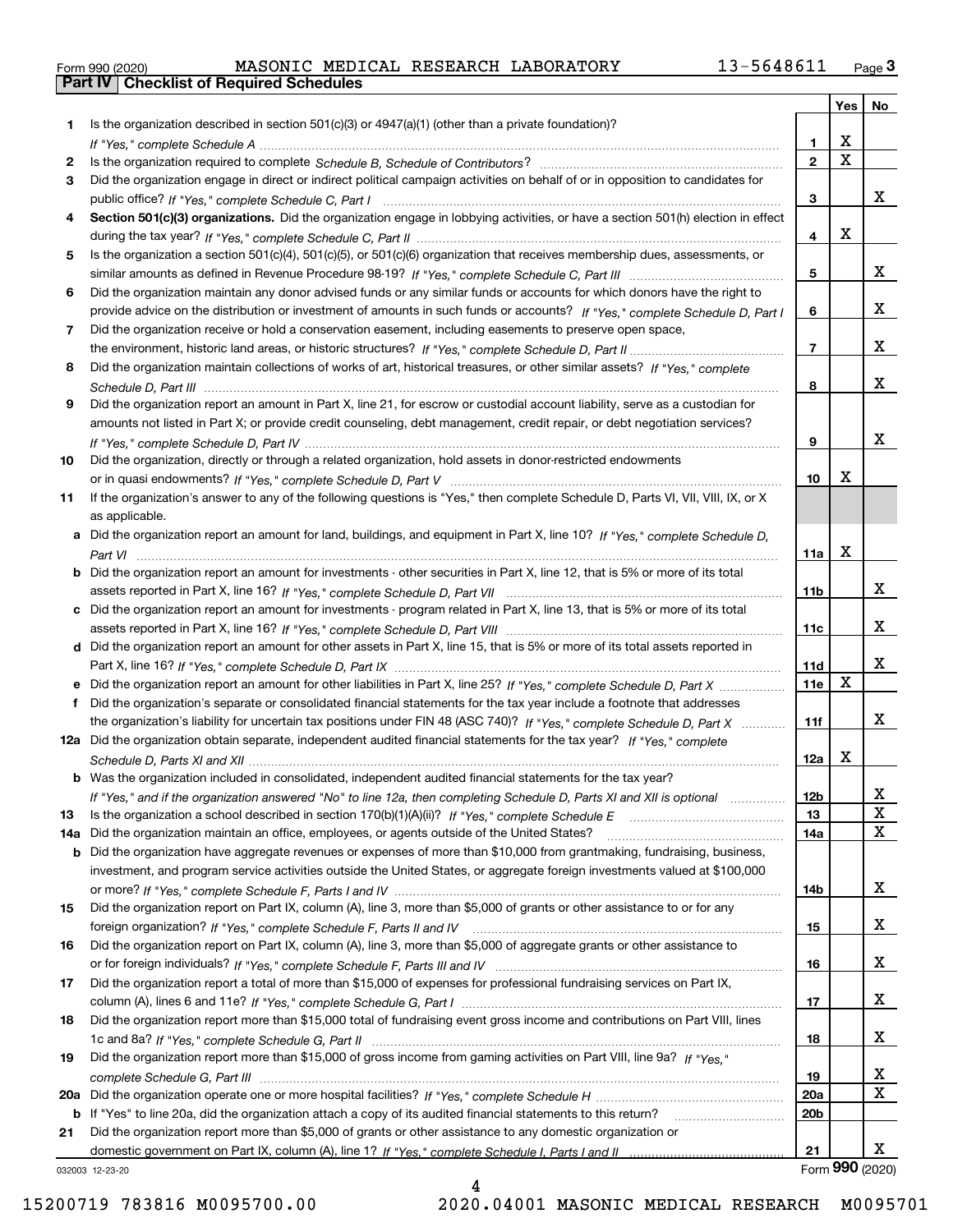|  | Form 990 (2020) |
|--|-----------------|
|  |                 |

*(continued)*

|               | <b>b</b> Did the organization invest any proceeds of tax-exempt bonds beyond a temporary period exception?                         | 24 <sub>b</sub> |     |                  |
|---------------|------------------------------------------------------------------------------------------------------------------------------------|-----------------|-----|------------------|
|               |                                                                                                                                    |                 |     |                  |
|               | c Did the organization maintain an escrow account other than a refunding escrow at any time during the year to defease             | 24c             |     |                  |
|               |                                                                                                                                    | 24d             |     |                  |
|               | 25a Section 501(c)(3), 501(c)(4), and 501(c)(29) organizations. Did the organization engage in an excess benefit                   |                 |     |                  |
|               |                                                                                                                                    | 25a             |     | x                |
|               | b Is the organization aware that it engaged in an excess benefit transaction with a disqualified person in a prior year, and       |                 |     |                  |
|               | that the transaction has not been reported on any of the organization's prior Forms 990 or 990-EZ? If "Yes," complete              |                 |     |                  |
|               | Schedule L. Part I                                                                                                                 | 25b             |     | х                |
| 26            | Did the organization report any amount on Part X, line 5 or 22, for receivables from or payables to any current                    |                 |     |                  |
|               | or former officer, director, trustee, key employee, creator or founder, substantial contributor, or 35%                            |                 |     | x                |
| 27            | Did the organization provide a grant or other assistance to any current or former officer, director, trustee, key employee,        | 26              |     |                  |
|               | creator or founder, substantial contributor or employee thereof, a grant selection committee member, or to a 35% controlled        |                 |     |                  |
|               | entity (including an employee thereof) or family member of any of these persons? If "Yes," complete Schedule L, Part III           | 27              |     | x                |
| 28            | Was the organization a party to a business transaction with one of the following parties (see Schedule L, Part IV                  |                 |     |                  |
|               | instructions, for applicable filing thresholds, conditions, and exceptions):                                                       |                 |     |                  |
|               | a A current or former officer, director, trustee, key employee, creator or founder, or substantial contributor? If                 |                 |     |                  |
|               |                                                                                                                                    | 28a             |     | x<br>$\mathbf X$ |
|               | c A 35% controlled entity of one or more individuals and/or organizations described in lines 28a or 28b? If                        | 28 <sub>b</sub> |     |                  |
|               |                                                                                                                                    | 28c             |     | х                |
| 29            |                                                                                                                                    | 29              |     | х                |
| 30            | Did the organization receive contributions of art, historical treasures, or other similar assets, or qualified conservation        |                 |     |                  |
|               |                                                                                                                                    | 30              |     | х                |
| 31            | Did the organization liquidate, terminate, or dissolve and cease operations? If "Yes," complete Schedule N, Part I                 | 31              |     | $\mathbf X$      |
| 32            | Did the organization sell, exchange, dispose of, or transfer more than 25% of its net assets? If "Yes," complete                   |                 |     |                  |
| 33            | Did the organization own 100% of an entity disregarded as separate from the organization under Regulations                         | 32              |     | х                |
|               |                                                                                                                                    | 33              |     | х                |
| 34            | Was the organization related to any tax-exempt or taxable entity? If "Yes," complete Schedule R, Part II, III, or IV, and          |                 |     |                  |
|               |                                                                                                                                    | 34              | х   |                  |
|               | 35a Did the organization have a controlled entity within the meaning of section 512(b)(13)?                                        | 35a             |     | X                |
|               | <b>b</b> If "Yes" to line 35a, did the organization receive any payment from or engage in any transaction with a controlled entity |                 |     |                  |
|               |                                                                                                                                    | 35b             |     |                  |
| 36            | Section 501(c)(3) organizations. Did the organization make any transfers to an exempt non-charitable related organization?         |                 |     | х                |
| 37            | Did the organization conduct more than 5% of its activities through an entity that is not a related organization                   | 36              |     |                  |
|               |                                                                                                                                    | 37              |     | х                |
| 38            | Did the organization complete Schedule O and provide explanations in Schedule O for Part VI, lines 11b and 19?                     |                 |     |                  |
|               | Note: All Form 990 filers are required to complete Schedule O                                                                      | 38              | X   |                  |
| <b>Part V</b> | <b>Statements Regarding Other IRS Filings and Tax Compliance</b>                                                                   |                 |     |                  |
|               | Check if Schedule O contains a response or note to any line in this Part V                                                         |                 |     |                  |
|               |                                                                                                                                    |                 | Yes | No               |
|               | 16<br>1a                                                                                                                           |                 |     |                  |
|               | 0<br><b>b</b> Enter the number of Forms W-2G included in line 1a. Enter -0- if not applicable <i>manumumumum</i><br>1b             |                 |     |                  |
|               |                                                                                                                                    |                 |     |                  |
|               | c Did the organization comply with backup withholding rules for reportable payments to vendors and reportable gaming               |                 |     |                  |
|               | (gambling) winnings to prize winners?<br>032004 12-23-20                                                                           | 1c              | X   | Form 990 (2020)  |

15200719 783816 M0095700.00 2020.04001 MASONIC MEDICAL RESEARCH M0095701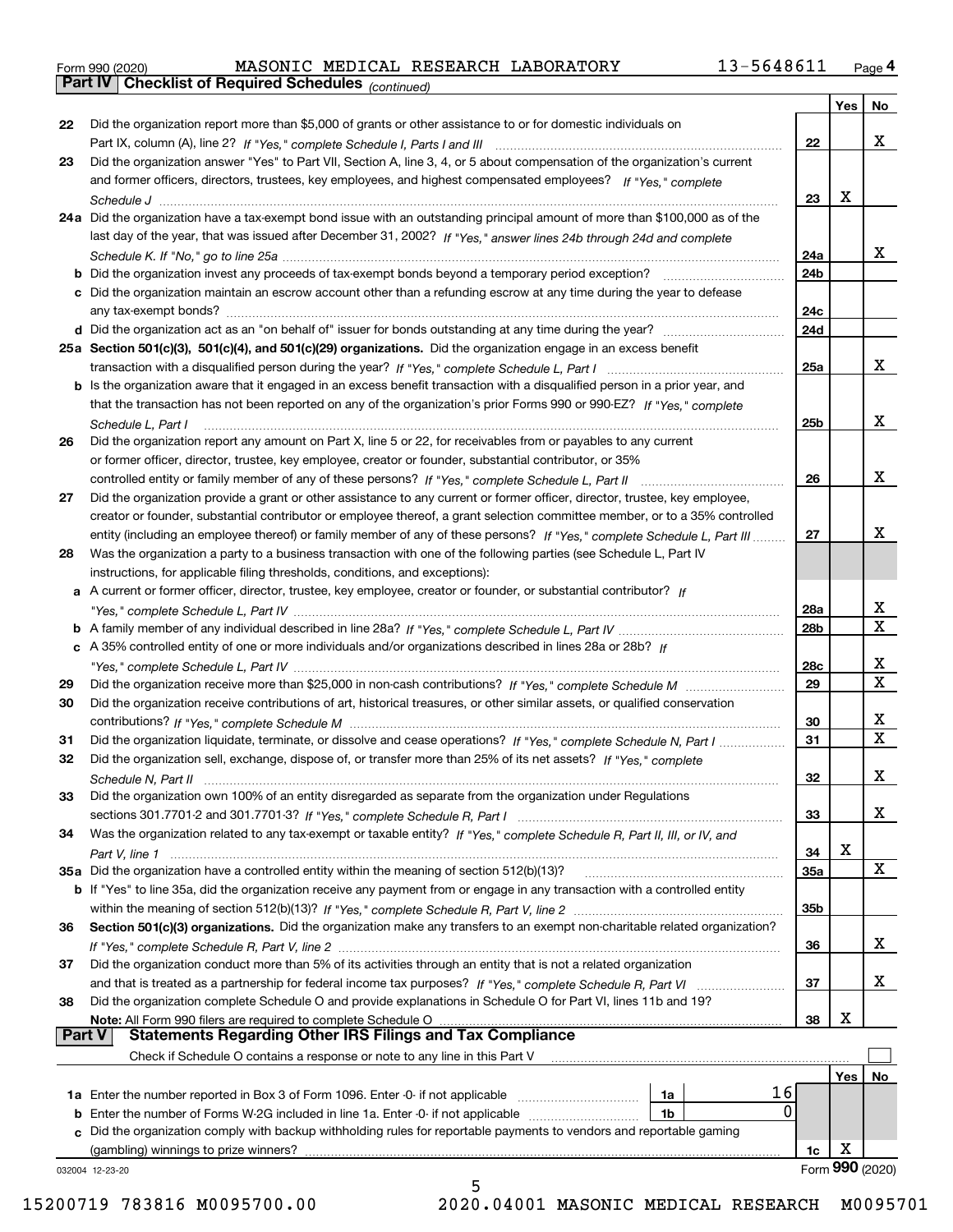|        | MASONIC MEDICAL RESEARCH LABORATORY<br>Form 990 (2020)                                                                                                                                                                                           | 13-5648611 |                |     | $_{\text{Page}}$ 5          |
|--------|--------------------------------------------------------------------------------------------------------------------------------------------------------------------------------------------------------------------------------------------------|------------|----------------|-----|-----------------------------|
|        | Statements Regarding Other IRS Filings and Tax Compliance (continued)<br>Part V                                                                                                                                                                  |            |                |     |                             |
|        |                                                                                                                                                                                                                                                  |            |                | Yes | No                          |
|        | 2a Enter the number of employees reported on Form W-3, Transmittal of Wage and Tax Statements,                                                                                                                                                   |            |                |     |                             |
|        | filed for the calendar year ending with or within the year covered by this return<br>2a                                                                                                                                                          | 72         |                |     |                             |
|        |                                                                                                                                                                                                                                                  |            | 2 <sub>b</sub> | х   |                             |
|        |                                                                                                                                                                                                                                                  |            |                |     |                             |
| За     | Did the organization have unrelated business gross income of \$1,000 or more during the year?                                                                                                                                                    |            | 3a             |     | x                           |
| b      |                                                                                                                                                                                                                                                  |            | 3 <sub>b</sub> |     |                             |
|        | 4a At any time during the calendar year, did the organization have an interest in, or a signature or other authority over, a                                                                                                                     |            |                |     |                             |
|        |                                                                                                                                                                                                                                                  |            | 4a             |     | х                           |
|        | <b>b</b> If "Yes," enter the name of the foreign country $\blacktriangleright$                                                                                                                                                                   |            |                |     |                             |
|        | See instructions for filing requirements for FinCEN Form 114, Report of Foreign Bank and Financial Accounts (FBAR).                                                                                                                              |            |                |     |                             |
| 5a     | Was the organization a party to a prohibited tax shelter transaction at any time during the tax year?                                                                                                                                            |            | 5a             |     | х                           |
| b      |                                                                                                                                                                                                                                                  |            | 5b             |     | X                           |
| с      |                                                                                                                                                                                                                                                  |            | 5c             |     |                             |
|        | 6a Does the organization have annual gross receipts that are normally greater than \$100,000, and did the organization solicit                                                                                                                   |            |                |     |                             |
|        | any contributions that were not tax deductible as charitable contributions?                                                                                                                                                                      |            | 6a             |     | x                           |
|        | <b>b</b> If "Yes," did the organization include with every solicitation an express statement that such contributions or gifts                                                                                                                    |            |                |     |                             |
|        | were not tax deductible?                                                                                                                                                                                                                         |            | 6b             |     |                             |
| 7      | Organizations that may receive deductible contributions under section 170(c).                                                                                                                                                                    |            |                |     |                             |
| а      | Did the organization receive a payment in excess of \$75 made partly as a contribution and partly for goods and services provided to the payor?                                                                                                  |            | 7a             |     | х                           |
| b      | If "Yes," did the organization notify the donor of the value of the goods or services provided?                                                                                                                                                  |            | 7b             |     |                             |
|        | Did the organization sell, exchange, or otherwise dispose of tangible personal property for which it was required                                                                                                                                |            |                |     |                             |
|        |                                                                                                                                                                                                                                                  |            | 7c             |     | x                           |
| d      | 7d                                                                                                                                                                                                                                               |            |                |     |                             |
| е      |                                                                                                                                                                                                                                                  |            | 7e             |     |                             |
| f      | Did the organization, during the year, pay premiums, directly or indirectly, on a personal benefit contract?<br>If the organization received a contribution of qualified intellectual property, did the organization file Form 8899 as required? |            | 7f             |     |                             |
| g<br>h | If the organization received a contribution of cars, boats, airplanes, or other vehicles, did the organization file a Form 1098-C?                                                                                                               |            | 7g<br>7h       |     |                             |
| 8      | Sponsoring organizations maintaining donor advised funds. Did a donor advised fund maintained by the                                                                                                                                             |            |                |     |                             |
|        | sponsoring organization have excess business holdings at any time during the year?                                                                                                                                                               |            | 8              |     |                             |
| 9      | Sponsoring organizations maintaining donor advised funds.                                                                                                                                                                                        |            |                |     |                             |
| а      | Did the sponsoring organization make any taxable distributions under section 4966?                                                                                                                                                               |            | 9а             |     |                             |
| b      | Did the sponsoring organization make a distribution to a donor, donor advisor, or related person?                                                                                                                                                |            | 9b             |     |                             |
| 10     | Section 501(c)(7) organizations. Enter:                                                                                                                                                                                                          |            |                |     |                             |
| а      | 10a<br>Initiation fees and capital contributions included on Part VIII, line 12 [111] [11] [12] [11] [12] [11] [12] [                                                                                                                            |            |                |     |                             |
|        | 10b <br>Gross receipts, included on Form 990, Part VIII, line 12, for public use of club facilities                                                                                                                                              |            |                |     |                             |
| 11     | Section 501(c)(12) organizations. Enter:                                                                                                                                                                                                         |            |                |     |                             |
| а      | Gross income from members or shareholders<br>11a                                                                                                                                                                                                 |            |                |     |                             |
| b      | Gross income from other sources (Do not net amounts due or paid to other sources against                                                                                                                                                         |            |                |     |                             |
|        | 11 <sub>b</sub><br>amounts due or received from them.)                                                                                                                                                                                           |            |                |     |                             |
|        | 12a Section 4947(a)(1) non-exempt charitable trusts. Is the organization filing Form 990 in lieu of Form 1041?                                                                                                                                   |            | <b>12a</b>     |     |                             |
|        | 12b<br><b>b</b> If "Yes," enter the amount of tax-exempt interest received or accrued during the year <i>manument</i> of                                                                                                                         |            |                |     |                             |
| 13     | Section 501(c)(29) qualified nonprofit health insurance issuers.                                                                                                                                                                                 |            |                |     |                             |
| a      | Is the organization licensed to issue qualified health plans in more than one state?                                                                                                                                                             |            | <b>13a</b>     |     |                             |
|        | Note: See the instructions for additional information the organization must report on Schedule O.                                                                                                                                                |            |                |     |                             |
| b      | Enter the amount of reserves the organization is required to maintain by the states in which the                                                                                                                                                 |            |                |     |                             |
|        | 13 <sub>b</sub>                                                                                                                                                                                                                                  |            |                |     |                             |
| с      | 13 <sub>c</sub>                                                                                                                                                                                                                                  |            |                |     |                             |
| 14a    | Did the organization receive any payments for indoor tanning services during the tax year?                                                                                                                                                       |            | 14a            |     | X                           |
|        | <b>b</b> If "Yes," has it filed a Form 720 to report these payments? If "No," provide an explanation on Schedule O                                                                                                                               |            | 14b            |     |                             |
| 15     | Is the organization subject to the section 4960 tax on payment(s) of more than \$1,000,000 in remuneration or                                                                                                                                    |            |                |     |                             |
|        |                                                                                                                                                                                                                                                  |            | 15             |     | х                           |
|        | If "Yes," see instructions and file Form 4720, Schedule N.                                                                                                                                                                                       |            |                |     | х                           |
| 16     | Is the organization an educational institution subject to the section 4968 excise tax on net investment income?                                                                                                                                  |            | 16             |     |                             |
|        | If "Yes," complete Form 4720, Schedule O.                                                                                                                                                                                                        |            |                |     | $F_{\text{Orm}}$ 990 (2020) |

Form (2020) **990**

032005 12-23-20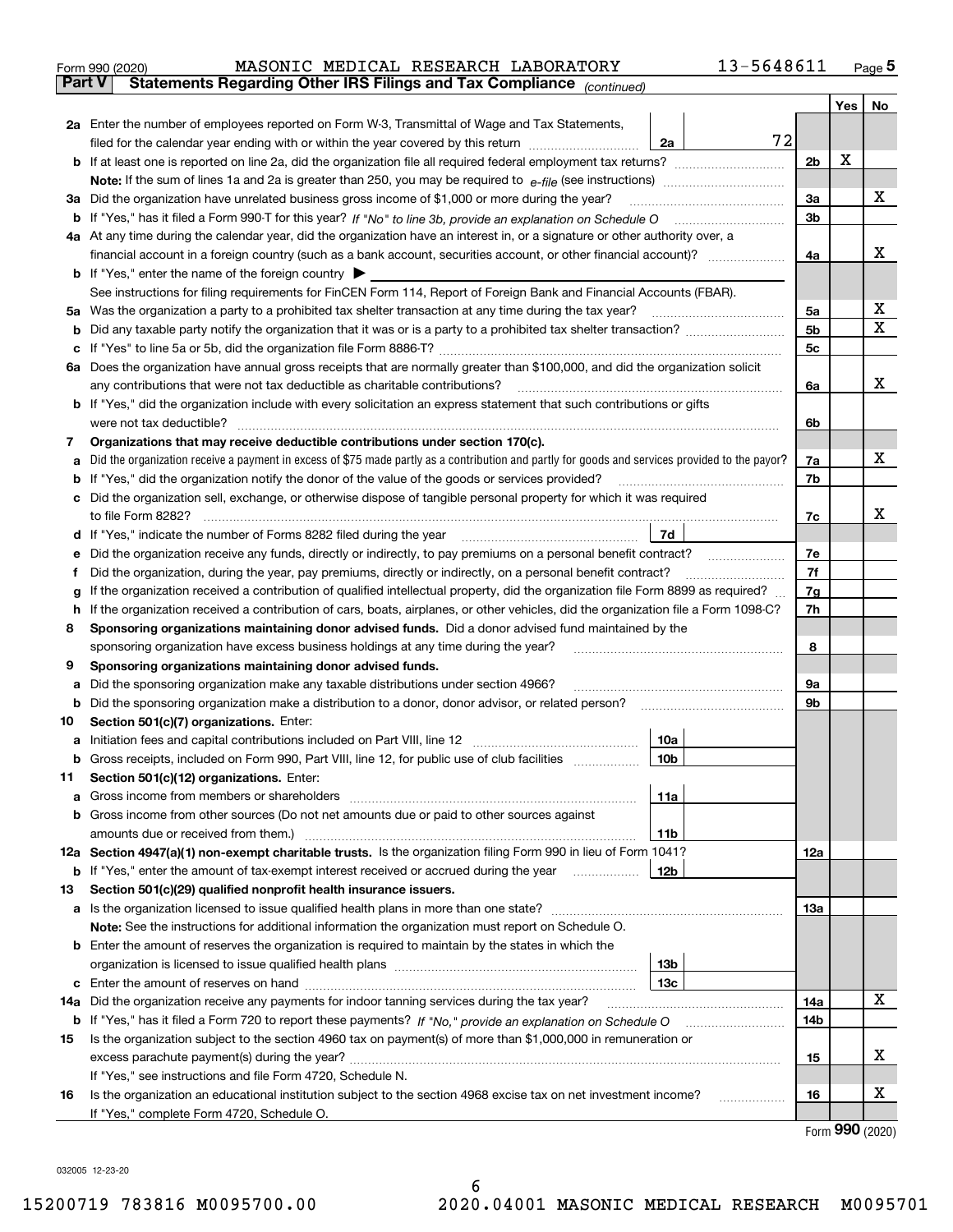|  | Form 990 (2020) |
|--|-----------------|
|  |                 |

#### $_{\rm Form}$   $_{990}$  (2020) <code>MASONIC</code> <code>MEDICAL</code> RESEARCH <code>LABORATORY</code>  $13$  –  $5648611$  <code>Page</code>

orm 990 (2020) \_\_\_\_\_\_\_\_\_\_\_\_\_\_MASONIC\_MEDICAL\_RESEARCH\_LABORATORY \_\_\_\_\_\_\_\_\_\_\_\_\_13-5648611\_\_\_\_<sub>Page</sub> 6<br>**Part VI** Governance, Management, and Disclosure <sub>For each "Yes" response to lines 2 through 7b below, and for a "No" res</sub> *to line 8a, 8b, or 10b below, describe the circumstances, processes, or changes on Schedule O. See instructions.*

|    |                                                                                                                                                                               |    |    |                 | Yes   No |                 |
|----|-------------------------------------------------------------------------------------------------------------------------------------------------------------------------------|----|----|-----------------|----------|-----------------|
|    | <b>1a</b> Enter the number of voting members of the governing body at the end of the tax year                                                                                 | 1a | 15 |                 |          |                 |
|    | If there are material differences in voting rights among members of the governing body, or if the governing                                                                   |    |    |                 |          |                 |
|    | body delegated broad authority to an executive committee or similar committee, explain on Schedule O.                                                                         |    |    |                 |          |                 |
|    | <b>b</b> Enter the number of voting members included on line 1a, above, who are independent <i>manumum</i>                                                                    | 1b | 15 |                 |          |                 |
| 2  | Did any officer, director, trustee, or key employee have a family relationship or a business relationship with any other                                                      |    |    |                 |          |                 |
|    | officer, director, trustee, or key employee?                                                                                                                                  |    |    | $\mathbf{2}$    |          | X               |
| 3  | Did the organization delegate control over management duties customarily performed by or under the direct supervision                                                         |    |    |                 |          |                 |
|    |                                                                                                                                                                               |    |    | 3               |          | X               |
| 4  | Did the organization make any significant changes to its governing documents since the prior Form 990 was filed?                                                              |    |    | $\overline{4}$  |          | $\mathbf X$     |
| 5  |                                                                                                                                                                               |    |    | 5               |          | $\mathbf X$     |
| 6  |                                                                                                                                                                               |    |    | 6               |          | $\mathbf X$     |
| 7a | Did the organization have members, stockholders, or other persons who had the power to elect or appoint one or                                                                |    |    |                 |          |                 |
|    |                                                                                                                                                                               |    |    | 7a              | х        |                 |
|    | <b>b</b> Are any governance decisions of the organization reserved to (or subject to approval by) members, stockholders, or                                                   |    |    |                 |          |                 |
|    | persons other than the governing body?                                                                                                                                        |    |    | 7b              | х        |                 |
| 8  | Did the organization contemporaneously document the meetings held or written actions undertaken during the year by the following:                                             |    |    |                 |          |                 |
| a  |                                                                                                                                                                               |    |    | 8a              | X        |                 |
|    |                                                                                                                                                                               |    |    | 8b              | X        |                 |
| 9  | Is there any officer, director, trustee, or key employee listed in Part VII, Section A, who cannot be reached at the                                                          |    |    |                 |          |                 |
|    |                                                                                                                                                                               |    |    | 9               |          | x               |
|    | Section B. Policies (This Section B requests information about policies not required by the Internal Revenue Code.)                                                           |    |    |                 |          |                 |
|    |                                                                                                                                                                               |    |    |                 | Yes      | No              |
|    |                                                                                                                                                                               |    |    | 10a             |          | X               |
|    | <b>b</b> If "Yes," did the organization have written policies and procedures governing the activities of such chapters, affiliates,                                           |    |    |                 |          |                 |
|    |                                                                                                                                                                               |    |    | 10 <sub>b</sub> |          |                 |
|    | 11a Has the organization provided a complete copy of this Form 990 to all members of its governing body before filing the form?                                               |    |    | 11a             | X        |                 |
|    | <b>b</b> Describe in Schedule O the process, if any, used by the organization to review this Form 990.                                                                        |    |    |                 |          |                 |
|    |                                                                                                                                                                               |    |    | 12a             | X        |                 |
| b  |                                                                                                                                                                               |    |    | 12 <sub>b</sub> | X        |                 |
|    | c Did the organization regularly and consistently monitor and enforce compliance with the policy? If "Yes." describe                                                          |    |    |                 |          |                 |
|    | in Schedule O how this was done manufactured and continuum control of the Schedule O how this was done manufactured and continuum control of the Schedule O how this was done |    |    | 12c             | X        |                 |
| 13 |                                                                                                                                                                               |    |    | 13              | X        |                 |
| 14 | Did the organization have a written document retention and destruction policy? manufactured and the organization have a written document retention and destruction policy?    |    |    | 14              | X        |                 |
| 15 | Did the process for determining compensation of the following persons include a review and approval by independent                                                            |    |    |                 |          |                 |
|    | persons, comparability data, and contemporaneous substantiation of the deliberation and decision?                                                                             |    |    |                 |          |                 |
|    |                                                                                                                                                                               |    |    | 15a             | X        |                 |
|    |                                                                                                                                                                               |    |    | 15 <sub>b</sub> | X        |                 |
|    | If "Yes" to line 15a or 15b, describe the process in Schedule O (see instructions).                                                                                           |    |    |                 |          |                 |
|    | 16a Did the organization invest in, contribute assets to, or participate in a joint venture or similar arrangement with a                                                     |    |    |                 |          |                 |
|    | taxable entity during the year?                                                                                                                                               |    |    | 16a             |          | X               |
|    | b If "Yes," did the organization follow a written policy or procedure requiring the organization to evaluate its participation                                                |    |    |                 |          |                 |
|    | in joint venture arrangements under applicable federal tax law, and take steps to safequard the organization's                                                                |    |    |                 |          |                 |
|    | exempt status with respect to such arrangements?                                                                                                                              |    |    | 16 <sub>b</sub> |          |                 |
|    | <b>Section C. Disclosure</b>                                                                                                                                                  |    |    |                 |          |                 |
| 17 | List the states with which a copy of this Form 990 is required to be filed $\blacktriangleright$ NY                                                                           |    |    |                 |          |                 |
| 18 | Section 6104 requires an organization to make its Forms 1023 (1024 or 1024-A, if applicable), 990, and 990-T (Section 501(c)(3)s only) available                              |    |    |                 |          |                 |
|    | for public inspection. Indicate how you made these available. Check all that apply.                                                                                           |    |    |                 |          |                 |
|    | $X$ Upon request<br>Own website<br>Another's website                                                                                                                          |    |    |                 |          |                 |
| 19 | Other (explain on Schedule O)<br>Describe on Schedule O whether (and if so, how) the organization made its governing documents, conflict of interest policy, and financial    |    |    |                 |          |                 |
|    |                                                                                                                                                                               |    |    |                 |          |                 |
|    | statements available to the public during the tax year.<br>State the name, address, and telephone number of the person who possesses the organization's books and records     |    |    |                 |          |                 |
| 20 | LISA COOPER, CONTROLLER - (315) 624-7497                                                                                                                                      |    |    |                 |          |                 |
|    | 13501<br>2150 BLEECKER STREET, UTICA, NY                                                                                                                                      |    |    |                 |          |                 |
|    |                                                                                                                                                                               |    |    |                 |          | Form 990 (2020) |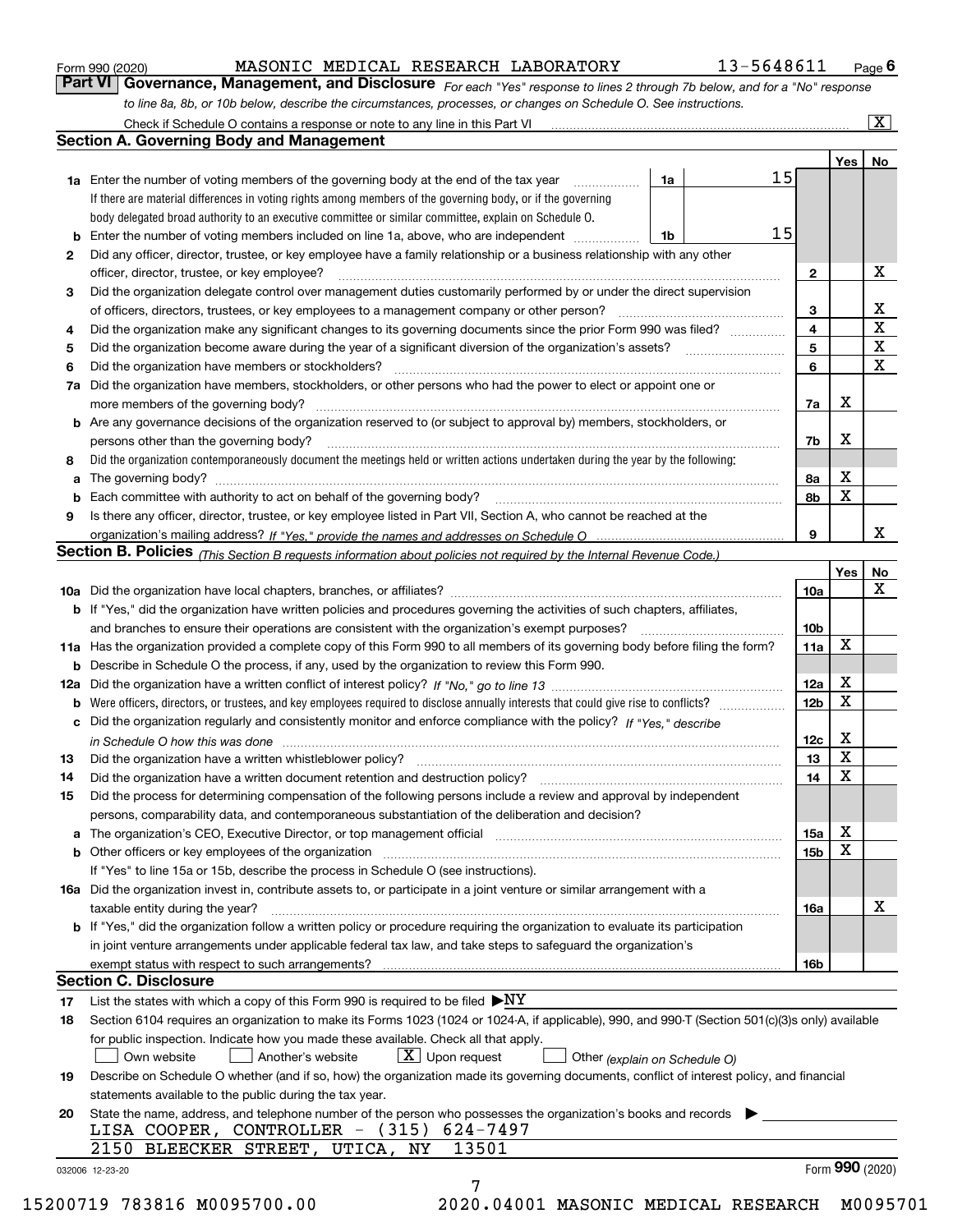$\mathcal{L}^{\text{max}}$ 

| Form 990 (2020) |                                                                                            |  | MASONIC MEDICAL RESEARCH LABORATORY | 13-5648611 | Page $\prime$ |
|-----------------|--------------------------------------------------------------------------------------------|--|-------------------------------------|------------|---------------|
|                 | Part VII Compensation of Officers, Directors, Trustees, Key Employees, Highest Compensated |  |                                     |            |               |
|                 | <b>Employees, and Independent Contractors</b>                                              |  |                                     |            |               |

Check if Schedule O contains a response or note to any line in this Part VII

**Section A. Officers, Directors, Trustees, Key Employees, and Highest Compensated Employees**

**1a**  Complete this table for all persons required to be listed. Report compensation for the calendar year ending with or within the organization's tax year. **•** List all of the organization's current officers, directors, trustees (whether individuals or organizations), regardless of amount of compensation.

Enter -0- in columns (D), (E), and (F) if no compensation was paid.

 $\bullet$  List all of the organization's  $\,$ current key employees, if any. See instructions for definition of "key employee."

**•** List the organization's five current highest compensated employees (other than an officer, director, trustee, or key employee) who received reportable compensation (Box 5 of Form W-2 and/or Box 7 of Form 1099-MISC) of more than \$100,000 from the organization and any related organizations.

**•** List all of the organization's former officers, key employees, and highest compensated employees who received more than \$100,000 of reportable compensation from the organization and any related organizations.

**former directors or trustees**  ¥ List all of the organization's that received, in the capacity as a former director or trustee of the organization, more than \$10,000 of reportable compensation from the organization and any related organizations.

See instructions for the order in which to list the persons above.

Check this box if neither the organization nor any related organization compensated any current officer, director, or trustee.  $\mathcal{L}^{\text{max}}$ 

| (A)                              | (B)                      |                                |                       |          | (C)          |                                                                  |        | (D)                             | (E)             | (F)                         |
|----------------------------------|--------------------------|--------------------------------|-----------------------|----------|--------------|------------------------------------------------------------------|--------|---------------------------------|-----------------|-----------------------------|
| Name and title                   | Average                  |                                |                       | Position |              | (do not check more than one                                      |        | Reportable                      | Reportable      | Estimated                   |
|                                  | hours per                |                                |                       |          |              | box, unless person is both an<br>officer and a director/trustee) |        | compensation                    | compensation    | amount of                   |
|                                  | week                     |                                |                       |          |              |                                                                  |        | from                            | from related    | other                       |
|                                  | (list any                |                                |                       |          |              |                                                                  |        | the                             | organizations   | compensation                |
|                                  | hours for                |                                |                       |          |              |                                                                  |        | organization<br>(W-2/1099-MISC) | (W-2/1099-MISC) | from the                    |
|                                  | related<br>organizations |                                |                       |          |              |                                                                  |        |                                 |                 | organization<br>and related |
|                                  | below                    |                                |                       |          |              |                                                                  |        |                                 |                 | organizations               |
|                                  | line)                    | Individual trustee or director | Institutional trustee | Officer  | Key employee | Highest compensated<br> employee                                 | Former |                                 |                 |                             |
| (1) DAVID F. SCHNEEWEISS         | 5.00                     |                                |                       |          |              |                                                                  |        |                                 |                 |                             |
| CHAIRMAN                         |                          | $\mathbf X$                    |                       | X        |              |                                                                  |        | 0.                              | 0.              | 0.                          |
| (2) ALVARO F. QUIROGA            | $\overline{5.00}$        |                                |                       |          |              |                                                                  |        |                                 |                 |                             |
| PRESIDENT                        |                          | X                              |                       | X        |              |                                                                  |        | 0.                              | $\mathbf 0$ .   | $0_{.}$                     |
| (3) ROBERT A. HEWSON, DPM        | $\overline{5.00}$        |                                |                       |          |              |                                                                  |        |                                 |                 |                             |
| VICE PRESIDENT                   |                          | X                              |                       | X        |              |                                                                  |        | 0.                              | $\mathbf 0$ .   | $0_{.}$                     |
| (4) JAMES D. SWAN, JR            | $\overline{5.00}$        |                                |                       |          |              |                                                                  |        |                                 |                 |                             |
| <b>SECRETARY</b>                 |                          | X                              |                       | X        |              |                                                                  |        | 0.                              | $\mathbf 0$ .   | $0_{.}$                     |
| (5) VINCENT CUNZIO, CPA          | $\overline{5.00}$        |                                |                       |          |              |                                                                  |        |                                 |                 |                             |
| <b>TREASURER</b>                 |                          | X                              |                       | X        |              |                                                                  |        | 0.                              | $\mathbf 0$ .   | $0_{.}$                     |
| (6) MICHAEL A. CHAPLIN, MD       | 1.00                     |                                |                       |          |              |                                                                  |        |                                 |                 |                             |
| <b>DIRECTOR</b>                  |                          | X                              |                       |          |              |                                                                  |        | 0.                              | $\mathbf 0$ .   | $0_{.}$                     |
| (7) DAVID D. GOODWIN             | 1.00                     |                                |                       |          |              |                                                                  |        |                                 |                 |                             |
| <b>DIRECTOR</b>                  |                          | $\mathbf X$                    |                       |          |              |                                                                  |        | 0.                              | $\mathbf 0$ .   | $0_{.}$                     |
| (8) PETER R. GRAY, MD, PHD, FACC | 1.00                     |                                |                       |          |              |                                                                  |        |                                 |                 |                             |
| <b>DIRECTOR</b>                  |                          | $\mathbf X$                    |                       |          |              |                                                                  |        | 0.                              | $\mathbf 0$ .   | $0_{.}$                     |
| (9) PAUL A. GUERRERO, CMR        | 1.00                     |                                |                       |          |              |                                                                  |        |                                 |                 |                             |
| <b>DIRECTOR</b>                  |                          | $\mathbf X$                    |                       |          |              |                                                                  |        | 0.                              | $\mathbf 0$ .   | $0_{.}$                     |
| (10) PASQUALE IMBIMBO, JR        | 1.00                     |                                |                       |          |              |                                                                  |        |                                 |                 |                             |
| <b>DIRECTOR</b>                  |                          | $\mathbf X$                    |                       |          |              |                                                                  |        | 0.                              | $\mathbf 0$ .   | $0_{.}$                     |
| (11) RICHARD J. MILLER, JR, ESQ. | 1.00                     |                                |                       |          |              |                                                                  |        |                                 |                 |                             |
| <b>DIRECTOR</b>                  |                          | $\mathbf X$                    |                       |          |              |                                                                  |        | 0.                              | $\mathbf 0$ .   | 0.                          |
| (12) VIRGILIO S. QUIJANO         | 1.00                     |                                |                       |          |              |                                                                  |        |                                 |                 |                             |
| <b>DIRECTOR</b>                  |                          | $\mathbf X$                    |                       |          |              |                                                                  |        | 0.                              | $\mathbf 0$ .   | 0.                          |
| (13) SHELDON B. RICHMAN, ESQ.    | 1.00                     |                                |                       |          |              |                                                                  |        |                                 |                 |                             |
| <b>DIRECTOR</b>                  |                          | X                              |                       |          |              |                                                                  |        | 0.                              | $\mathbf 0$ .   | 0.                          |
| (14) FRANCESCO SANTONI, MD       | 1.00                     |                                |                       |          |              |                                                                  |        |                                 |                 |                             |
| <b>DIRECTOR</b>                  |                          | X                              |                       |          |              |                                                                  |        | 0.                              | $\mathbf 0$ .   | $\mathbf 0$ .               |
| (15) LAURENCE I. SUSSMAN         | 1.00                     |                                |                       |          |              |                                                                  |        |                                 |                 |                             |
| DIRECTOR                         |                          | x                              |                       |          |              |                                                                  |        | $\mathbf 0$ .                   | $0$ .           | 0.                          |
| (16) MARIA KONTARIDIS, PHD       | 40.00                    |                                |                       |          |              |                                                                  |        |                                 |                 |                             |
| DIRECTOR OF RESEARCH             |                          |                                |                       | Χ        |              |                                                                  |        | 533,478.                        | $\mathbf 0$ .   | 66,863.                     |
| (17) SUSAN A. BARTKOWIAK         | 40.00                    |                                |                       |          |              |                                                                  |        |                                 |                 |                             |
| INTERIM DIRECTOR OF ADMINI       |                          |                                |                       | X        |              |                                                                  |        | 94,523.                         | 0.              | 7,401.                      |
| 032007 12-23-20                  |                          |                                |                       |          |              |                                                                  |        |                                 |                 | Form 990 (2020)             |

032007 12-23-20

8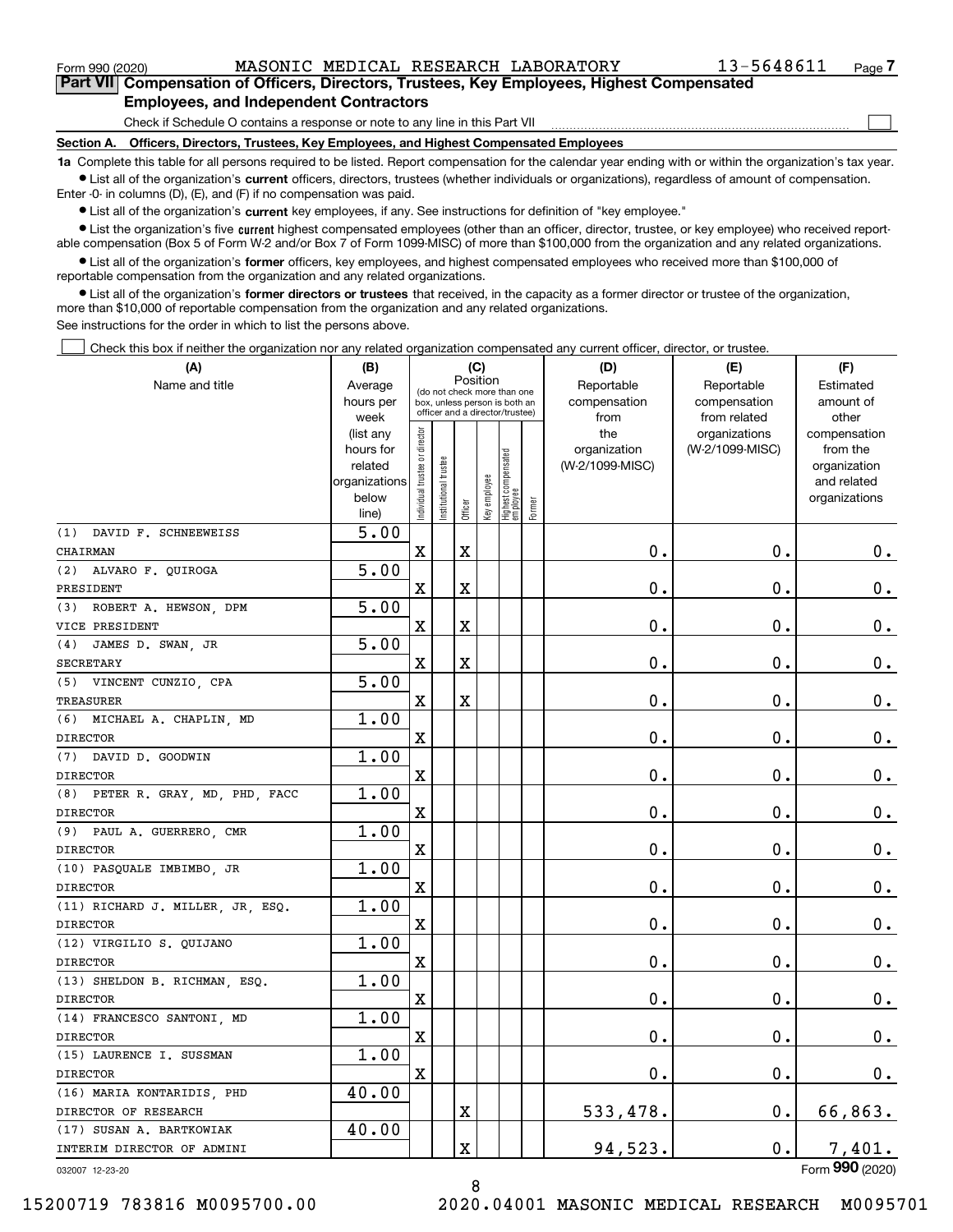|                 | MASONIC MEDICAL RESEARCH LABORATORY<br>Form 990 (2020)                                                                                                                                                                                                       |                                                                      |                                                                                                             |                       |         |              |                                  |                       |                                        | 13-5648611                                 |                     |                                                                          | Page 8         |
|-----------------|--------------------------------------------------------------------------------------------------------------------------------------------------------------------------------------------------------------------------------------------------------------|----------------------------------------------------------------------|-------------------------------------------------------------------------------------------------------------|-----------------------|---------|--------------|----------------------------------|-----------------------|----------------------------------------|--------------------------------------------|---------------------|--------------------------------------------------------------------------|----------------|
| <b>Part VII</b> | Section A. Officers, Directors, Trustees, Key Employees, and Highest Compensated Employees (continued)                                                                                                                                                       |                                                                      |                                                                                                             |                       |         |              |                                  |                       |                                        |                                            |                     |                                                                          |                |
|                 | (A)                                                                                                                                                                                                                                                          | (B)                                                                  |                                                                                                             |                       |         | (C)          |                                  |                       | (D)                                    | (E)                                        |                     | (F)                                                                      |                |
|                 | Name and title                                                                                                                                                                                                                                               | Average<br>hours per<br>week                                         | Position<br>(do not check more than one<br>box, unless person is both an<br>officer and a director/trustee) |                       |         |              |                                  |                       | Reportable<br>compensation<br>from     | Reportable<br>compensation<br>from related |                     | Estimated<br>amount of<br>other                                          |                |
|                 |                                                                                                                                                                                                                                                              | (list any<br>hours for<br>related<br>organizations<br>below<br>line) | Individual trustee or director                                                                              | Institutional trustee | Officer | Key employee | Highest compensated<br> employee | Former                | the<br>organization<br>(W-2/1099-MISC) | organizations<br>(W-2/1099-MISC)           |                     | compensation<br>from the<br>organization<br>and related<br>organizations |                |
|                 | (18) LISA COOPER                                                                                                                                                                                                                                             | 40.00                                                                |                                                                                                             |                       |         |              |                                  |                       |                                        |                                            |                     |                                                                          |                |
|                 | CONTROLLER                                                                                                                                                                                                                                                   |                                                                      |                                                                                                             |                       | X       |              |                                  |                       | 96,561.                                | 0.                                         |                     |                                                                          | <u>17,498.</u> |
|                 | (19) JASON MCCARTHY                                                                                                                                                                                                                                          | 40.00                                                                |                                                                                                             |                       |         |              |                                  |                       |                                        |                                            |                     |                                                                          |                |
|                 | RESEARCH SCIENTIST<br>(20) LIN ZHIQIANG                                                                                                                                                                                                                      | 40.00                                                                |                                                                                                             |                       |         |              | X                                |                       | 167,384.                               | 0.                                         |                     |                                                                          | 33,027.        |
|                 | RESEARCH SCIENTIST                                                                                                                                                                                                                                           |                                                                      |                                                                                                             |                       |         |              | X                                |                       | 122,244.                               | $0$ .                                      |                     |                                                                          | 28, 200.       |
|                 | (21) ADE AROMOLARAN                                                                                                                                                                                                                                          | 40.00                                                                |                                                                                                             |                       |         |              |                                  |                       |                                        |                                            |                     |                                                                          |                |
|                 | RESEARCH SCIENTIST                                                                                                                                                                                                                                           |                                                                      |                                                                                                             |                       |         |              | X                                |                       | 133,060.                               | $0$ .                                      |                     |                                                                          | 14,492.        |
|                 | (22) NATE TUCKER                                                                                                                                                                                                                                             | 40.00                                                                |                                                                                                             |                       |         |              |                                  |                       |                                        |                                            |                     |                                                                          |                |
|                 | RESEARCH SCIENTIST                                                                                                                                                                                                                                           |                                                                      |                                                                                                             |                       |         |              | X                                |                       | 107,844.                               | 0.                                         |                     |                                                                          | 24,391.        |
|                 | (23) VARUN BALAJI<br>IT DIRECTOR                                                                                                                                                                                                                             | 40.00                                                                |                                                                                                             |                       |         |              | X                                |                       | 101,400.                               | 0.                                         |                     |                                                                          | 15,652.        |
|                 |                                                                                                                                                                                                                                                              |                                                                      |                                                                                                             |                       |         |              |                                  |                       |                                        |                                            |                     |                                                                          |                |
|                 |                                                                                                                                                                                                                                                              |                                                                      |                                                                                                             |                       |         |              |                                  |                       |                                        |                                            |                     |                                                                          |                |
|                 |                                                                                                                                                                                                                                                              |                                                                      |                                                                                                             |                       |         |              |                                  |                       |                                        |                                            |                     |                                                                          |                |
|                 |                                                                                                                                                                                                                                                              |                                                                      |                                                                                                             |                       |         |              |                                  | $\blacktriangleright$ | 1,356,494.                             | 0.                                         |                     |                                                                          | 207,524.       |
|                 | c Total from continuation sheets to Part VII, Section A <b>manual</b> Testion Structure 1                                                                                                                                                                    |                                                                      |                                                                                                             |                       |         |              |                                  |                       | 0.<br>1,356,494.                       | $\overline{0}$ .<br>$\overline{0}$ .       |                     |                                                                          | 0.<br>207,524. |
| $\mathbf{2}$    | Total number of individuals (including but not limited to those listed above) who received more than \$100,000 of reportable<br>compensation from the organization $\blacktriangleright$                                                                     |                                                                      |                                                                                                             |                       |         |              |                                  |                       |                                        |                                            |                     |                                                                          | 12             |
|                 |                                                                                                                                                                                                                                                              |                                                                      |                                                                                                             |                       |         |              |                                  |                       |                                        |                                            |                     | Yes                                                                      | No             |
| 3               | Did the organization list any former officer, director, trustee, key employee, or highest compensated employee on<br>line 1a? If "Yes," complete Schedule J for such individual manufactured contained and the Ves," complete Schedule J for such individual |                                                                      |                                                                                                             |                       |         |              |                                  |                       |                                        |                                            | 3                   |                                                                          | $\mathbf x$    |
|                 | For any individual listed on line 1a, is the sum of reportable compensation and other compensation from the organization                                                                                                                                     |                                                                      |                                                                                                             |                       |         |              |                                  |                       |                                        |                                            | 4                   | X                                                                        |                |
| 5               | Did any person listed on line 1a receive or accrue compensation from any unrelated organization or individual for services                                                                                                                                   |                                                                      |                                                                                                             |                       |         |              |                                  |                       |                                        |                                            |                     |                                                                          |                |
|                 | rendered to the organization? If "Yes." complete Schedule J for such person                                                                                                                                                                                  |                                                                      |                                                                                                             |                       |         |              |                                  |                       |                                        |                                            | 5                   |                                                                          | x              |
|                 | <b>Section B. Independent Contractors</b>                                                                                                                                                                                                                    |                                                                      |                                                                                                             |                       |         |              |                                  |                       |                                        |                                            |                     |                                                                          |                |
| 1.              | Complete this table for your five highest compensated independent contractors that received more than \$100,000 of compensation from<br>the organization. Report compensation for the calendar year ending with or within the organization's tax year.       |                                                                      |                                                                                                             |                       |         |              |                                  |                       |                                        |                                            |                     |                                                                          |                |
|                 | (A)<br>Name and business address                                                                                                                                                                                                                             |                                                                      |                                                                                                             | <b>NONE</b>           |         |              |                                  |                       | (B)<br>Description of services         |                                            | (C)<br>Compensation |                                                                          |                |
|                 |                                                                                                                                                                                                                                                              |                                                                      |                                                                                                             |                       |         |              |                                  |                       |                                        |                                            |                     |                                                                          |                |
|                 |                                                                                                                                                                                                                                                              |                                                                      |                                                                                                             |                       |         |              |                                  |                       |                                        |                                            |                     |                                                                          |                |
|                 |                                                                                                                                                                                                                                                              |                                                                      |                                                                                                             |                       |         |              |                                  |                       |                                        |                                            |                     |                                                                          |                |
|                 |                                                                                                                                                                                                                                                              |                                                                      |                                                                                                             |                       |         |              |                                  |                       |                                        |                                            |                     |                                                                          |                |
|                 |                                                                                                                                                                                                                                                              |                                                                      |                                                                                                             |                       |         |              |                                  |                       |                                        |                                            |                     |                                                                          |                |
| 2               | Total number of independent contractors (including but not limited to those listed above) who received more than                                                                                                                                             |                                                                      |                                                                                                             |                       |         |              |                                  |                       |                                        |                                            |                     |                                                                          |                |
|                 | \$100,000 of compensation from the organization                                                                                                                                                                                                              |                                                                      |                                                                                                             |                       |         | 0            |                                  |                       |                                        |                                            |                     |                                                                          |                |

Form (2020) **990**

032008 12-23-20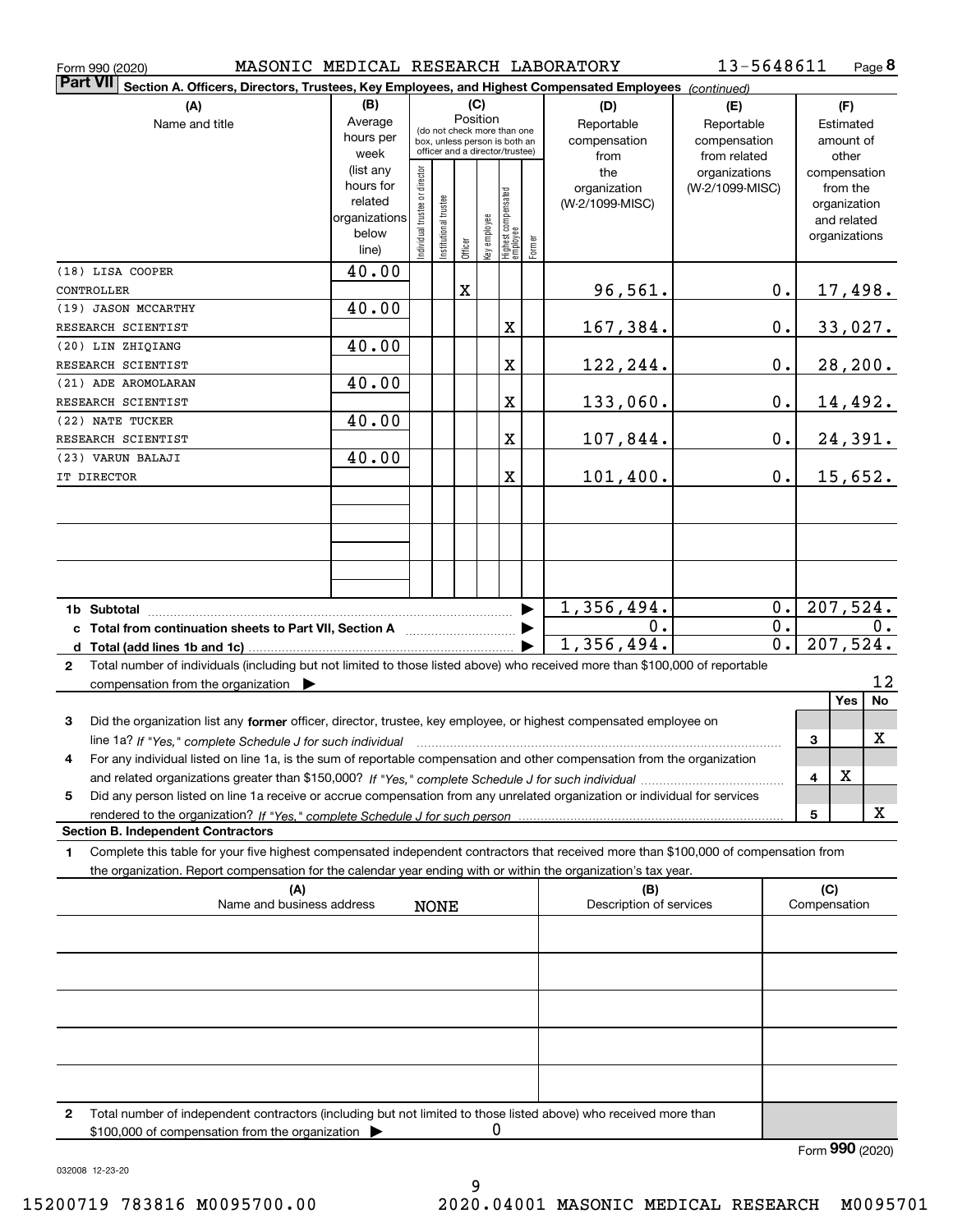|                                                           | <b>Part VIII</b> |   | <b>Statement of Revenue</b>                                                                                          |                |                      |                |                      |                      |                                                           |                                                 |                                                                 |
|-----------------------------------------------------------|------------------|---|----------------------------------------------------------------------------------------------------------------------|----------------|----------------------|----------------|----------------------|----------------------|-----------------------------------------------------------|-------------------------------------------------|-----------------------------------------------------------------|
|                                                           |                  |   | Check if Schedule O contains a response or note to any line in this Part VIII                                        |                |                      |                |                      |                      |                                                           |                                                 |                                                                 |
|                                                           |                  |   |                                                                                                                      |                |                      |                |                      | (A)<br>Total revenue | $\overline{(B)}$<br>Related or exempt<br>function revenue | $\overline{C}$<br>Unrelated<br>business revenue | (D)<br>Revenue excluded<br>from tax under<br>sections 512 - 514 |
|                                                           |                  |   | 1 a Federated campaigns                                                                                              |                |                      | 1a             |                      |                      |                                                           |                                                 |                                                                 |
| Contributions, Gifts, Grants<br>and Other Similar Amounts |                  |   | <b>b</b> Membership dues                                                                                             |                |                      | 1 <sub>b</sub> |                      |                      |                                                           |                                                 |                                                                 |
|                                                           |                  |   | c Fundraising events                                                                                                 |                |                      | 1 <sub>c</sub> |                      |                      |                                                           |                                                 |                                                                 |
|                                                           |                  |   | d Related organizations                                                                                              |                |                      | 1 <sub>d</sub> |                      |                      |                                                           |                                                 |                                                                 |
|                                                           |                  | е | Government grants (contributions)                                                                                    |                |                      | 1e             | 2,608,144.           |                      |                                                           |                                                 |                                                                 |
|                                                           |                  |   | f All other contributions, gifts, grants, and                                                                        |                |                      |                |                      |                      |                                                           |                                                 |                                                                 |
|                                                           |                  |   | similar amounts not included above                                                                                   |                |                      | 1f             | 1,259,249.           |                      |                                                           |                                                 |                                                                 |
|                                                           |                  |   | Noncash contributions included in lines 1a-1f                                                                        |                |                      | $1g$ \$        |                      |                      |                                                           |                                                 |                                                                 |
|                                                           |                  | h |                                                                                                                      |                |                      |                |                      | 3,867,393.           |                                                           |                                                 |                                                                 |
|                                                           |                  |   |                                                                                                                      |                |                      |                | <b>Business Code</b> |                      |                                                           |                                                 |                                                                 |
|                                                           | 2a               |   | LABORATORY SERVICE FEES                                                                                              |                |                      |                | 541380               | 2,453,912.           | 2,453,912.                                                |                                                 |                                                                 |
| Program Service<br>Revenue                                |                  | b | <u> 1989 - Johann Stoff, Amerikaansk politiker (</u>                                                                 |                |                      |                |                      |                      |                                                           |                                                 |                                                                 |
| evenue                                                    |                  | с | <u> 1989 - Johann Stein, marwolaethau a bhann an t-Amhair an t-Amhair an t-Amhair an t-Amhair an t-Amhair an t-A</u> |                |                      |                |                      |                      |                                                           |                                                 |                                                                 |
|                                                           |                  | d | <u> 1989 - Johann Barn, amerikansk politiker (d. 1989)</u>                                                           |                |                      |                |                      |                      |                                                           |                                                 |                                                                 |
|                                                           |                  | е |                                                                                                                      |                |                      |                |                      |                      |                                                           |                                                 |                                                                 |
|                                                           |                  |   | f All other program service revenue                                                                                  |                |                      |                | ▶                    | 2,453,912.           |                                                           |                                                 |                                                                 |
|                                                           | 3                | a | Investment income (including dividends, interest, and                                                                |                |                      |                |                      |                      |                                                           |                                                 |                                                                 |
|                                                           |                  |   |                                                                                                                      |                |                      |                |                      | 784,228.             |                                                           |                                                 | 784,228.                                                        |
|                                                           | 4                |   | Income from investment of tax-exempt bond proceeds                                                                   |                |                      |                |                      |                      |                                                           |                                                 |                                                                 |
|                                                           | 5                |   |                                                                                                                      |                |                      |                |                      |                      |                                                           |                                                 |                                                                 |
|                                                           |                  |   |                                                                                                                      |                |                      | (i) Real       | (ii) Personal        |                      |                                                           |                                                 |                                                                 |
|                                                           |                  |   | 6 a Gross rents<br>.                                                                                                 | 6a             |                      | 1,125.         |                      |                      |                                                           |                                                 |                                                                 |
|                                                           |                  | b | Less: rental expenses                                                                                                | 6 <sub>b</sub> |                      | 3,000.         |                      |                      |                                                           |                                                 |                                                                 |
|                                                           |                  | c | Rental income or (loss)                                                                                              | 6c             |                      | $-1,875.$      |                      |                      |                                                           |                                                 |                                                                 |
|                                                           |                  |   | d Net rental income or (loss)                                                                                        |                |                      |                |                      | $-1,875.$            |                                                           |                                                 | $-1,875.$                                                       |
|                                                           |                  |   | 7 a Gross amount from sales of                                                                                       |                |                      | (i) Securities | (ii) Other           |                      |                                                           |                                                 |                                                                 |
|                                                           |                  |   | assets other than inventory                                                                                          |                | $7a$ 10, 367, 149.   |                |                      |                      |                                                           |                                                 |                                                                 |
|                                                           |                  |   | <b>b</b> Less: cost or other basis                                                                                   |                |                      |                |                      |                      |                                                           |                                                 |                                                                 |
| Revenue                                                   |                  |   | and sales expenses                                                                                                   |                | $ 7b $ 10, 452, 565. |                |                      |                      |                                                           |                                                 |                                                                 |
|                                                           |                  |   | c Gain or (loss)                                                                                                     |                | $ 7c $ -85,416.      |                |                      |                      |                                                           |                                                 |                                                                 |
|                                                           |                  |   |                                                                                                                      |                |                      |                |                      | $-85,416.$           |                                                           |                                                 | $-85,416.$                                                      |
| <b>Othe</b>                                               |                  |   | 8 a Gross income from fundraising events (not                                                                        |                |                      |                |                      |                      |                                                           |                                                 |                                                                 |
|                                                           |                  |   | including \$                                                                                                         |                |                      |                |                      |                      |                                                           |                                                 |                                                                 |
|                                                           |                  |   | contributions reported on line 1c). See                                                                              |                |                      |                |                      |                      |                                                           |                                                 |                                                                 |
|                                                           |                  |   |                                                                                                                      |                |                      | 8a<br>8b       |                      |                      |                                                           |                                                 |                                                                 |
|                                                           |                  |   | c Net income or (loss) from fundraising events                                                                       |                |                      |                |                      |                      |                                                           |                                                 |                                                                 |
|                                                           |                  |   | 9 a Gross income from gaming activities. See                                                                         |                |                      |                |                      |                      |                                                           |                                                 |                                                                 |
|                                                           |                  |   |                                                                                                                      |                |                      | 9a             |                      |                      |                                                           |                                                 |                                                                 |
|                                                           |                  |   | <b>b</b> Less: direct expenses <b>manually</b>                                                                       |                |                      | 9b             |                      |                      |                                                           |                                                 |                                                                 |
|                                                           |                  |   | c Net income or (loss) from gaming activities                                                                        |                |                      |                | .                    |                      |                                                           |                                                 |                                                                 |
|                                                           |                  |   | 10 a Gross sales of inventory, less returns                                                                          |                |                      |                |                      |                      |                                                           |                                                 |                                                                 |
|                                                           |                  |   |                                                                                                                      |                |                      | 10a            |                      |                      |                                                           |                                                 |                                                                 |
|                                                           |                  |   | <b>b</b> Less: cost of goods sold                                                                                    |                |                      | 10b            |                      |                      |                                                           |                                                 |                                                                 |
|                                                           |                  |   | c Net income or (loss) from sales of inventory                                                                       |                |                      |                |                      |                      |                                                           |                                                 |                                                                 |
|                                                           |                  |   |                                                                                                                      |                |                      |                | <b>Business Code</b> |                      |                                                           |                                                 |                                                                 |
|                                                           | 11 a             |   | OTHER REVENUE                                                                                                        |                |                      |                | 900099               | 5,981.               |                                                           |                                                 | 5,981.                                                          |
| Revenue                                                   |                  | b |                                                                                                                      |                |                      |                |                      |                      |                                                           |                                                 |                                                                 |
|                                                           |                  | c |                                                                                                                      |                |                      |                |                      |                      |                                                           |                                                 |                                                                 |
| Miscellaneous                                             |                  |   |                                                                                                                      |                |                      |                |                      |                      |                                                           |                                                 |                                                                 |
|                                                           |                  |   |                                                                                                                      |                |                      |                | ▶                    | 5,981.               |                                                           |                                                 |                                                                 |
|                                                           | 12               |   |                                                                                                                      |                |                      |                |                      | 7,024,223.           | 2,453,912.                                                | 0.                                              | 702,918.                                                        |
|                                                           | 032009 12-23-20  |   |                                                                                                                      |                |                      |                |                      |                      |                                                           |                                                 | Form 990 (2020)                                                 |

Form 990 (2020) MASONIC MEDICAL RESEARCH LABORATORY 13-5648611 Page

**9**

13-5648611

032009 12-23-20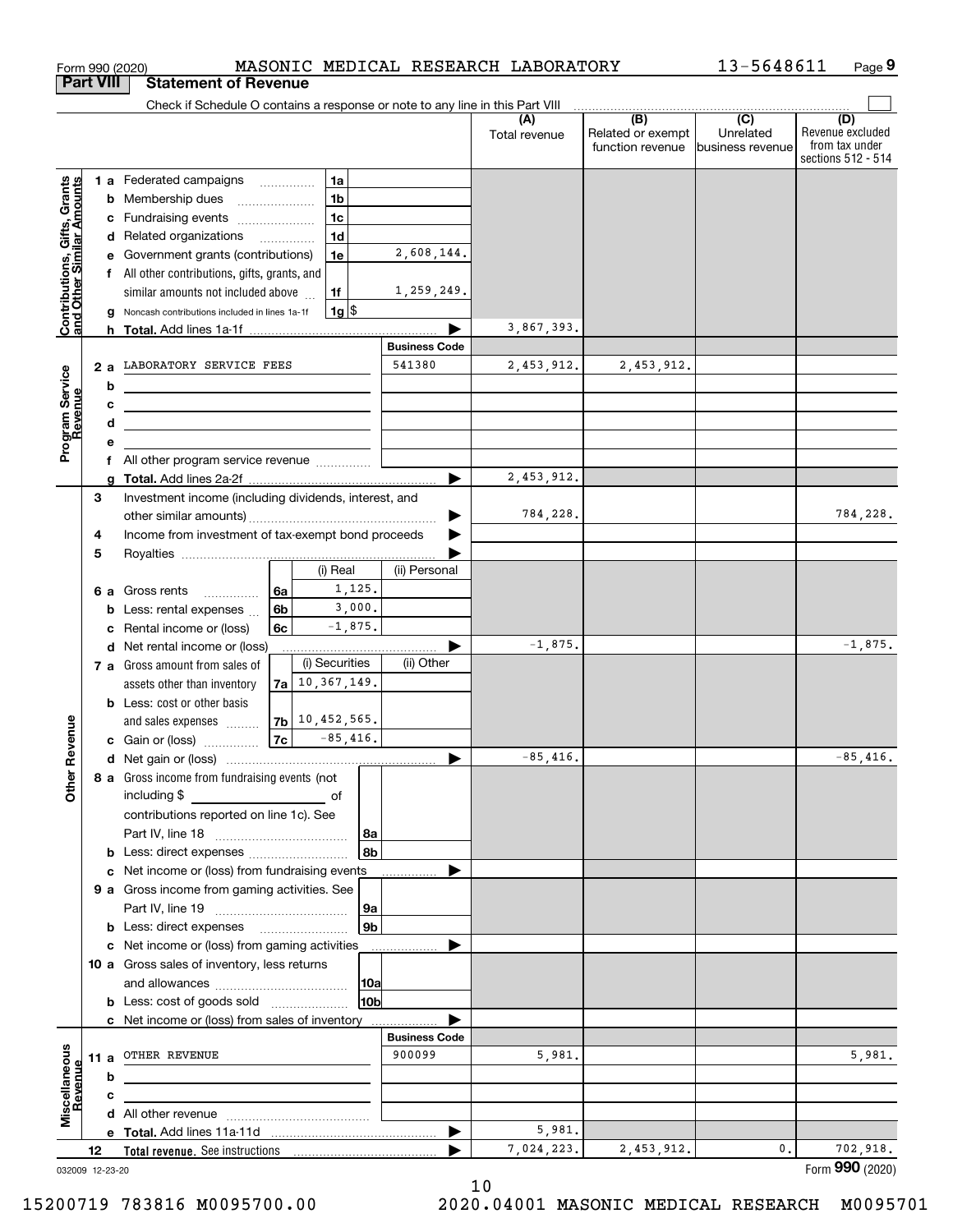$_{\rm Form}$ 990 (2020) MASONIC MEDICAL RESEARCH LABORATORY 13-5648611  $_{\rm Page}$ **Part IX Statement of Functional Expenses**

*Section 501(c)(3) and 501(c)(4) organizations must complete all columns. All other organizations must complete column (A).*

|              | Check if Schedule O contains a response or note to any line in this Part IX                                                   |                         |                                    |                                           |                                |  |  |  |  |
|--------------|-------------------------------------------------------------------------------------------------------------------------------|-------------------------|------------------------------------|-------------------------------------------|--------------------------------|--|--|--|--|
|              | Do not include amounts reported on lines 6b,<br>7b, 8b, 9b, and 10b of Part VIII.                                             | (A)<br>Total expenses   | (B)<br>Program service<br>expenses | (C)<br>Management and<br>general expenses | (D)<br>Fundraising<br>expenses |  |  |  |  |
| 1.           | Grants and other assistance to domestic organizations                                                                         |                         |                                    |                                           |                                |  |  |  |  |
|              | and domestic governments. See Part IV, line 21                                                                                |                         |                                    |                                           |                                |  |  |  |  |
| $\mathbf{2}$ | Grants and other assistance to domestic                                                                                       |                         |                                    |                                           |                                |  |  |  |  |
|              | individuals. See Part IV, line 22                                                                                             |                         |                                    |                                           |                                |  |  |  |  |
| 3            | Grants and other assistance to foreign                                                                                        |                         |                                    |                                           |                                |  |  |  |  |
|              | organizations, foreign governments, and foreign                                                                               |                         |                                    |                                           |                                |  |  |  |  |
|              | individuals. See Part IV, lines 15 and 16                                                                                     |                         |                                    |                                           |                                |  |  |  |  |
| 4            | Benefits paid to or for members                                                                                               |                         |                                    |                                           |                                |  |  |  |  |
| 5            | Compensation of current officers, directors,                                                                                  |                         |                                    |                                           |                                |  |  |  |  |
|              |                                                                                                                               | 816, 324.               | 300,171.                           | 516, 153.                                 |                                |  |  |  |  |
| 6            | Compensation not included above to disqualified                                                                               |                         |                                    |                                           |                                |  |  |  |  |
|              | persons (as defined under section 4958(f)(1)) and                                                                             |                         |                                    |                                           |                                |  |  |  |  |
|              | persons described in section 4958(c)(3)(B)                                                                                    |                         |                                    |                                           |                                |  |  |  |  |
| 7            |                                                                                                                               | 2,997,301.              | 2,131,266.                         | 612,892.                                  | 253, 143.                      |  |  |  |  |
| 8            | Pension plan accruals and contributions (include                                                                              |                         |                                    |                                           |                                |  |  |  |  |
|              | section 401(k) and 403(b) employer contributions)                                                                             | 796,599.                | 567, 197.                          | 180,022.                                  | 49,380.                        |  |  |  |  |
| 9            |                                                                                                                               |                         |                                    |                                           |                                |  |  |  |  |
| 10<br>11     | Fees for services (nonemployees):                                                                                             |                         |                                    |                                           |                                |  |  |  |  |
|              |                                                                                                                               |                         |                                    |                                           |                                |  |  |  |  |
| а<br>b       |                                                                                                                               |                         |                                    |                                           |                                |  |  |  |  |
| c            |                                                                                                                               |                         |                                    |                                           |                                |  |  |  |  |
| d            |                                                                                                                               |                         |                                    |                                           |                                |  |  |  |  |
|              | Professional fundraising services. See Part IV, line 17                                                                       |                         |                                    |                                           |                                |  |  |  |  |
|              | Investment management fees                                                                                                    | 62,703.                 |                                    | 62,703.                                   |                                |  |  |  |  |
| g            | Other. (If line 11g amount exceeds 10% of line 25,                                                                            |                         |                                    |                                           |                                |  |  |  |  |
|              | column (A) amount, list line 11g expenses on Sch O.)                                                                          | 372,996.                | 88, 223.                           | 234,331.                                  |                                |  |  |  |  |
| 12           |                                                                                                                               | 87,393.                 | 7,534.                             | 16, 366.                                  | $\frac{50,442}{63,493}$ .      |  |  |  |  |
| 13           |                                                                                                                               | 179,845.                | $\overline{53,554}$ .              | 95, 135.                                  | 31, 156.                       |  |  |  |  |
| 14           |                                                                                                                               |                         |                                    |                                           |                                |  |  |  |  |
| 15           |                                                                                                                               |                         |                                    |                                           |                                |  |  |  |  |
| 16           |                                                                                                                               |                         |                                    |                                           |                                |  |  |  |  |
| 17           | Travel                                                                                                                        | 83,630.                 | 26,478.                            | 34,583.                                   | 22,569.                        |  |  |  |  |
| 18           | Payments of travel or entertainment expenses                                                                                  |                         |                                    |                                           |                                |  |  |  |  |
|              | for any federal, state, or local public officials                                                                             |                         |                                    |                                           |                                |  |  |  |  |
| 19           | Conferences, conventions, and meetings                                                                                        |                         |                                    |                                           |                                |  |  |  |  |
| 20           | Interest                                                                                                                      | 266, 332.               | 205, 566.                          | 53,948.                                   | 6,818.                         |  |  |  |  |
| 21           |                                                                                                                               |                         |                                    |                                           |                                |  |  |  |  |
| 22           | Depreciation, depletion, and amortization                                                                                     | 1,409,292.              | 1,288,157.                         | 106, 145.                                 | 14,990.                        |  |  |  |  |
| 23           | Insurance                                                                                                                     | 72,088.                 | 41,753.                            | 28,543.                                   | 1,792.                         |  |  |  |  |
| 24           | Other expenses. Itemize expenses not covered<br>above (List miscellaneous expenses on line 24e. If                            |                         |                                    |                                           |                                |  |  |  |  |
|              | line 24e amount exceeds 10% of line 25, column (A)<br>amount, list line 24e expenses on Schedule O.)                          |                         |                                    |                                           |                                |  |  |  |  |
| a            | RESEARCH EXPENSES                                                                                                             | 1,526,099.              | 1,526,099.                         |                                           |                                |  |  |  |  |
| b            | EQUIPMENT AND REPAIRS                                                                                                         | 234,168.                | 183,792.                           | 47,534.                                   | 2,842.                         |  |  |  |  |
|              | BUILDINGS AND GROUNDS O                                                                                                       | $\overline{215, 473}$ . | 166, 323.                          | 42,580.                                   | 6,570.                         |  |  |  |  |
| d            | <b>OTHER</b>                                                                                                                  | 13,962.                 | 366.                               | 11,903.                                   | 1,693.                         |  |  |  |  |
|              | e All other expenses                                                                                                          |                         |                                    |                                           |                                |  |  |  |  |
| 25           | Total functional expenses. Add lines 1 through 24e                                                                            | 9,134,205.              | 6,586,479.                         | 2,042,838.                                | 504,888.                       |  |  |  |  |
| 26           | Joint costs. Complete this line only if the organization                                                                      |                         |                                    |                                           |                                |  |  |  |  |
|              | reported in column (B) joint costs from a combined                                                                            |                         |                                    |                                           |                                |  |  |  |  |
|              | educational campaign and fundraising solicitation.<br>Check here $\blacktriangleright$<br>if following SOP 98-2 (ASC 958-720) |                         |                                    |                                           |                                |  |  |  |  |
|              |                                                                                                                               |                         |                                    |                                           |                                |  |  |  |  |

11

032010 12-23-20

15200719 783816 M0095700.00 2020.04001 MASONIC MEDICAL RESEARCH M0095701

Form (2020) **990**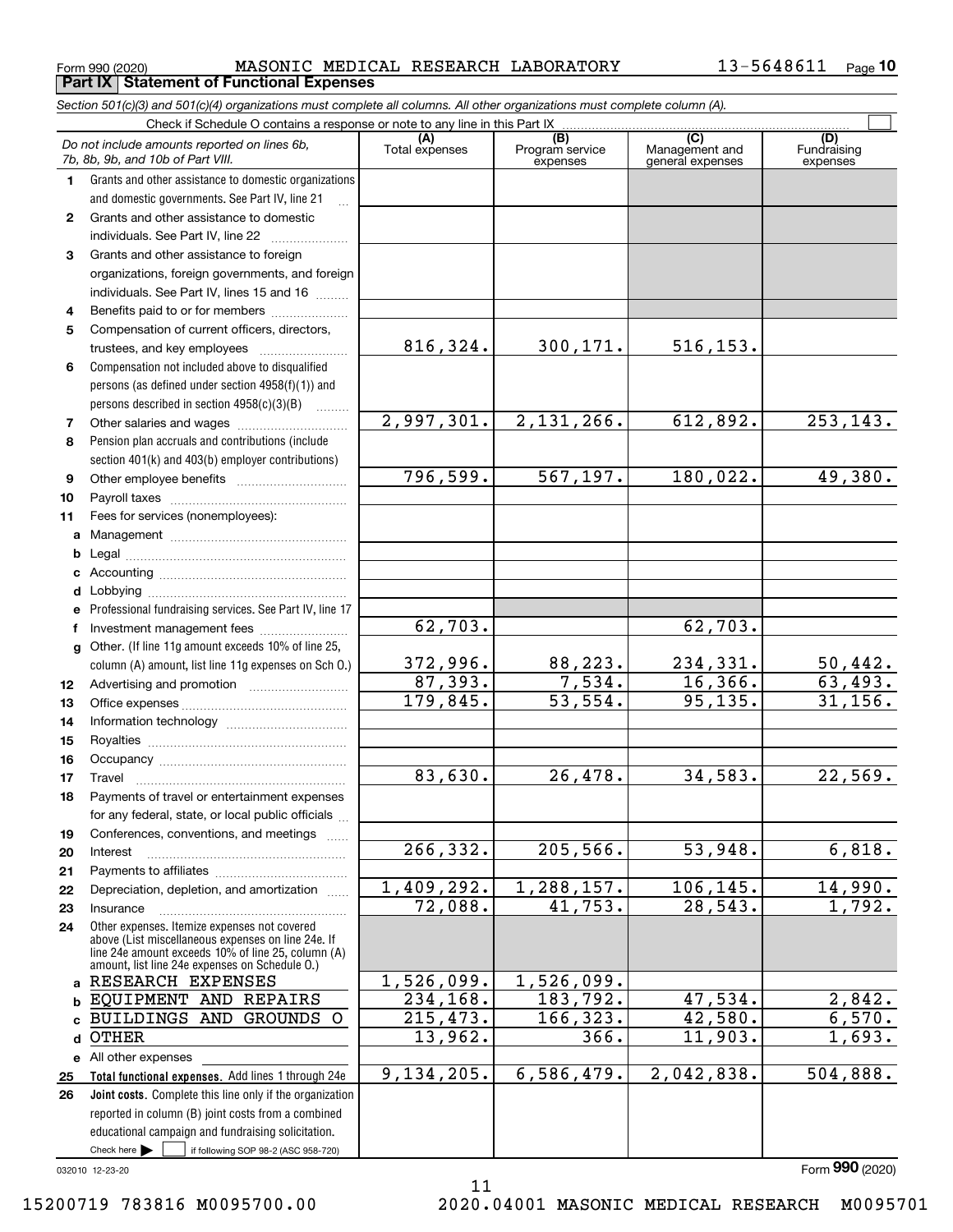Form (2020) **990**

**Part X Balance Sheet**

Check if Schedule O contains a response or note to any line in this Part X

|                             |              |                                                                                                                                                    |               |                                                    | (A)<br>Beginning of year |                | (B)<br>End of year        |
|-----------------------------|--------------|----------------------------------------------------------------------------------------------------------------------------------------------------|---------------|----------------------------------------------------|--------------------------|----------------|---------------------------|
|                             | 1            | Cash - non-interest-bearing                                                                                                                        |               |                                                    | 227,506.                 | $\mathbf{1}$   | 1,401,317.                |
|                             | $\mathbf{2}$ |                                                                                                                                                    |               |                                                    | 2, 247, 160.             | $\mathbf{2}$   | 2,009,668.                |
|                             | 3            |                                                                                                                                                    |               |                                                    | 3,893,452.               | $\mathbf{3}$   | 1,427,319.                |
|                             | 4            |                                                                                                                                                    |               |                                                    | 26,458.                  | 4              | 1,643,740.                |
|                             | 5            | Loans and other receivables from any current or former officer, director,                                                                          |               |                                                    |                          |                |                           |
|                             |              | trustee, key employee, creator or founder, substantial contributor, or 35%                                                                         |               |                                                    |                          |                |                           |
|                             |              | controlled entity or family member of any of these persons                                                                                         |               |                                                    |                          | 5              |                           |
|                             | 6            | Loans and other receivables from other disqualified persons (as defined                                                                            |               |                                                    |                          |                |                           |
|                             |              | under section $4958(f)(1)$ , and persons described in section $4958(c)(3)(B)$                                                                      |               | 1.1.1.1                                            |                          | 6              |                           |
|                             | 7            |                                                                                                                                                    |               |                                                    |                          | $\overline{7}$ |                           |
| Assets                      | 8            |                                                                                                                                                    |               |                                                    | 8                        |                |                           |
|                             | 9            | Prepaid expenses and deferred charges                                                                                                              | 110,659.      | $\boldsymbol{9}$                                   | 213,524.                 |                |                           |
|                             |              | <b>10a</b> Land, buildings, and equipment: cost or other                                                                                           |               |                                                    |                          |                |                           |
|                             |              | basis. Complete Part VI of Schedule D                                                                                                              |               | $\vert$ 10a $\vert$ 27, 182, 681.<br>10, 188, 338. |                          |                |                           |
|                             |              | <b>b</b> Less: accumulated depreciation<br>. 1                                                                                                     | 14, 331, 703. | 10 <sub>c</sub>                                    | 16,994,343.              |                |                           |
|                             | 11           |                                                                                                                                                    | 29,533,350.   | 11                                                 | 25,830,286.              |                |                           |
|                             | 12           |                                                                                                                                                    | 996,676.      | 12                                                 | 1,059,929.               |                |                           |
|                             | 13           | Investments - program-related. See Part IV, line 11                                                                                                |               | 13                                                 |                          |                |                           |
|                             | 14           |                                                                                                                                                    |               |                                                    | 14                       |                |                           |
|                             | 15           |                                                                                                                                                    |               |                                                    | 1,367,410.               | 15             | 1,416,543.                |
|                             | 16           |                                                                                                                                                    |               |                                                    | 52,734,374.              | 16             | $\overline{51,996,669}$ . |
|                             | 17           |                                                                                                                                                    |               |                                                    | $\overline{526,643}$ .   | 17             | 877,554.                  |
|                             | 18           |                                                                                                                                                    |               |                                                    |                          | 18             | 16,066.                   |
|                             | 19           |                                                                                                                                                    |               | 19                                                 |                          |                |                           |
|                             | 20           |                                                                                                                                                    |               | 20                                                 |                          |                |                           |
|                             | 21<br>22     | Escrow or custodial account liability. Complete Part IV of Schedule D                                                                              |               | 1.1.1.1.1.1.1.1.1                                  |                          | 21             |                           |
| Liabilities                 |              | Loans and other payables to any current or former officer, director,<br>trustee, key employee, creator or founder, substantial contributor, or 35% |               |                                                    |                          |                |                           |
|                             |              | controlled entity or family member of any of these persons                                                                                         |               |                                                    |                          | 22             |                           |
|                             | 23           | Secured mortgages and notes payable to unrelated third parties                                                                                     |               |                                                    | 11,239,986.              | 23             | 11,943,158.               |
|                             | 24           | Unsecured notes and loans payable to unrelated third parties                                                                                       |               |                                                    |                          | 24             |                           |
|                             | 25           | Other liabilities (including federal income tax, payables to related third                                                                         |               |                                                    |                          |                |                           |
|                             |              | parties, and other liabilities not included on lines 17-24). Complete Part X                                                                       |               |                                                    |                          |                |                           |
|                             |              | of Schedule D                                                                                                                                      |               |                                                    | 157,457.                 | 25             | 149,518.                  |
|                             | 26           |                                                                                                                                                    |               |                                                    | 11,924,086.              | 26             | 12,986,296.               |
|                             |              | Organizations that follow FASB ASC 958, check here $\blacktriangleright \boxed{\text{X}}$                                                          |               |                                                    |                          |                |                           |
|                             |              | and complete lines 27, 28, 32, and 33.                                                                                                             |               |                                                    |                          |                |                           |
|                             | 27           | Net assets without donor restrictions                                                                                                              |               |                                                    | 33,000,662.              | 27             | 31, 144, 256.             |
|                             | 28           |                                                                                                                                                    | 7,809,626.    | 28                                                 | 7,866,117.               |                |                           |
|                             |              | Organizations that do not follow FASB ASC 958, check here $\blacktriangleright$                                                                    |               |                                                    |                          |                |                           |
|                             |              | and complete lines 29 through 33.                                                                                                                  |               |                                                    |                          |                |                           |
| Net Assets or Fund Balances | 29           |                                                                                                                                                    |               | 29                                                 |                          |                |                           |
|                             | 30           | Paid-in or capital surplus, or land, building, or equipment fund                                                                                   |               |                                                    |                          | 30             |                           |
|                             | 31           | Retained earnings, endowment, accumulated income, or other funds                                                                                   |               | $\cdots$                                           |                          | 31             |                           |
|                             | 32           |                                                                                                                                                    |               |                                                    | 40,810,288.              | 32             | 39,010,373.               |
|                             | 33           |                                                                                                                                                    |               |                                                    | 52, 734, 374.            | 33             | 51,996,669.               |

 $\mathcal{L}^{\text{max}}$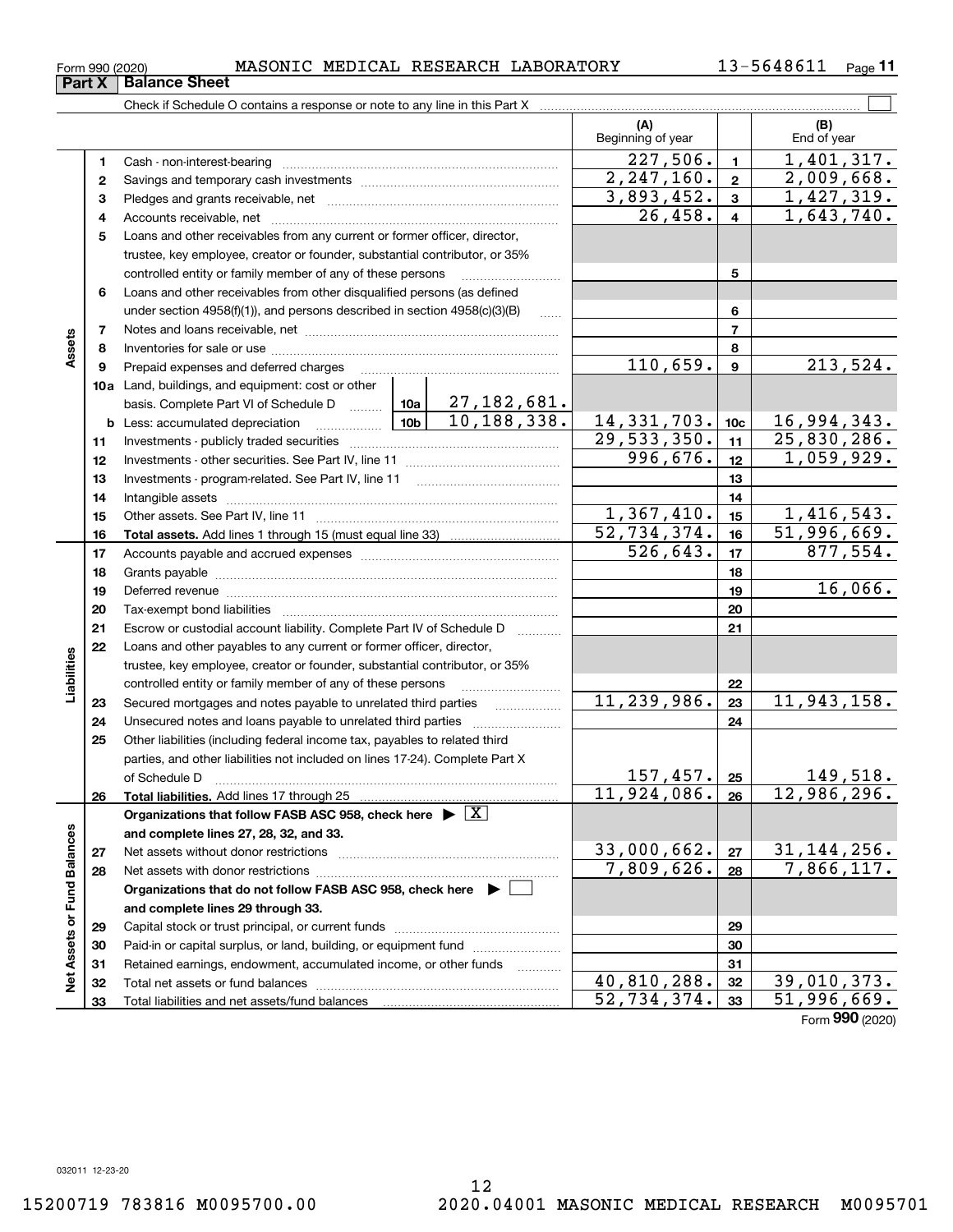|                | MASONIC MEDICAL RESEARCH LABORATORY<br>Form 990 (2020)                                                                                                                                                                         |                | 13-5648611                     |            | Page 12                 |  |  |  |
|----------------|--------------------------------------------------------------------------------------------------------------------------------------------------------------------------------------------------------------------------------|----------------|--------------------------------|------------|-------------------------|--|--|--|
|                | <b>Reconciliation of Net Assets</b><br>Part XI                                                                                                                                                                                 |                |                                |            |                         |  |  |  |
|                |                                                                                                                                                                                                                                |                |                                |            |                         |  |  |  |
|                |                                                                                                                                                                                                                                |                |                                |            |                         |  |  |  |
| 1              |                                                                                                                                                                                                                                | $\mathbf{1}$   | 7,024,223.                     |            |                         |  |  |  |
| $\overline{2}$ |                                                                                                                                                                                                                                | $\mathbf{2}$   | 9,134,205.                     |            |                         |  |  |  |
| 3              | Revenue less expenses. Subtract line 2 from line 1                                                                                                                                                                             | 3              | $-2, 109, 982.$<br>40,810,288. |            |                         |  |  |  |
| 4              | $\overline{\mathbf{4}}$<br>Net assets or fund balances at beginning of year (must equal Part X, line 32, column (A)) <i>massets</i> or fund balances at beginning of year (must equal Part X, line 32, column (A))             |                |                                |            |                         |  |  |  |
| 5              |                                                                                                                                                                                                                                | 5              |                                |            | 310,067.                |  |  |  |
| 6              | Donated services and use of facilities [111] matter contracts and the service of facilities [11] matter contracts and use of facilities [11] matter contracts and the service of facilities [11] matter contracts and the serv | 6              |                                |            |                         |  |  |  |
| 7              | Investment expenses www.communication.com/www.communication.com/www.communication.com/www.com                                                                                                                                  | $\overline{7}$ |                                |            |                         |  |  |  |
| 8              | Prior period adjustments material contents and content of the content of the content of the content of the content of the content of the content of the content of the content of the content of the content of the content of | 8              |                                |            |                         |  |  |  |
| 9              | Other changes in net assets or fund balances (explain on Schedule O)                                                                                                                                                           | 9              |                                |            | 0.                      |  |  |  |
| 10             | Net assets or fund balances at end of year. Combine lines 3 through 9 (must equal Part X, line 32,                                                                                                                             |                |                                |            |                         |  |  |  |
|                |                                                                                                                                                                                                                                | 10             | 39,010,373.                    |            |                         |  |  |  |
|                | Part XII Financial Statements and Reporting                                                                                                                                                                                    |                |                                |            |                         |  |  |  |
|                | Check if Schedule O contains a response or note to any line in this Part XII [11] [11] [11] [11] [11] [11] Check if Schedule O contains a response or note to any line in this Part XII                                        |                |                                |            | $\overline{\mathbf{x}}$ |  |  |  |
|                |                                                                                                                                                                                                                                |                |                                | <b>Yes</b> | <b>No</b>               |  |  |  |
| 1              | $\boxed{\mathbf{X}}$ Accrual<br>Accounting method used to prepare the Form 990: <u>June</u> Cash<br>Other<br>$\pm$                                                                                                             |                |                                |            |                         |  |  |  |
|                | If the organization changed its method of accounting from a prior year or checked "Other," explain in Schedule O.                                                                                                              |                |                                |            |                         |  |  |  |
|                | 2a Were the organization's financial statements compiled or reviewed by an independent accountant?                                                                                                                             |                | 2a                             |            | х                       |  |  |  |
|                | If "Yes," check a box below to indicate whether the financial statements for the year were compiled or reviewed on a                                                                                                           |                |                                |            |                         |  |  |  |
|                | separate basis, consolidated basis, or both:                                                                                                                                                                                   |                |                                |            |                         |  |  |  |
|                | Both consolidated and separate basis<br>Separate basis<br><b>Consolidated basis</b>                                                                                                                                            |                |                                |            |                         |  |  |  |
|                | <b>b</b> Were the organization's financial statements audited by an independent accountant?                                                                                                                                    |                | 2 <sub>b</sub>                 | X          |                         |  |  |  |
|                | If "Yes," check a box below to indicate whether the financial statements for the year were audited on a separate basis,                                                                                                        |                |                                |            |                         |  |  |  |
|                | consolidated basis, or both:                                                                                                                                                                                                   |                |                                |            |                         |  |  |  |
|                | $\lfloor x \rfloor$ Separate basis<br><b>Consolidated basis</b><br>Both consolidated and separate basis                                                                                                                        |                |                                |            |                         |  |  |  |
|                | c If "Yes" to line 2a or 2b, does the organization have a committee that assumes responsibility for oversight of the audit,                                                                                                    |                |                                |            |                         |  |  |  |
|                |                                                                                                                                                                                                                                |                | 2c                             | х          |                         |  |  |  |
|                | If the organization changed either its oversight process or selection process during the tax year, explain on Schedule O.                                                                                                      |                |                                |            |                         |  |  |  |
|                | 3a As a result of a federal award, was the organization required to undergo an audit or audits as set forth in the Single Audit                                                                                                |                |                                |            |                         |  |  |  |
|                |                                                                                                                                                                                                                                |                | За                             | x          |                         |  |  |  |
|                | b If "Yes," did the organization undergo the required audit or audits? If the organization did not undergo the required audit                                                                                                  |                |                                |            |                         |  |  |  |
|                |                                                                                                                                                                                                                                |                | 3 <sub>b</sub>                 | х<br>nnn   |                         |  |  |  |

Form (2020) **990**

032012 12-23-20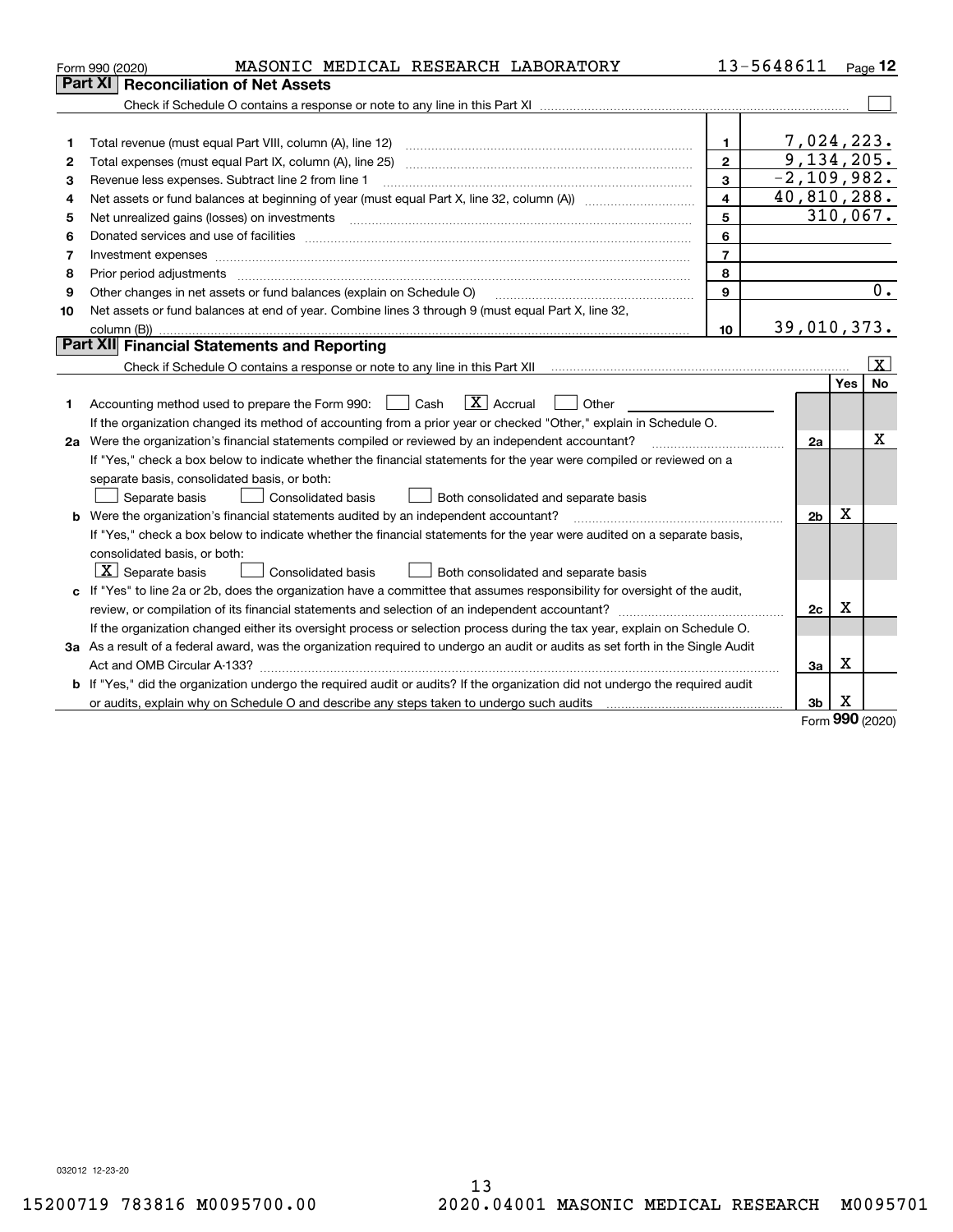| <b>SCHEDULE A</b> |
|-------------------|
|-------------------|

Department of the Treasury

**(Form 990 or 990-EZ)**

## **Public Charity Status and Public Support**

**Complete if the organization is a section 501(c)(3) organization or a section 4947(a)(1) nonexempt charitable trust. | Attach to Form 990 or Form 990-EZ.** 

| www.irs.gov/Form990 for instructions and the latest information. |  |
|------------------------------------------------------------------|--|
|                                                                  |  |

| OMB No. 1545-0047                   |
|-------------------------------------|
| 2020                                |
| <b>Open to Public</b><br>Inspection |

|                |                     | Internal Revenue Service |                                               |                                                                        | $\blacktriangleright$ Go to www.irs.gov/Form990 for instructions and the latest information.                                                 |                             |                                 |                            |  | <b>Inspection</b>                     |  |  |
|----------------|---------------------|--------------------------|-----------------------------------------------|------------------------------------------------------------------------|----------------------------------------------------------------------------------------------------------------------------------------------|-----------------------------|---------------------------------|----------------------------|--|---------------------------------------|--|--|
|                |                     | Name of the organization |                                               |                                                                        |                                                                                                                                              |                             |                                 |                            |  | <b>Employer identification number</b> |  |  |
|                |                     |                          |                                               |                                                                        | MASONIC MEDICAL RESEARCH LABORATORY                                                                                                          |                             |                                 |                            |  | 13-5648611                            |  |  |
|                | Part I              |                          |                                               |                                                                        | Reason for Public Charity Status. (All organizations must complete this part.) See instructions.                                             |                             |                                 |                            |  |                                       |  |  |
|                |                     |                          |                                               |                                                                        | The organization is not a private foundation because it is: (For lines 1 through 12, check only one box.)                                    |                             |                                 |                            |  |                                       |  |  |
| 1.             |                     |                          |                                               |                                                                        | A church, convention of churches, or association of churches described in section 170(b)(1)(A)(i).                                           |                             |                                 |                            |  |                                       |  |  |
| 2              |                     |                          |                                               |                                                                        | A school described in section 170(b)(1)(A)(ii). (Attach Schedule E (Form 990 or 990-EZ).)                                                    |                             |                                 |                            |  |                                       |  |  |
| 3              |                     |                          |                                               |                                                                        | A hospital or a cooperative hospital service organization described in section 170(b)(1)(A)(iii).                                            |                             |                                 |                            |  |                                       |  |  |
| 4              |                     |                          |                                               |                                                                        | A medical research organization operated in conjunction with a hospital described in section 170(b)(1)(A)(iii). Enter the hospital's name,   |                             |                                 |                            |  |                                       |  |  |
|                |                     | city, and state:         |                                               |                                                                        | An organization operated for the benefit of a college or university owned or operated by a governmental unit described in                    |                             |                                 |                            |  |                                       |  |  |
| 5.             |                     |                          |                                               | section 170(b)(1)(A)(iv). (Complete Part II.)                          |                                                                                                                                              |                             |                                 |                            |  |                                       |  |  |
| 6              |                     |                          |                                               |                                                                        | A federal, state, or local government or governmental unit described in section 170(b)(1)(A)(v).                                             |                             |                                 |                            |  |                                       |  |  |
| $\overline{7}$ | $\lfloor x \rfloor$ |                          |                                               |                                                                        | An organization that normally receives a substantial part of its support from a governmental unit or from the general public described in    |                             |                                 |                            |  |                                       |  |  |
|                |                     |                          |                                               | section 170(b)(1)(A)(vi). (Complete Part II.)                          |                                                                                                                                              |                             |                                 |                            |  |                                       |  |  |
| 8              |                     |                          |                                               |                                                                        | A community trust described in section 170(b)(1)(A)(vi). (Complete Part II.)                                                                 |                             |                                 |                            |  |                                       |  |  |
| 9              |                     |                          |                                               |                                                                        | An agricultural research organization described in section 170(b)(1)(A)(ix) operated in conjunction with a land-grant college                |                             |                                 |                            |  |                                       |  |  |
|                |                     |                          |                                               |                                                                        | or university or a non-land-grant college of agriculture (see instructions). Enter the name, city, and state of the college or               |                             |                                 |                            |  |                                       |  |  |
|                |                     | university:              |                                               |                                                                        |                                                                                                                                              |                             |                                 |                            |  |                                       |  |  |
| 10             |                     |                          |                                               |                                                                        | An organization that normally receives (1) more than 33 1/3% of its support from contributions, membership fees, and gross receipts from     |                             |                                 |                            |  |                                       |  |  |
|                |                     |                          |                                               |                                                                        | activities related to its exempt functions, subject to certain exceptions; and (2) no more than 33 1/3% of its support from gross investment |                             |                                 |                            |  |                                       |  |  |
|                |                     |                          |                                               |                                                                        | income and unrelated business taxable income (less section 511 tax) from businesses acquired by the organization after June 30, 1975.        |                             |                                 |                            |  |                                       |  |  |
|                |                     |                          |                                               | See section 509(a)(2). (Complete Part III.)                            |                                                                                                                                              |                             |                                 |                            |  |                                       |  |  |
| 11             |                     |                          |                                               |                                                                        | An organization organized and operated exclusively to test for public safety. See section 509(a)(4).                                         |                             |                                 |                            |  |                                       |  |  |
| 12             |                     |                          |                                               |                                                                        | An organization organized and operated exclusively for the benefit of, to perform the functions of, or to carry out the purposes of one or   |                             |                                 |                            |  |                                       |  |  |
|                |                     |                          |                                               |                                                                        | more publicly supported organizations described in section 509(a)(1) or section 509(a)(2). See section 509(a)(3). Check the box in           |                             |                                 |                            |  |                                       |  |  |
|                |                     |                          |                                               |                                                                        | lines 12a through 12d that describes the type of supporting organization and complete lines 12e, 12f, and 12g.                               |                             |                                 |                            |  |                                       |  |  |
| а              |                     |                          |                                               |                                                                        | Type I. A supporting organization operated, supervised, or controlled by its supported organization(s), typically by giving                  |                             |                                 |                            |  |                                       |  |  |
|                |                     |                          |                                               |                                                                        | the supported organization(s) the power to regularly appoint or elect a majority of the directors or trustees of the supporting              |                             |                                 |                            |  |                                       |  |  |
|                |                     |                          |                                               | organization. You must complete Part IV, Sections A and B.             |                                                                                                                                              |                             |                                 |                            |  |                                       |  |  |
| b              |                     |                          |                                               |                                                                        | Type II. A supporting organization supervised or controlled in connection with its supported organization(s), by having                      |                             |                                 |                            |  |                                       |  |  |
|                |                     |                          |                                               |                                                                        | control or management of the supporting organization vested in the same persons that control or manage the supported                         |                             |                                 |                            |  |                                       |  |  |
|                |                     |                          |                                               | organization(s). You must complete Part IV, Sections A and C.          |                                                                                                                                              |                             |                                 |                            |  |                                       |  |  |
| с              |                     |                          |                                               |                                                                        | Type III functionally integrated. A supporting organization operated in connection with, and functionally integrated with,                   |                             |                                 |                            |  |                                       |  |  |
|                |                     |                          |                                               |                                                                        | its supported organization(s) (see instructions). You must complete Part IV, Sections A, D, and E.                                           |                             |                                 |                            |  |                                       |  |  |
| d              |                     |                          |                                               |                                                                        | Type III non-functionally integrated. A supporting organization operated in connection with its supported organization(s)                    |                             |                                 |                            |  |                                       |  |  |
|                |                     |                          |                                               |                                                                        | that is not functionally integrated. The organization generally must satisfy a distribution requirement and an attentiveness                 |                             |                                 |                            |  |                                       |  |  |
|                |                     |                          |                                               |                                                                        | requirement (see instructions). You must complete Part IV, Sections A and D, and Part V.                                                     |                             |                                 |                            |  |                                       |  |  |
| е              |                     |                          |                                               |                                                                        | Check this box if the organization received a written determination from the IRS that it is a Type I, Type II, Type III                      |                             |                                 |                            |  |                                       |  |  |
|                |                     |                          |                                               |                                                                        | functionally integrated, or Type III non-functionally integrated supporting organization.                                                    |                             |                                 |                            |  |                                       |  |  |
|                |                     |                          | f Enter the number of supported organizations |                                                                        |                                                                                                                                              |                             |                                 |                            |  |                                       |  |  |
|                |                     |                          |                                               | Provide the following information about the supported organization(s). |                                                                                                                                              |                             |                                 |                            |  |                                       |  |  |
|                |                     | (i) Name of supported    |                                               | (ii) EIN                                                               | (iii) Type of organization                                                                                                                   | in your governing document? | (iv) Is the organization listed | (v) Amount of monetary     |  | (vi) Amount of other                  |  |  |
|                |                     | organization             |                                               |                                                                        | (described on lines 1-10<br>above (see instructions))                                                                                        | Yes                         | <b>No</b>                       | support (see instructions) |  | support (see instructions)            |  |  |
|                |                     |                          |                                               |                                                                        |                                                                                                                                              |                             |                                 |                            |  |                                       |  |  |
|                |                     |                          |                                               |                                                                        |                                                                                                                                              |                             |                                 |                            |  |                                       |  |  |
|                |                     |                          |                                               |                                                                        |                                                                                                                                              |                             |                                 |                            |  |                                       |  |  |
|                |                     |                          |                                               |                                                                        |                                                                                                                                              |                             |                                 |                            |  |                                       |  |  |
|                |                     |                          |                                               |                                                                        |                                                                                                                                              |                             |                                 |                            |  |                                       |  |  |
|                |                     |                          |                                               |                                                                        |                                                                                                                                              |                             |                                 |                            |  |                                       |  |  |
|                |                     |                          |                                               |                                                                        |                                                                                                                                              |                             |                                 |                            |  |                                       |  |  |
|                |                     |                          |                                               |                                                                        |                                                                                                                                              |                             |                                 |                            |  |                                       |  |  |
|                |                     |                          |                                               |                                                                        |                                                                                                                                              |                             |                                 |                            |  |                                       |  |  |
|                |                     |                          |                                               |                                                                        |                                                                                                                                              |                             |                                 |                            |  |                                       |  |  |

**Total**

LHA For Paperwork Reduction Act Notice, see the Instructions for Form 990 or 990-EZ. <sub>032021</sub> o1-25-21 Schedule A (Form 990 or 990-EZ) 2020 14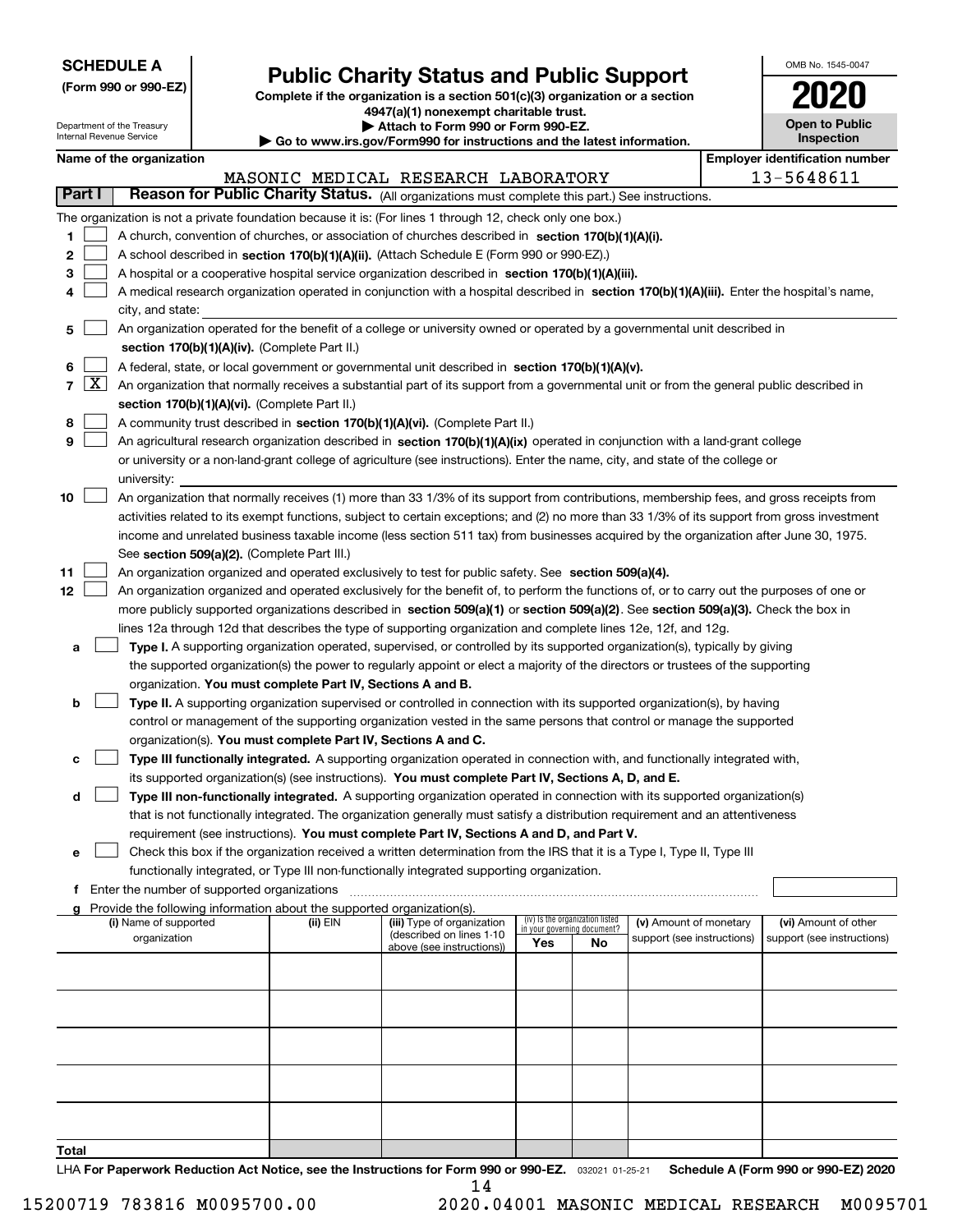#### Schedule A (Form 990 or 990-EZ) 2020 Page MASONIC MEDICAL RESEARCH LABORATORY 13-5648611 **Part II** Support Schedule for Organizations Described in Sections 170(b)(1)(A)(iv) and 170(b)(1)(A)(vi)

(Complete only if you checked the box on line 5, 7, or 8 of Part I or if the organization failed to qualify under Part III. If the organization fails to qualify under the tests listed below, please complete Part III.)

|    | <b>Section A. Public Support</b>                                                                                                                                                                                               |           |          |            |            |                                      |                                          |
|----|--------------------------------------------------------------------------------------------------------------------------------------------------------------------------------------------------------------------------------|-----------|----------|------------|------------|--------------------------------------|------------------------------------------|
|    | Calendar year (or fiscal year beginning in) $\blacktriangleright$                                                                                                                                                              | (a) 2016  | (b) 2017 | $(c)$ 2018 | $(d)$ 2019 | (e) 2020                             | (f) Total                                |
|    | 1 Gifts, grants, contributions, and                                                                                                                                                                                            |           |          |            |            |                                      |                                          |
|    | membership fees received. (Do not                                                                                                                                                                                              |           |          |            |            |                                      |                                          |
|    | include any "unusual grants.")                                                                                                                                                                                                 | 877,116.  | 1321317. | 6779467.   | 7074483.   |                                      | 3867393.19919776.                        |
|    | 2 Tax revenues levied for the organ-                                                                                                                                                                                           |           |          |            |            |                                      |                                          |
|    | ization's benefit and either paid to                                                                                                                                                                                           |           |          |            |            |                                      |                                          |
|    | or expended on its behalf                                                                                                                                                                                                      |           |          |            |            |                                      |                                          |
|    | 3 The value of services or facilities                                                                                                                                                                                          |           |          |            |            |                                      |                                          |
|    | furnished by a governmental unit to                                                                                                                                                                                            |           |          |            |            |                                      |                                          |
|    | the organization without charge                                                                                                                                                                                                |           |          |            |            |                                      |                                          |
|    | 4 Total. Add lines 1 through 3                                                                                                                                                                                                 | 877,116.  | 1321317. | 6779467.   | 7074483.   |                                      | 3867393.19919776.                        |
| 5. | The portion of total contributions                                                                                                                                                                                             |           |          |            |            |                                      |                                          |
|    | by each person (other than a                                                                                                                                                                                                   |           |          |            |            |                                      |                                          |
|    | governmental unit or publicly                                                                                                                                                                                                  |           |          |            |            |                                      |                                          |
|    | supported organization) included                                                                                                                                                                                               |           |          |            |            |                                      |                                          |
|    | on line 1 that exceeds 2% of the                                                                                                                                                                                               |           |          |            |            |                                      |                                          |
|    | amount shown on line 11,                                                                                                                                                                                                       |           |          |            |            |                                      |                                          |
|    | column (f)                                                                                                                                                                                                                     |           |          |            |            |                                      | 7086251.                                 |
|    | 6 Public support. Subtract line 5 from line 4.                                                                                                                                                                                 |           |          |            |            |                                      | 12833525.                                |
|    | <b>Section B. Total Support</b>                                                                                                                                                                                                |           |          |            |            |                                      |                                          |
|    | Calendar year (or fiscal year beginning in) $\blacktriangleright$                                                                                                                                                              | (a) 2016  | (b) 2017 | $(c)$ 2018 | $(d)$ 2019 | (e) 2020                             | (f) Total                                |
|    | <b>7</b> Amounts from line 4                                                                                                                                                                                                   | 877,116.  | 1321317. | 6779467.   | 7074483.   |                                      | 3867393.19919776.                        |
| 8  | Gross income from interest,                                                                                                                                                                                                    |           |          |            |            |                                      |                                          |
|    | dividends, payments received on                                                                                                                                                                                                |           |          |            |            |                                      |                                          |
|    | securities loans, rents, royalties,                                                                                                                                                                                            |           |          |            |            |                                      |                                          |
|    | and income from similar sources                                                                                                                                                                                                | 587, 287. | 874,748. | 1178530.   | 1095671.   | 784,228.                             | 4520464.                                 |
|    | <b>9</b> Net income from unrelated business                                                                                                                                                                                    |           |          |            |            |                                      |                                          |
|    | activities, whether or not the                                                                                                                                                                                                 |           |          |            |            |                                      |                                          |
|    | business is regularly carried on                                                                                                                                                                                               |           |          |            |            |                                      |                                          |
|    | 10 Other income. Do not include gain                                                                                                                                                                                           |           |          |            |            |                                      |                                          |
|    | or loss from the sale of capital                                                                                                                                                                                               |           |          |            |            |                                      |                                          |
|    | assets (Explain in Part VI.)                                                                                                                                                                                                   |           |          | 525,381.   | 867.       |                                      | $7,106.$ 533, 354.                       |
|    | 11 Total support. Add lines 7 through 10                                                                                                                                                                                       |           |          |            |            |                                      | 24973594.                                |
|    | 12 Gross receipts from related activities, etc. (see instructions)                                                                                                                                                             |           |          |            |            | 12                                   | 377,167.                                 |
|    | 13 First 5 years. If the Form 990 is for the organization's first, second, third, fourth, or fifth tax year as a section 501(c)(3)                                                                                             |           |          |            |            |                                      |                                          |
|    | organization, check this box and stop here manufactured and according to the state of the state of the state of the state of the state of the state of the state of the state of the state of the state of the state of the st |           |          |            |            |                                      |                                          |
|    | <b>Section C. Computation of Public Support Percentage</b>                                                                                                                                                                     |           |          |            |            |                                      |                                          |
|    |                                                                                                                                                                                                                                |           |          |            |            | 14                                   | 51.39<br>%                               |
|    |                                                                                                                                                                                                                                |           |          |            |            | 15                                   | 45.35<br>$\%$                            |
|    | 16a 33 1/3% support test - 2020. If the organization did not check the box on line 13, and line 14 is 33 1/3% or more, check this box and                                                                                      |           |          |            |            |                                      |                                          |
|    | stop here. The organization qualifies as a publicly supported organization                                                                                                                                                     |           |          |            |            |                                      | $\blacktriangleright$ $\boxed{\text{X}}$ |
|    | b 33 1/3% support test - 2019. If the organization did not check a box on line 13 or 16a, and line 15 is 33 1/3% or more, check this box                                                                                       |           |          |            |            |                                      |                                          |
|    | and stop here. The organization qualifies as a publicly supported organization                                                                                                                                                 |           |          |            |            |                                      |                                          |
|    | 17a 10% -facts-and-circumstances test - 2020. If the organization did not check a box on line 13, 16a, or 16b, and line 14 is 10% or more,                                                                                     |           |          |            |            |                                      |                                          |
|    | and if the organization meets the facts-and-circumstances test, check this box and stop here. Explain in Part VI how the organization                                                                                          |           |          |            |            |                                      |                                          |
|    | meets the facts-and-circumstances test. The organization qualifies as a publicly supported organization                                                                                                                        |           |          |            |            |                                      |                                          |
|    | <b>b 10% -facts-and-circumstances test - 2019.</b> If the organization did not check a box on line 13, 16a, 16b, or 17a, and line 15 is 10% or                                                                                 |           |          |            |            |                                      |                                          |
|    | more, and if the organization meets the facts-and-circumstances test, check this box and stop here. Explain in Part VI how the                                                                                                 |           |          |            |            |                                      |                                          |
|    | organization meets the facts-and-circumstances test. The organization qualifies as a publicly supported organization                                                                                                           |           |          |            |            |                                      |                                          |
|    | 18 Private foundation. If the organization did not check a box on line 13, 16a, 16b, 17a, or 17b, check this box and see instructions                                                                                          |           |          |            |            |                                      |                                          |
|    |                                                                                                                                                                                                                                |           |          |            |            | Schodule A (Form 000 or 000 EZ) 2020 |                                          |

**Schedule A (Form 990 or 990-EZ) 2020**

032022 01-25-21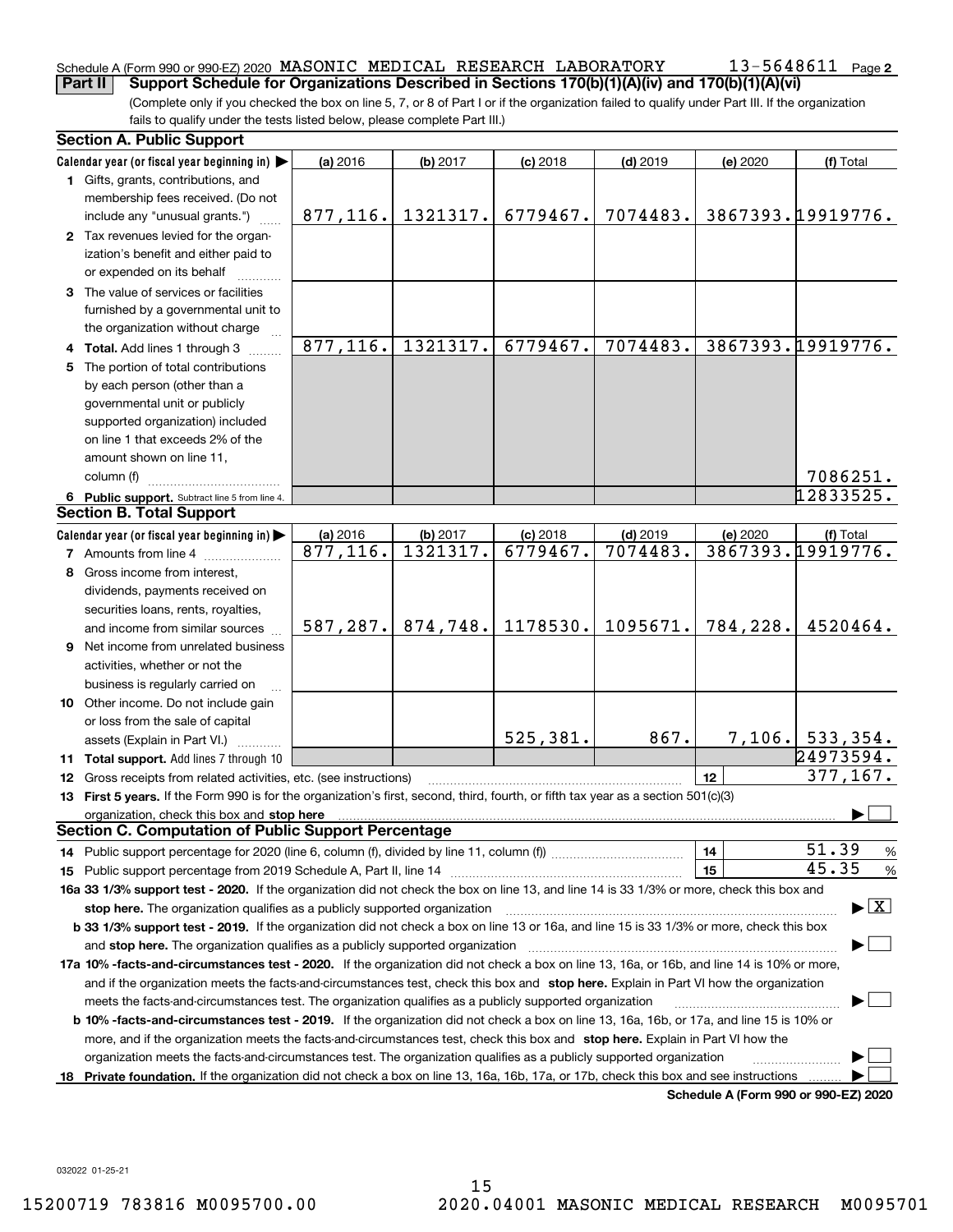#### Schedule A (Form 990 or 990-EZ) 2020 Page MASONIC MEDICAL RESEARCH LABORATORY 13-5648611 **Part III Support Schedule for Organizations Described in Section 509(a)(2)**

(Complete only if you checked the box on line 10 of Part I or if the organization failed to qualify under Part II. If the organization fails to qualify under the tests listed below, please complete Part II.)

|    | <b>Section A. Public Support</b>                                                                                                                                                                                              |          |          |            |            |          |                                      |
|----|-------------------------------------------------------------------------------------------------------------------------------------------------------------------------------------------------------------------------------|----------|----------|------------|------------|----------|--------------------------------------|
|    | Calendar year (or fiscal year beginning in) $\blacktriangleright$                                                                                                                                                             | (a) 2016 | (b) 2017 | $(c)$ 2018 | $(d)$ 2019 | (e) 2020 | (f) Total                            |
|    | 1 Gifts, grants, contributions, and                                                                                                                                                                                           |          |          |            |            |          |                                      |
|    | membership fees received. (Do not                                                                                                                                                                                             |          |          |            |            |          |                                      |
|    | include any "unusual grants.")                                                                                                                                                                                                |          |          |            |            |          |                                      |
|    | 2 Gross receipts from admissions,<br>merchandise sold or services per-<br>formed, or facilities furnished in<br>any activity that is related to the<br>organization's tax-exempt purpose                                      |          |          |            |            |          |                                      |
|    | 3 Gross receipts from activities that<br>are not an unrelated trade or bus-                                                                                                                                                   |          |          |            |            |          |                                      |
|    | iness under section 513                                                                                                                                                                                                       |          |          |            |            |          |                                      |
|    | 4 Tax revenues levied for the organ-                                                                                                                                                                                          |          |          |            |            |          |                                      |
|    | ization's benefit and either paid to<br>or expended on its behalf<br>.                                                                                                                                                        |          |          |            |            |          |                                      |
|    | 5 The value of services or facilities                                                                                                                                                                                         |          |          |            |            |          |                                      |
|    | furnished by a governmental unit to                                                                                                                                                                                           |          |          |            |            |          |                                      |
|    | the organization without charge                                                                                                                                                                                               |          |          |            |            |          |                                      |
|    | <b>6 Total.</b> Add lines 1 through 5                                                                                                                                                                                         |          |          |            |            |          |                                      |
|    | 7a Amounts included on lines 1, 2, and                                                                                                                                                                                        |          |          |            |            |          |                                      |
|    | 3 received from disqualified persons                                                                                                                                                                                          |          |          |            |            |          |                                      |
|    | <b>b</b> Amounts included on lines 2 and 3 received<br>from other than disqualified persons that<br>exceed the greater of \$5,000 or 1% of the<br>amount on line 13 for the year                                              |          |          |            |            |          |                                      |
|    | c Add lines 7a and 7b                                                                                                                                                                                                         |          |          |            |            |          |                                      |
|    | 8 Public support. (Subtract line 7c from line 6.)                                                                                                                                                                             |          |          |            |            |          |                                      |
|    | <b>Section B. Total Support</b>                                                                                                                                                                                               |          |          |            |            |          |                                      |
|    | Calendar year (or fiscal year beginning in) $\blacktriangleright$                                                                                                                                                             | (a) 2016 | (b) 2017 | $(c)$ 2018 | $(d)$ 2019 | (e) 2020 | (f) Total                            |
|    | 9 Amounts from line 6                                                                                                                                                                                                         |          |          |            |            |          |                                      |
|    | 10a Gross income from interest,<br>dividends, payments received on<br>securities loans, rents, royalties,<br>and income from similar sources                                                                                  |          |          |            |            |          |                                      |
|    | <b>b</b> Unrelated business taxable income<br>(less section 511 taxes) from businesses                                                                                                                                        |          |          |            |            |          |                                      |
|    | acquired after June 30, 1975                                                                                                                                                                                                  |          |          |            |            |          |                                      |
|    | c Add lines 10a and 10b<br>11 Net income from unrelated business<br>activities not included in line 10b,<br>whether or not the business is<br>regularly carried on                                                            |          |          |            |            |          |                                      |
|    | 12 Other income. Do not include gain<br>or loss from the sale of capital<br>assets (Explain in Part VI.)                                                                                                                      |          |          |            |            |          |                                      |
|    | <b>13</b> Total support. (Add lines 9, 10c, 11, and 12.)                                                                                                                                                                      |          |          |            |            |          |                                      |
|    | 14 First 5 years. If the Form 990 is for the organization's first, second, third, fourth, or fifth tax year as a section 501(c)(3) organization,                                                                              |          |          |            |            |          |                                      |
|    | check this box and stop here with the continuum control to the control of the state of the state of the control of the state of the control of the control of the control of the control of the control of the control of the |          |          |            |            |          |                                      |
|    | Section C. Computation of Public Support Percentage                                                                                                                                                                           |          |          |            |            |          |                                      |
|    | 15 Public support percentage for 2020 (line 8, column (f), divided by line 13, column (f))                                                                                                                                    |          |          |            |            | 15       | %                                    |
|    | 16 Public support percentage from 2019 Schedule A, Part III, line 15                                                                                                                                                          |          |          |            |            | 16       | %                                    |
|    | <b>Section D. Computation of Investment Income Percentage</b>                                                                                                                                                                 |          |          |            |            |          |                                      |
|    | 17 Investment income percentage for 2020 (line 10c, column (f), divided by line 13, column (f))                                                                                                                               |          |          |            |            | 17       | %                                    |
|    | <b>18</b> Investment income percentage from <b>2019</b> Schedule A, Part III, line 17                                                                                                                                         |          |          |            |            | 18       | %                                    |
|    | 19a 33 1/3% support tests - 2020. If the organization did not check the box on line 14, and line 15 is more than 33 1/3%, and line 17 is not                                                                                  |          |          |            |            |          |                                      |
|    | more than 33 1/3%, check this box and stop here. The organization qualifies as a publicly supported organization                                                                                                              |          |          |            |            |          | ▶                                    |
|    | b 33 1/3% support tests - 2019. If the organization did not check a box on line 14 or line 19a, and line 16 is more than 33 1/3%, and                                                                                         |          |          |            |            |          |                                      |
|    | line 18 is not more than 33 1/3%, check this box and stop here. The organization qualifies as a publicly supported organization                                                                                               |          |          |            |            |          |                                      |
| 20 | <b>Private foundation.</b> If the organization did not check a box on line 14, 19a, or 19b, check this box and see instructions                                                                                               |          |          |            |            |          |                                      |
|    | 032023 01-25-21                                                                                                                                                                                                               |          | 16       |            |            |          | Schedule A (Form 990 or 990-EZ) 2020 |

15200719 783816 M0095700.00 2020.04001 MASONIC MEDICAL RESEARCH M0095701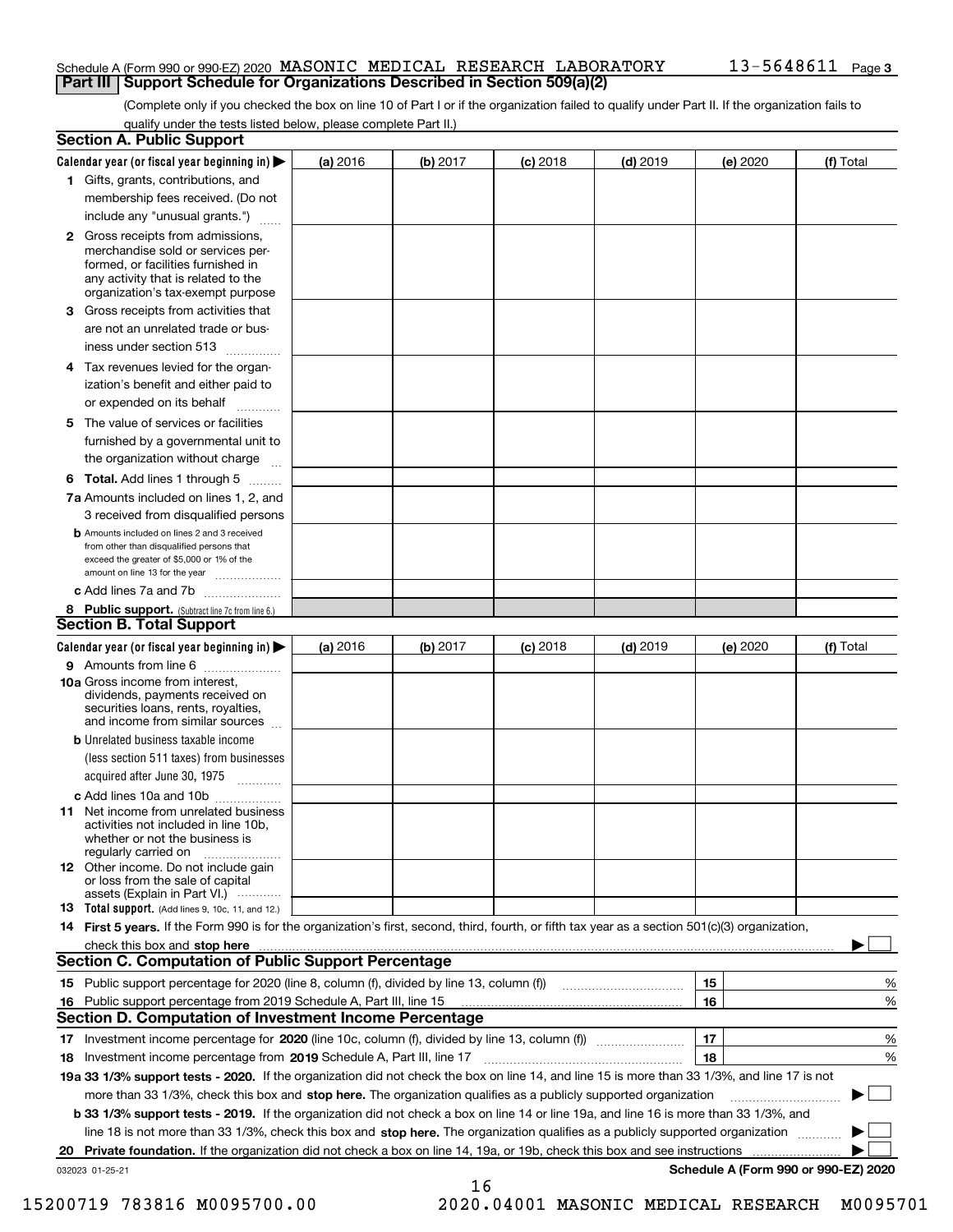#### Schedule A (Form 990 or 990-EZ) 2020 Page MASONIC MEDICAL RESEARCH LABORATORY 13-5648611

#### 13-5648611 Page 4

**1**

**2**

**3a**

**3b**

**3c**

**4a**

**4b**

**4c**

**5a**

**5b5c**

**6**

**7**

**8**

**9a**

**9b**

**9c**

**10a**

**10b**

**YesNo**

## **Part IV Supporting Organizations**

(Complete only if you checked a box in line 12 on Part I. If you checked box 12a, Part I, complete Sections A and B. If you checked box 12b, Part I, complete Sections A and C. If you checked box 12c, Part I, complete Sections A, D, and E. If you checked box 12d, Part I, complete Sections A and D, and complete Part V.)

#### **Section A. All Supporting Organizations**

- **1** Are all of the organization's supported organizations listed by name in the organization's governing documents? If "No," describe in **Part VI** how the supported organizations are designated. If designated by *class or purpose, describe the designation. If historic and continuing relationship, explain.*
- **2** Did the organization have any supported organization that does not have an IRS determination of status under section 509(a)(1) or (2)? If "Yes," explain in Part VI how the organization determined that the supported *organization was described in section 509(a)(1) or (2).*
- **3a** Did the organization have a supported organization described in section 501(c)(4), (5), or (6)? If "Yes," answer *lines 3b and 3c below.*
- **b** Did the organization confirm that each supported organization qualified under section 501(c)(4), (5), or (6) and satisfied the public support tests under section 509(a)(2)? If "Yes," describe in **Part VI** when and how the *organization made the determination.*
- **c**Did the organization ensure that all support to such organizations was used exclusively for section 170(c)(2)(B) purposes? If "Yes," explain in **Part VI** what controls the organization put in place to ensure such use.
- **4a***If* Was any supported organization not organized in the United States ("foreign supported organization")? *"Yes," and if you checked box 12a or 12b in Part I, answer lines 4b and 4c below.*
- **b** Did the organization have ultimate control and discretion in deciding whether to make grants to the foreign supported organization? If "Yes," describe in **Part VI** how the organization had such control and discretion *despite being controlled or supervised by or in connection with its supported organizations.*
- **c** Did the organization support any foreign supported organization that does not have an IRS determination under sections 501(c)(3) and 509(a)(1) or (2)? If "Yes," explain in **Part VI** what controls the organization used *to ensure that all support to the foreign supported organization was used exclusively for section 170(c)(2)(B) purposes.*
- **5a** Did the organization add, substitute, or remove any supported organizations during the tax year? If "Yes," answer lines 5b and 5c below (if applicable). Also, provide detail in **Part VI,** including (i) the names and EIN *numbers of the supported organizations added, substituted, or removed; (ii) the reasons for each such action; (iii) the authority under the organization's organizing document authorizing such action; and (iv) how the action was accomplished (such as by amendment to the organizing document).*
- **b** Type I or Type II only. Was any added or substituted supported organization part of a class already designated in the organization's organizing document?
- **cSubstitutions only.**  Was the substitution the result of an event beyond the organization's control?
- **6** Did the organization provide support (whether in the form of grants or the provision of services or facilities) to **Part VI.** *If "Yes," provide detail in* support or benefit one or more of the filing organization's supported organizations? anyone other than (i) its supported organizations, (ii) individuals that are part of the charitable class benefited by one or more of its supported organizations, or (iii) other supporting organizations that also
- **7**Did the organization provide a grant, loan, compensation, or other similar payment to a substantial contributor *If "Yes," complete Part I of Schedule L (Form 990 or 990-EZ).* regard to a substantial contributor? (as defined in section 4958(c)(3)(C)), a family member of a substantial contributor, or a 35% controlled entity with
- **8** Did the organization make a loan to a disqualified person (as defined in section 4958) not described in line 7? *If "Yes," complete Part I of Schedule L (Form 990 or 990-EZ).*
- **9a** Was the organization controlled directly or indirectly at any time during the tax year by one or more in section 509(a)(1) or (2))? If "Yes," *provide detail in* <code>Part VI.</code> disqualified persons, as defined in section 4946 (other than foundation managers and organizations described
- **b** Did one or more disqualified persons (as defined in line 9a) hold a controlling interest in any entity in which the supporting organization had an interest? If "Yes," provide detail in P**art VI**.
- **c**Did a disqualified person (as defined in line 9a) have an ownership interest in, or derive any personal benefit from, assets in which the supporting organization also had an interest? If "Yes," provide detail in P**art VI.**
- **10a** Was the organization subject to the excess business holdings rules of section 4943 because of section supporting organizations)? If "Yes," answer line 10b below. 4943(f) (regarding certain Type II supporting organizations, and all Type III non-functionally integrated
- **b** Did the organization have any excess business holdings in the tax year? (Use Schedule C, Form 4720, to *determine whether the organization had excess business holdings.)*

17

032024 01-25-21

**Schedule A (Form 990 or 990-EZ) 2020**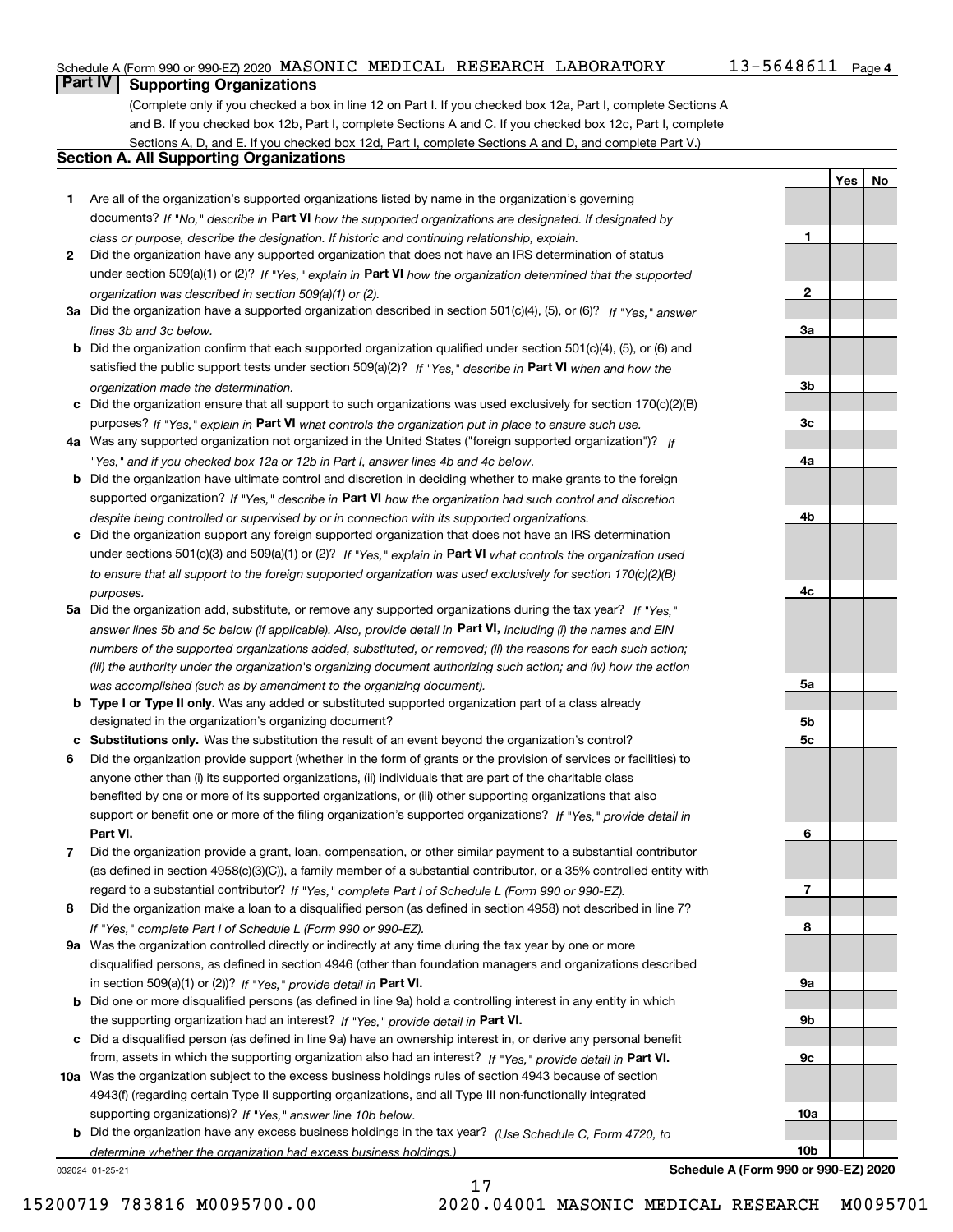#### Schedule A (Form 990 or 990-EZ) 2020 Page MASONIC MEDICAL RESEARCH LABORATORY 13-5648611

|              | SCREQUIE A (FORM 990 OF 990-EZ) 2020 MASONIC MEDICAL RESEARCH LABORAIORI<br>LJ-JO <del>I</del> OOII Page <b>5</b>                                                                                                                                           |                 |            |    |
|--------------|-------------------------------------------------------------------------------------------------------------------------------------------------------------------------------------------------------------------------------------------------------------|-----------------|------------|----|
|              | <b>Supporting Organizations (continued)</b><br><b>Part IV</b>                                                                                                                                                                                               |                 |            |    |
|              |                                                                                                                                                                                                                                                             |                 | Yes        | No |
| 11           | Has the organization accepted a gift or contribution from any of the following persons?                                                                                                                                                                     |                 |            |    |
|              | a A person who directly or indirectly controls, either alone or together with persons described in lines 11b and                                                                                                                                            |                 |            |    |
|              | 11c below, the governing body of a supported organization?                                                                                                                                                                                                  | 11a             |            |    |
|              | <b>b</b> A family member of a person described in line 11a above?                                                                                                                                                                                           | 11 <sub>b</sub> |            |    |
|              | c A 35% controlled entity of a person described in line 11a or 11b above? If "Yes" to line 11a, 11b, or 11c, provide                                                                                                                                        |                 |            |    |
|              | detail in Part VI.                                                                                                                                                                                                                                          | 11c             |            |    |
|              | <b>Section B. Type I Supporting Organizations</b>                                                                                                                                                                                                           |                 |            |    |
|              |                                                                                                                                                                                                                                                             |                 | Yes        | No |
|              |                                                                                                                                                                                                                                                             |                 |            |    |
| 1.           | Did the governing body, members of the governing body, officers acting in their official capacity, or membership of one or<br>more supported organizations have the power to regularly appoint or elect at least a majority of the organization's officers, |                 |            |    |
|              | directors, or trustees at all times during the tax year? If "No," describe in Part VI how the supported organization(s)                                                                                                                                     |                 |            |    |
|              | effectively operated, supervised, or controlled the organization's activities. If the organization had more than one supported                                                                                                                              |                 |            |    |
|              | organization, describe how the powers to appoint and/or remove officers, directors, or trustees were allocated among the                                                                                                                                    |                 |            |    |
|              | supported organizations and what conditions or restrictions, if any, applied to such powers during the tax year.                                                                                                                                            | 1               |            |    |
| $\mathbf{2}$ | Did the organization operate for the benefit of any supported organization other than the supported                                                                                                                                                         |                 |            |    |
|              | organization(s) that operated, supervised, or controlled the supporting organization? If "Yes," explain in                                                                                                                                                  |                 |            |    |
|              | Part VI how providing such benefit carried out the purposes of the supported organization(s) that operated,                                                                                                                                                 |                 |            |    |
|              | supervised, or controlled the supporting organization.                                                                                                                                                                                                      | $\mathbf{2}$    |            |    |
|              | Section C. Type II Supporting Organizations                                                                                                                                                                                                                 |                 |            |    |
|              |                                                                                                                                                                                                                                                             |                 | Yes        | No |
|              |                                                                                                                                                                                                                                                             |                 |            |    |
| 1.           | Were a majority of the organization's directors or trustees during the tax year also a majority of the directors                                                                                                                                            |                 |            |    |
|              | or trustees of each of the organization's supported organization(s)? If "No," describe in Part VI how control                                                                                                                                               |                 |            |    |
|              | or management of the supporting organization was vested in the same persons that controlled or managed                                                                                                                                                      |                 |            |    |
|              | the supported organization(s).                                                                                                                                                                                                                              | 1               |            |    |
|              | Section D. All Type III Supporting Organizations                                                                                                                                                                                                            |                 |            |    |
|              |                                                                                                                                                                                                                                                             |                 | Yes        | No |
| 1.           | Did the organization provide to each of its supported organizations, by the last day of the fifth month of the                                                                                                                                              |                 |            |    |
|              | organization's tax year, (i) a written notice describing the type and amount of support provided during the prior tax                                                                                                                                       |                 |            |    |
|              | year, (ii) a copy of the Form 990 that was most recently filed as of the date of notification, and (iii) copies of the                                                                                                                                      |                 |            |    |
|              | organization's governing documents in effect on the date of notification, to the extent not previously provided?                                                                                                                                            | 1               |            |    |
| 2            | Were any of the organization's officers, directors, or trustees either (i) appointed or elected by the supported                                                                                                                                            |                 |            |    |
|              | organization(s) or (ii) serving on the governing body of a supported organization? If "No," explain in Part VI how                                                                                                                                          |                 |            |    |
|              |                                                                                                                                                                                                                                                             | $\mathbf{2}$    |            |    |
|              | the organization maintained a close and continuous working relationship with the supported organization(s).                                                                                                                                                 |                 |            |    |
| 3            | By reason of the relationship described in line 2, above, did the organization's supported organizations have a                                                                                                                                             |                 |            |    |
|              | significant voice in the organization's investment policies and in directing the use of the organization's                                                                                                                                                  |                 |            |    |
|              | income or assets at all times during the tax year? If "Yes," describe in Part VI the role the organization's                                                                                                                                                |                 |            |    |
|              | supported organizations played in this regard.                                                                                                                                                                                                              | з               |            |    |
|              | Section E. Type III Functionally Integrated Supporting Organizations                                                                                                                                                                                        |                 |            |    |
| 1            | Check the box next to the method that the organization used to satisfy the Integral Part Test during the year (see instructions).                                                                                                                           |                 |            |    |
| а            | The organization satisfied the Activities Test. Complete line 2 below.                                                                                                                                                                                      |                 |            |    |
| b            | The organization is the parent of each of its supported organizations. Complete line 3 below.                                                                                                                                                               |                 |            |    |
| с            | The organization supported a governmental entity. Describe in Part VI how you supported a governmental entity (see instructions).                                                                                                                           |                 |            |    |
| 2            | Activities Test. Answer lines 2a and 2b below.                                                                                                                                                                                                              |                 | <b>Yes</b> | No |
| а            | Did substantially all of the organization's activities during the tax year directly further the exempt purposes of                                                                                                                                          |                 |            |    |

- **3** Parent of Supported Organizations. Answer lines 3a and 3b below. **b** Did the activities described in line 2a, above, constitute activities that, but for the organization's involvement, the supported organization(s) to which the organization was responsive? If "Yes," then in **Part VI identify those supported organizations and explain**  *how these activities directly furthered their exempt purposes,* **Part VI**  *the reasons for the organization's position that its supported organization(s) would have engaged in how the organization was responsive to those supported organizations, and how the organization determined that these activities constituted substantially all of its activities.* one or more of the organization's supported organization(s) would have been engaged in? If "Yes," e*xplain in these activities but for the organization's involvement.*
- **a** Did the organization have the power to regularly appoint or elect a majority of the officers, directors, or trustees of each of the supported organizations? If "Yes" or "No" provide details in P**art VI.**

032025 01-25-21 **b** Did the organization exercise a substantial degree of direction over the policies, programs, and activities of each of its supported organizations? If "Yes," describe in Part VI the role played by the organization in this regard.

18

**Schedule A (Form 990 or 990-EZ) 2020**

**2a**

**2b**

**3a**

**3b**

15200719 783816 M0095700.00 2020.04001 MASONIC MEDICAL RESEARCH M0095701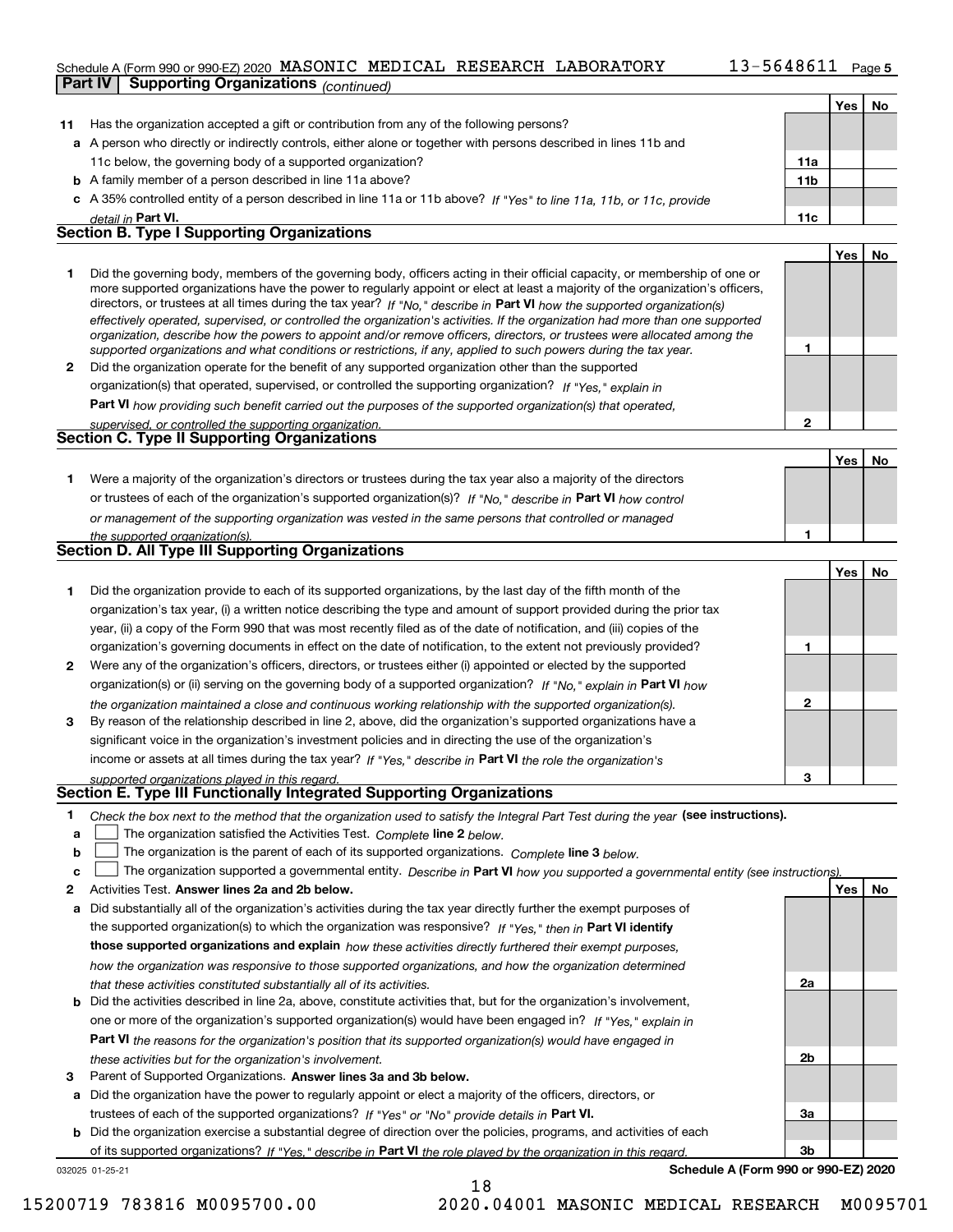|   | Schedule A (Form 990 or 990-EZ) 2020 MASONIC MEDICAL RESEARCH LABORATORY<br>Type III Non-Functionally Integrated 509(a)(3) Supporting Organizations<br><b>Part V</b> |                          |                | $13 - 5648611$ Page 6          |
|---|----------------------------------------------------------------------------------------------------------------------------------------------------------------------|--------------------------|----------------|--------------------------------|
| 1 | Check here if the organization satisfied the Integral Part Test as a qualifying trust on Nov. 20, 1970 (explain in Part VI). See instructions.                       |                          |                |                                |
|   | All other Type III non-functionally integrated supporting organizations must complete Sections A through E.                                                          |                          |                |                                |
|   | Section A - Adjusted Net Income                                                                                                                                      |                          | (A) Prior Year | (B) Current Year<br>(optional) |
| 1 | Net short-term capital gain                                                                                                                                          | 1                        |                |                                |
| 2 | Recoveries of prior-year distributions                                                                                                                               | $\overline{2}$           |                |                                |
| З | Other gross income (see instructions)                                                                                                                                | 3                        |                |                                |
| 4 | Add lines 1 through 3.                                                                                                                                               | 4                        |                |                                |
| 5 | Depreciation and depletion                                                                                                                                           | 5                        |                |                                |
| 6 | Portion of operating expenses paid or incurred for production or                                                                                                     |                          |                |                                |
|   | collection of gross income or for management, conservation, or                                                                                                       |                          |                |                                |
|   | maintenance of property held for production of income (see instructions)                                                                                             | 6                        |                |                                |
| 7 | Other expenses (see instructions)                                                                                                                                    | $\overline{7}$           |                |                                |
| 8 | Adjusted Net Income (subtract lines 5, 6, and 7 from line 4)                                                                                                         | 8                        |                |                                |
|   | <b>Section B - Minimum Asset Amount</b>                                                                                                                              |                          | (A) Prior Year | (B) Current Year<br>(optional) |
| 1 | Aggregate fair market value of all non-exempt-use assets (see                                                                                                        |                          |                |                                |
|   | instructions for short tax year or assets held for part of year):                                                                                                    |                          |                |                                |
|   | a Average monthly value of securities                                                                                                                                | 1a                       |                |                                |
|   | <b>b</b> Average monthly cash balances                                                                                                                               | 1b                       |                |                                |
|   | c Fair market value of other non-exempt-use assets                                                                                                                   | 1c                       |                |                                |
|   | d Total (add lines 1a, 1b, and 1c)                                                                                                                                   | 1d                       |                |                                |
|   | e Discount claimed for blockage or other factors                                                                                                                     |                          |                |                                |
|   | (explain in detail in Part VI):                                                                                                                                      |                          |                |                                |
| 2 | Acquisition indebtedness applicable to non-exempt-use assets                                                                                                         | $\mathbf 2$              |                |                                |
| 3 | Subtract line 2 from line 1d.                                                                                                                                        | 3                        |                |                                |
| 4 | Cash deemed held for exempt use. Enter 0.015 of line 3 (for greater amount,                                                                                          |                          |                |                                |
|   | see instructions)                                                                                                                                                    | 4                        |                |                                |
| 5 | Net value of non-exempt-use assets (subtract line 4 from line 3)                                                                                                     | 5                        |                |                                |
| 6 | Multiply line 5 by 0.035.                                                                                                                                            | 6                        |                |                                |
| 7 | Recoveries of prior-year distributions                                                                                                                               | $\overline{\phantom{a}}$ |                |                                |
| 8 | Minimum Asset Amount (add line 7 to line 6)                                                                                                                          | 8                        |                |                                |
|   | <b>Section C - Distributable Amount</b>                                                                                                                              |                          |                | <b>Current Year</b>            |
| 1 | Adjusted net income for prior year (from Section A, line 8, column A)                                                                                                | 1                        |                |                                |
| 2 | Enter 0.85 of line 1.                                                                                                                                                | $\overline{2}$           |                |                                |
| 3 | Minimum asset amount for prior year (from Section B, line 8, column A)                                                                                               | 3                        |                |                                |
| 4 | Enter greater of line 2 or line 3.                                                                                                                                   | 4                        |                |                                |
| 5 | Income tax imposed in prior year                                                                                                                                     | 5                        |                |                                |
| 6 | <b>Distributable Amount.</b> Subtract line 5 from line 4, unless subject to                                                                                          |                          |                |                                |
|   | emergency temporary reduction (see instructions).                                                                                                                    | 6                        |                |                                |

**7** Check here if the current year is the organization's first as a non-functionally integrated Type III supporting organization (see instructions).

**Schedule A (Form 990 or 990-EZ) 2020**

032026 01-25-21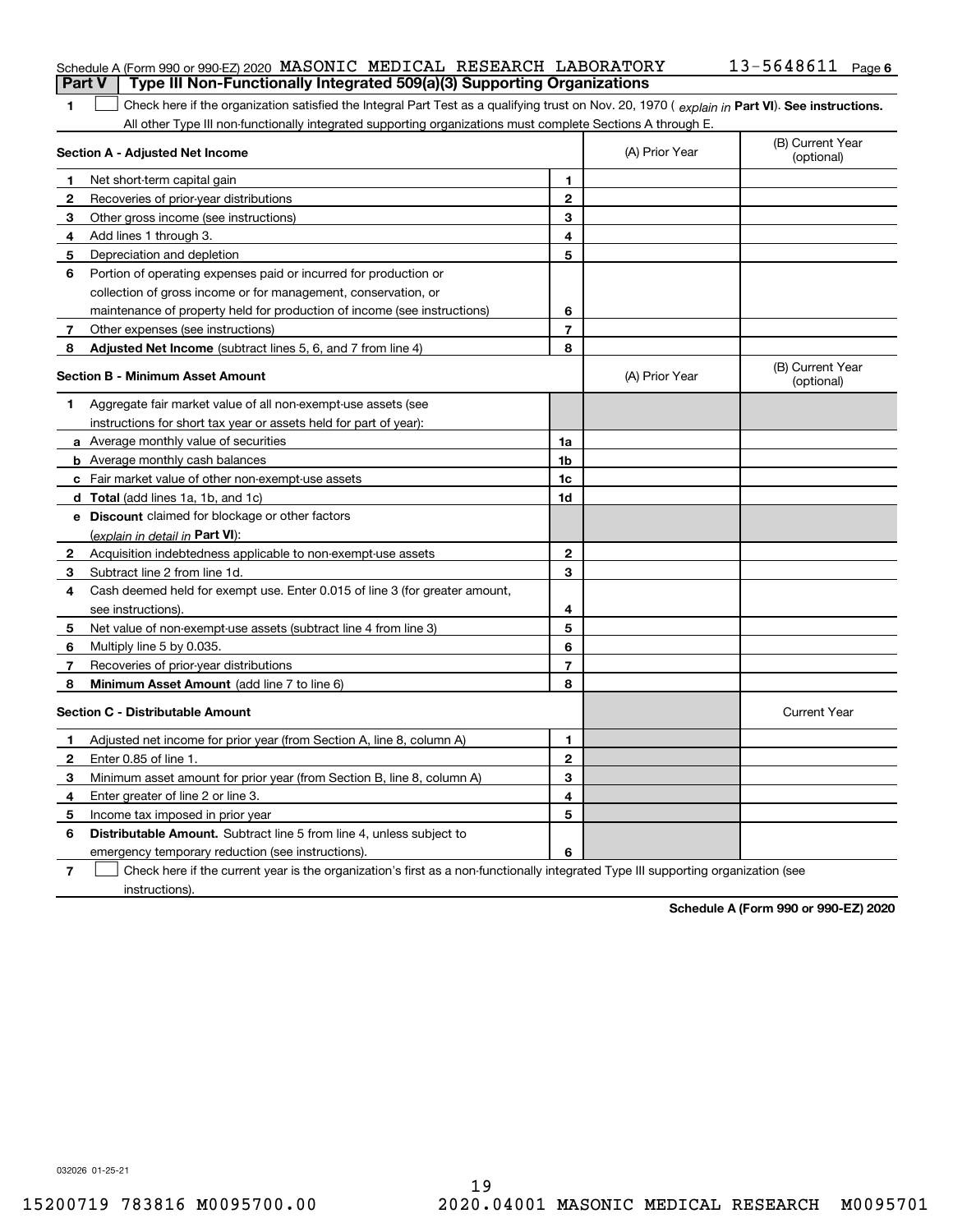#### Schedule A (Form 990 or 990-EZ) 2020 Page MASONIC MEDICAL RESEARCH LABORATORY 13-5648611

| Type III Non-Functionally Integrated 509(a)(3) Supporting Organizations<br>Part V<br>(continued) |                                                                                            |                             |                                       |    |                                         |  |
|--------------------------------------------------------------------------------------------------|--------------------------------------------------------------------------------------------|-----------------------------|---------------------------------------|----|-----------------------------------------|--|
|                                                                                                  | <b>Section D - Distributions</b>                                                           |                             |                                       |    | <b>Current Year</b>                     |  |
| 1                                                                                                | Amounts paid to supported organizations to accomplish exempt purposes                      |                             |                                       | 1  |                                         |  |
| 2                                                                                                | Amounts paid to perform activity that directly furthers exempt purposes of supported       |                             |                                       |    |                                         |  |
|                                                                                                  | organizations, in excess of income from activity                                           |                             |                                       | 2  |                                         |  |
| 3                                                                                                | Administrative expenses paid to accomplish exempt purposes of supported organizations      |                             |                                       | 3  |                                         |  |
| 4                                                                                                | Amounts paid to acquire exempt-use assets                                                  |                             |                                       | 4  |                                         |  |
| 5                                                                                                | Qualified set-aside amounts (prior IRS approval required - provide details in Part VI)     |                             |                                       | 5  |                                         |  |
| 6                                                                                                | Other distributions ( <i>describe in</i> Part VI). See instructions.                       |                             |                                       | 6  |                                         |  |
| 7                                                                                                | Total annual distributions. Add lines 1 through 6.                                         |                             |                                       | 7  |                                         |  |
| 8                                                                                                | Distributions to attentive supported organizations to which the organization is responsive |                             |                                       |    |                                         |  |
|                                                                                                  | (provide details in Part VI). See instructions.                                            |                             |                                       | 8  |                                         |  |
| 9                                                                                                | Distributable amount for 2020 from Section C, line 6                                       |                             |                                       | 9  |                                         |  |
| 10                                                                                               | Line 8 amount divided by line 9 amount                                                     |                             |                                       | 10 |                                         |  |
|                                                                                                  |                                                                                            | (i)                         | (ii)                                  |    | (iii)                                   |  |
|                                                                                                  | <b>Section E - Distribution Allocations</b> (see instructions)                             | <b>Excess Distributions</b> | <b>Underdistributions</b><br>Pre-2020 |    | <b>Distributable</b><br>Amount for 2020 |  |
| 1                                                                                                | Distributable amount for 2020 from Section C, line 6                                       |                             |                                       |    |                                         |  |
| 2                                                                                                | Underdistributions, if any, for years prior to 2020 (reason-                               |                             |                                       |    |                                         |  |
|                                                                                                  | able cause required - explain in Part VI). See instructions.                               |                             |                                       |    |                                         |  |
| 3                                                                                                | Excess distributions carryover, if any, to 2020                                            |                             |                                       |    |                                         |  |
|                                                                                                  | <b>a</b> From 2015                                                                         |                             |                                       |    |                                         |  |
|                                                                                                  | <b>b</b> From 2016                                                                         |                             |                                       |    |                                         |  |
|                                                                                                  | $c$ From 2017                                                                              |                             |                                       |    |                                         |  |
|                                                                                                  | d From 2018                                                                                |                             |                                       |    |                                         |  |
|                                                                                                  | e From 2019                                                                                |                             |                                       |    |                                         |  |
|                                                                                                  | f Total of lines 3a through 3e                                                             |                             |                                       |    |                                         |  |
|                                                                                                  | g Applied to underdistributions of prior years                                             |                             |                                       |    |                                         |  |
|                                                                                                  | <b>h</b> Applied to 2020 distributable amount                                              |                             |                                       |    |                                         |  |
|                                                                                                  | Carryover from 2015 not applied (see instructions)                                         |                             |                                       |    |                                         |  |
|                                                                                                  | Remainder. Subtract lines 3g, 3h, and 3i from line 3f.                                     |                             |                                       |    |                                         |  |
| 4                                                                                                | Distributions for 2020 from Section D.                                                     |                             |                                       |    |                                         |  |
|                                                                                                  | line $7:$                                                                                  |                             |                                       |    |                                         |  |
|                                                                                                  | a Applied to underdistributions of prior years                                             |                             |                                       |    |                                         |  |
|                                                                                                  | <b>b</b> Applied to 2020 distributable amount                                              |                             |                                       |    |                                         |  |
|                                                                                                  | c Remainder. Subtract lines 4a and 4b from line 4.                                         |                             |                                       |    |                                         |  |
| 5                                                                                                | Remaining underdistributions for years prior to 2020, if                                   |                             |                                       |    |                                         |  |
|                                                                                                  | any. Subtract lines 3g and 4a from line 2. For result greater                              |                             |                                       |    |                                         |  |
|                                                                                                  | than zero, explain in Part VI. See instructions.                                           |                             |                                       |    |                                         |  |
| 6                                                                                                | Remaining underdistributions for 2020. Subtract lines 3h                                   |                             |                                       |    |                                         |  |
|                                                                                                  | and 4b from line 1. For result greater than zero, explain in                               |                             |                                       |    |                                         |  |
|                                                                                                  | <b>Part VI.</b> See instructions.                                                          |                             |                                       |    |                                         |  |
| $\overline{7}$                                                                                   |                                                                                            |                             |                                       |    |                                         |  |
|                                                                                                  | Excess distributions carryover to 2021. Add lines 3j<br>and 4c.                            |                             |                                       |    |                                         |  |
|                                                                                                  |                                                                                            |                             |                                       |    |                                         |  |
| 8                                                                                                | Breakdown of line 7:<br>a Excess from 2016                                                 |                             |                                       |    |                                         |  |
|                                                                                                  |                                                                                            |                             |                                       |    |                                         |  |
|                                                                                                  | <b>b</b> Excess from 2017                                                                  |                             |                                       |    |                                         |  |
|                                                                                                  | c Excess from 2018                                                                         |                             |                                       |    |                                         |  |
|                                                                                                  | d Excess from 2019                                                                         |                             |                                       |    |                                         |  |
|                                                                                                  | e Excess from 2020                                                                         |                             |                                       |    |                                         |  |

**Schedule A (Form 990 or 990-EZ) 2020**

032027 01-25-21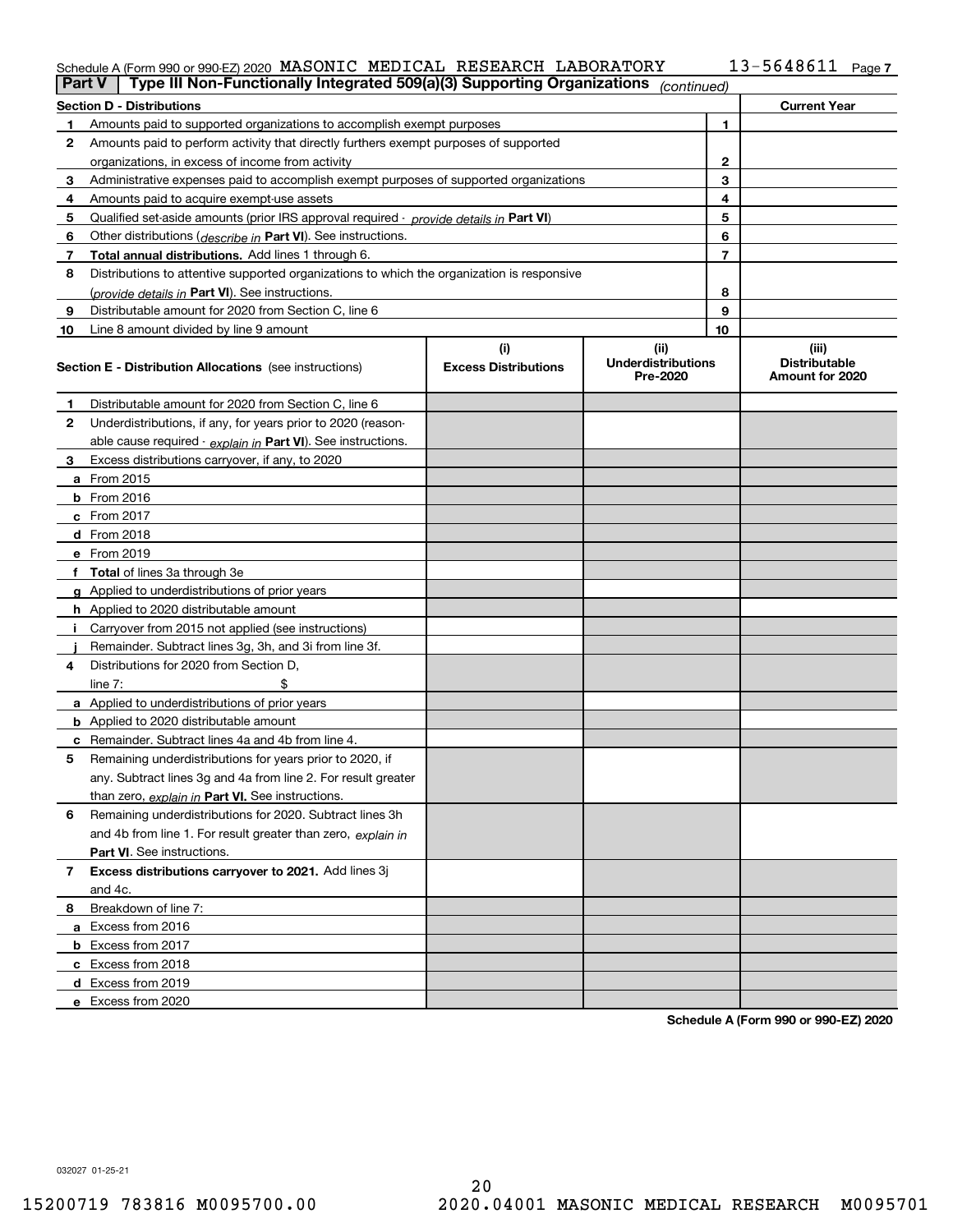|                 | Schedule A (Form 990 or 990-EZ) 2020 MASONIC MEDICAL RESEARCH LABORATORY                                                        |  |    | 13-5648611 Page 8                                                                                                                                                                                                                                                                                                                                                                                                                 |  |
|-----------------|---------------------------------------------------------------------------------------------------------------------------------|--|----|-----------------------------------------------------------------------------------------------------------------------------------------------------------------------------------------------------------------------------------------------------------------------------------------------------------------------------------------------------------------------------------------------------------------------------------|--|
| <b>Part VI</b>  | Section D, lines 5, 6, and 8; and Part V, Section E, lines 2, 5, and 6. Also complete this part for any additional information. |  |    | Supplemental Information. Provide the explanations required by Part II, line 10; Part II, line 17a or 17b; Part III, line 12;<br>Part IV, Section A, lines 1, 2, 3b, 3c, 4b, 4c, 5a, 6, 9a, 9b, 9c, 11a, 11b, and 11c; Part IV, Section B, lines 1 and 2; Part IV, Section C,<br>line 1; Part IV, Section D, lines 2 and 3; Part IV, Section E, lines 1c, 2a, 2b, 3a, and 3b; Part V, line 1; Part V, Section B, line 1e; Part V, |  |
|                 | (See instructions.)                                                                                                             |  |    |                                                                                                                                                                                                                                                                                                                                                                                                                                   |  |
|                 |                                                                                                                                 |  |    |                                                                                                                                                                                                                                                                                                                                                                                                                                   |  |
|                 |                                                                                                                                 |  |    |                                                                                                                                                                                                                                                                                                                                                                                                                                   |  |
|                 |                                                                                                                                 |  |    |                                                                                                                                                                                                                                                                                                                                                                                                                                   |  |
|                 |                                                                                                                                 |  |    |                                                                                                                                                                                                                                                                                                                                                                                                                                   |  |
|                 |                                                                                                                                 |  |    |                                                                                                                                                                                                                                                                                                                                                                                                                                   |  |
|                 |                                                                                                                                 |  |    |                                                                                                                                                                                                                                                                                                                                                                                                                                   |  |
|                 |                                                                                                                                 |  |    |                                                                                                                                                                                                                                                                                                                                                                                                                                   |  |
|                 |                                                                                                                                 |  |    |                                                                                                                                                                                                                                                                                                                                                                                                                                   |  |
|                 |                                                                                                                                 |  |    |                                                                                                                                                                                                                                                                                                                                                                                                                                   |  |
|                 |                                                                                                                                 |  |    |                                                                                                                                                                                                                                                                                                                                                                                                                                   |  |
|                 |                                                                                                                                 |  |    |                                                                                                                                                                                                                                                                                                                                                                                                                                   |  |
|                 |                                                                                                                                 |  |    |                                                                                                                                                                                                                                                                                                                                                                                                                                   |  |
|                 |                                                                                                                                 |  |    |                                                                                                                                                                                                                                                                                                                                                                                                                                   |  |
|                 |                                                                                                                                 |  |    |                                                                                                                                                                                                                                                                                                                                                                                                                                   |  |
|                 |                                                                                                                                 |  |    |                                                                                                                                                                                                                                                                                                                                                                                                                                   |  |
|                 |                                                                                                                                 |  |    |                                                                                                                                                                                                                                                                                                                                                                                                                                   |  |
|                 |                                                                                                                                 |  |    |                                                                                                                                                                                                                                                                                                                                                                                                                                   |  |
|                 |                                                                                                                                 |  |    |                                                                                                                                                                                                                                                                                                                                                                                                                                   |  |
|                 |                                                                                                                                 |  |    |                                                                                                                                                                                                                                                                                                                                                                                                                                   |  |
|                 |                                                                                                                                 |  |    |                                                                                                                                                                                                                                                                                                                                                                                                                                   |  |
|                 |                                                                                                                                 |  |    |                                                                                                                                                                                                                                                                                                                                                                                                                                   |  |
|                 |                                                                                                                                 |  |    |                                                                                                                                                                                                                                                                                                                                                                                                                                   |  |
|                 |                                                                                                                                 |  |    |                                                                                                                                                                                                                                                                                                                                                                                                                                   |  |
|                 |                                                                                                                                 |  |    |                                                                                                                                                                                                                                                                                                                                                                                                                                   |  |
|                 |                                                                                                                                 |  |    |                                                                                                                                                                                                                                                                                                                                                                                                                                   |  |
|                 |                                                                                                                                 |  |    |                                                                                                                                                                                                                                                                                                                                                                                                                                   |  |
|                 |                                                                                                                                 |  |    |                                                                                                                                                                                                                                                                                                                                                                                                                                   |  |
|                 |                                                                                                                                 |  |    |                                                                                                                                                                                                                                                                                                                                                                                                                                   |  |
|                 |                                                                                                                                 |  |    |                                                                                                                                                                                                                                                                                                                                                                                                                                   |  |
|                 |                                                                                                                                 |  |    |                                                                                                                                                                                                                                                                                                                                                                                                                                   |  |
|                 |                                                                                                                                 |  |    |                                                                                                                                                                                                                                                                                                                                                                                                                                   |  |
|                 |                                                                                                                                 |  |    |                                                                                                                                                                                                                                                                                                                                                                                                                                   |  |
|                 |                                                                                                                                 |  |    |                                                                                                                                                                                                                                                                                                                                                                                                                                   |  |
| 032028 01-25-21 |                                                                                                                                 |  |    | Schedule A (Form 990 or 990-EZ) 2020                                                                                                                                                                                                                                                                                                                                                                                              |  |
|                 |                                                                                                                                 |  | 21 |                                                                                                                                                                                                                                                                                                                                                                                                                                   |  |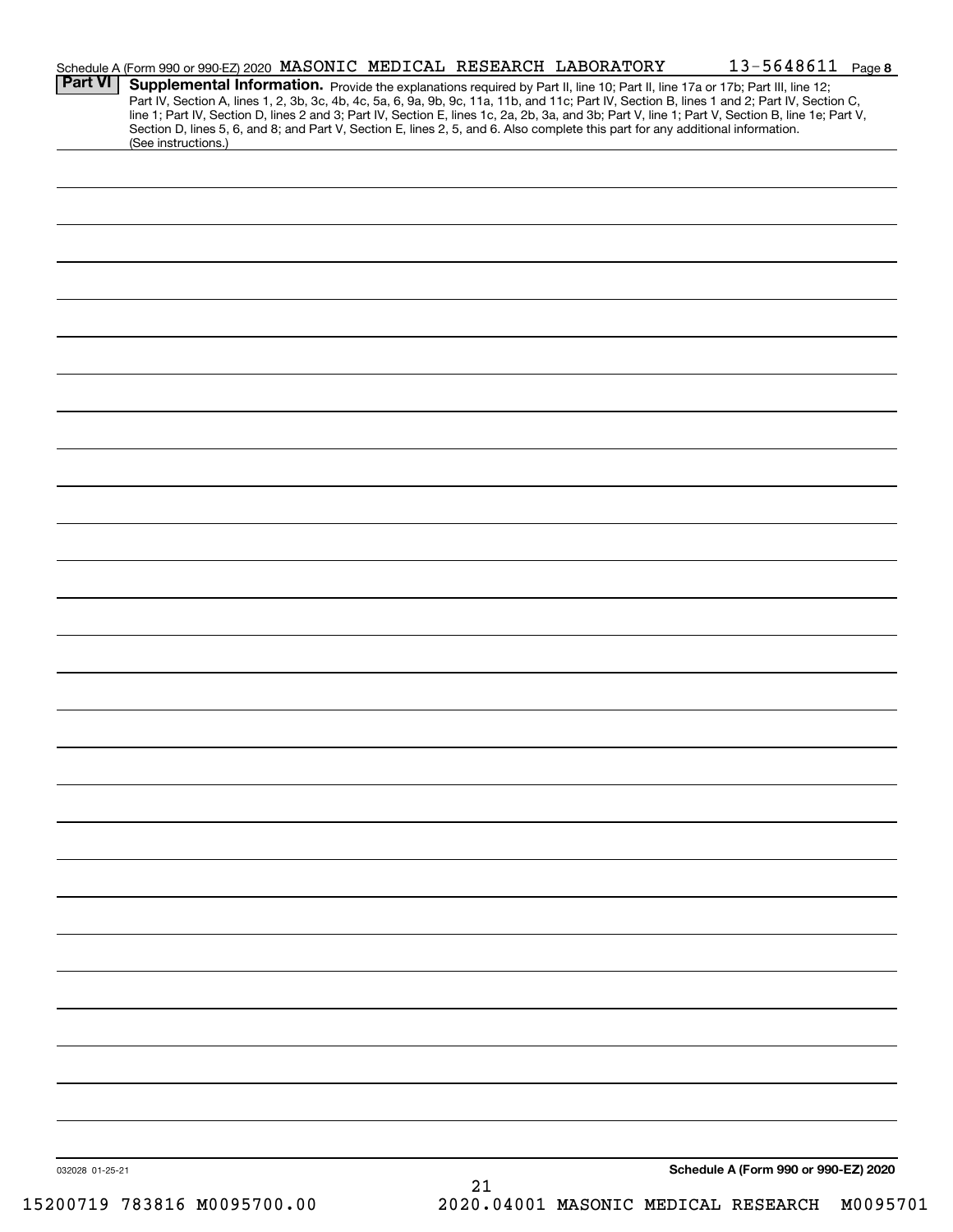Department of the Treasury Internal Revenue Service **(Form 990, 990-EZ, or 990-PF)**

Name of the organization

#### \*\* PUBLIC DISCLOSURE COPY \*\*

## **Schedule B Schedule of Contributors**

**| Attach to Form 990, Form 990-EZ, or Form 990-PF. | Go to www.irs.gov/Form990 for the latest information.** OMB No. 1545-0047

**2020**

**Employer identification number**

| 1<br>-564861 |
|--------------|
|--------------|

|                                       | MASONIC MEDICAL RESEARCH LABORATORY | 13-5648611 |
|---------------------------------------|-------------------------------------|------------|
| <b>Organization type (check one):</b> |                                     |            |

| Filers of:         | Section:                                                                    |  |  |  |  |  |
|--------------------|-----------------------------------------------------------------------------|--|--|--|--|--|
| Form 990 or 990-FZ | $X$ 501(c)( 3) (enter number) organization                                  |  |  |  |  |  |
|                    | $4947(a)(1)$ nonexempt charitable trust not treated as a private foundation |  |  |  |  |  |
|                    | 527 political organization                                                  |  |  |  |  |  |
| Form 990-PF        | 501(c)(3) exempt private foundation                                         |  |  |  |  |  |
|                    | 4947(a)(1) nonexempt charitable trust treated as a private foundation       |  |  |  |  |  |
|                    | 501(c)(3) taxable private foundation                                        |  |  |  |  |  |

Check if your organization is covered by the **General Rule** or a **Special Rule. Note:**  Only a section 501(c)(7), (8), or (10) organization can check boxes for both the General Rule and a Special Rule. See instructions.

#### **General Rule**

 $\mathcal{L}^{\text{max}}$ 

For an organization filing Form 990, 990-EZ, or 990-PF that received, during the year, contributions totaling \$5,000 or more (in money or property) from any one contributor. Complete Parts I and II. See instructions for determining a contributor's total contributions.

#### **Special Rules**

any one contributor, during the year, total contributions of the greater of  $\,$  (1) \$5,000; or **(2)** 2% of the amount on (i) Form 990, Part VIII, line 1h;  $\boxed{\textbf{X}}$  For an organization described in section 501(c)(3) filing Form 990 or 990-EZ that met the 33 1/3% support test of the regulations under sections 509(a)(1) and 170(b)(1)(A)(vi), that checked Schedule A (Form 990 or 990-EZ), Part II, line 13, 16a, or 16b, and that received from or (ii) Form 990-EZ, line 1. Complete Parts I and II.

For an organization described in section 501(c)(7), (8), or (10) filing Form 990 or 990-EZ that received from any one contributor, during the year, total contributions of more than \$1,000 exclusively for religious, charitable, scientific, literary, or educational purposes, or for the prevention of cruelty to children or animals. Complete Parts I (entering "N/A" in column (b) instead of the contributor name and address), II, and III.  $\mathcal{L}^{\text{max}}$ 

purpose. Don't complete any of the parts unless the **General Rule** applies to this organization because it received *nonexclusively* year, contributions <sub>exclusively</sub> for religious, charitable, etc., purposes, but no such contributions totaled more than \$1,000. If this box is checked, enter here the total contributions that were received during the year for an  $\;$ exclusively religious, charitable, etc., For an organization described in section 501(c)(7), (8), or (10) filing Form 990 or 990-EZ that received from any one contributor, during the religious, charitable, etc., contributions totaling \$5,000 or more during the year  $\Box$ — $\Box$   $\Box$  $\mathcal{L}^{\text{max}}$ 

**Caution:**  An organization that isn't covered by the General Rule and/or the Special Rules doesn't file Schedule B (Form 990, 990-EZ, or 990-PF),  **must** but it answer "No" on Part IV, line 2, of its Form 990; or check the box on line H of its Form 990-EZ or on its Form 990-PF, Part I, line 2, to certify that it doesn't meet the filing requirements of Schedule B (Form 990, 990-EZ, or 990-PF).

**For Paperwork Reduction Act Notice, see the instructions for Form 990, 990-EZ, or 990-PF. Schedule B (Form 990, 990-EZ, or 990-PF) (2020)** LHA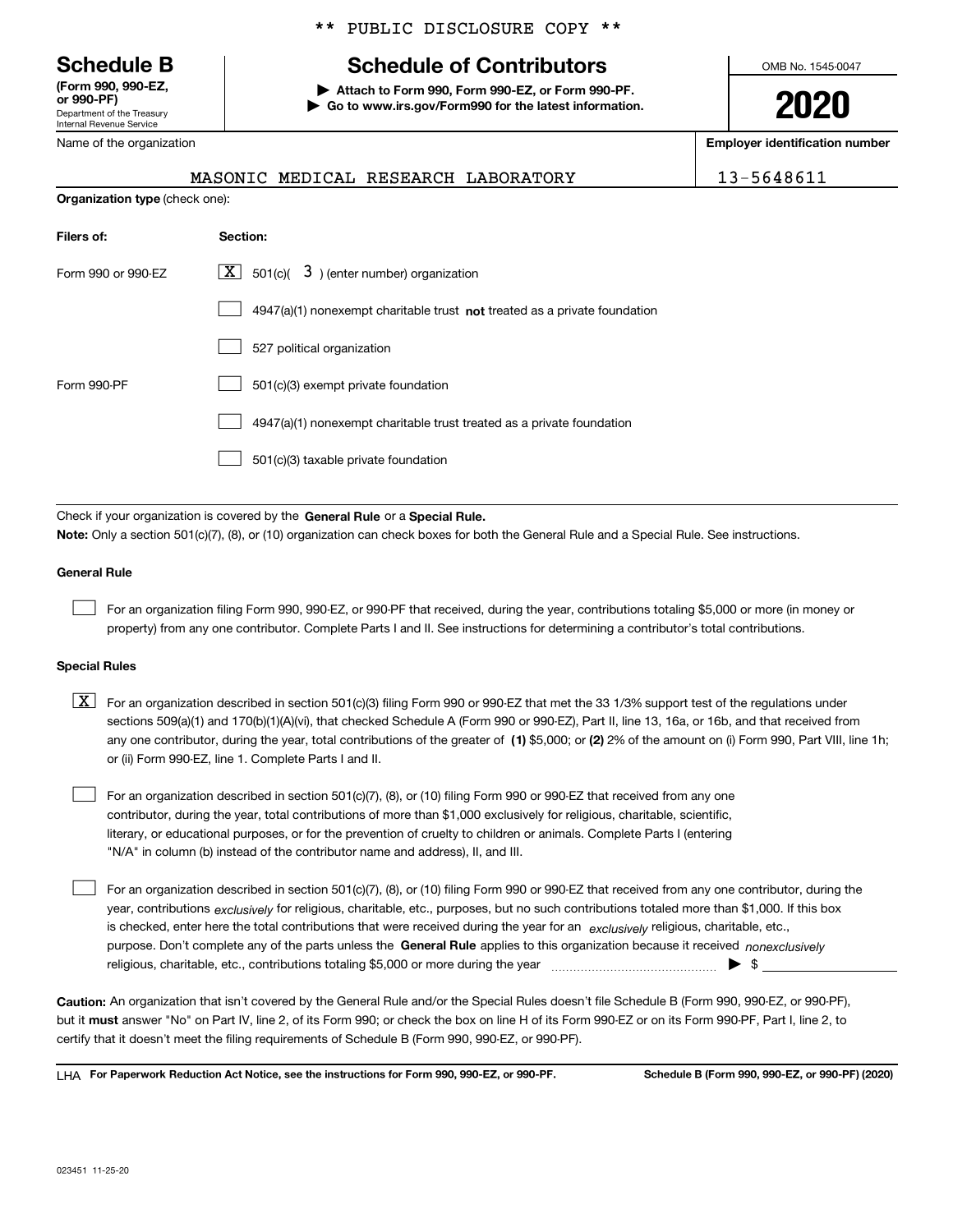**Employer identification number**

#### MASONIC MEDICAL RESEARCH LABORATORY | 13-5648611

Contributors (see instructions). Use duplicate copies of Part I if additional space is needed. Chedule B (Form 990, 990-EZ, or 990-PF) (2020)<br>Iame of organization<br>**13-5648611**<br>**2Part I Contributors** (see instructions). Use duplicate copies of Part I if additional space is needed.

| (a)        | (b)                               | (c)                               | (d)                                                                                                       |
|------------|-----------------------------------|-----------------------------------|-----------------------------------------------------------------------------------------------------------|
| No.        | Name, address, and ZIP + 4        | <b>Total contributions</b>        | Type of contribution                                                                                      |
| 1          |                                   | 500,000.<br>\$                    | $\overline{\text{X}}$<br>Person<br>Payroll<br>Noncash<br>(Complete Part II for<br>noncash contributions.) |
| (a)<br>No. | (b)<br>Name, address, and ZIP + 4 | (c)<br><b>Total contributions</b> | (d)<br>Type of contribution                                                                               |
| 2          |                                   | 1,952,674.<br>$\frac{1}{2}$       | $\overline{\text{X}}$<br>Person<br>Payroll<br>Noncash<br>(Complete Part II for<br>noncash contributions.) |
| (a)<br>No. | (b)<br>Name, address, and ZIP + 4 | (c)<br><b>Total contributions</b> | (d)<br>Type of contribution                                                                               |
| 3          |                                   | 84,072.<br>\$                     | $\overline{\text{X}}$<br>Person<br>Payroll<br>Noncash<br>(Complete Part II for<br>noncash contributions.) |
| (a)<br>No. | (b)<br>Name, address, and ZIP + 4 | (c)<br><b>Total contributions</b> | (d)<br>Type of contribution                                                                               |
| 4          |                                   | 88,500.<br>\$                     | $\overline{\text{X}}$<br>Person<br>Payroll<br>Noncash<br>(Complete Part II for<br>noncash contributions.) |
| (a)<br>No. | (b)<br>Name, address, and ZIP + 4 | (c)<br><b>Total contributions</b> | (d)<br>Type of contribution                                                                               |
|            |                                   | \$                                | Person<br>Payroll<br>Noncash<br>(Complete Part II for<br>noncash contributions.)                          |
| (a)<br>No. | (b)<br>Name, address, and ZIP + 4 | (c)<br><b>Total contributions</b> | (d)<br>Type of contribution                                                                               |
|            |                                   | \$                                | Person<br>Payroll<br>Noncash<br>(Complete Part II for<br>noncash contributions.)                          |

023452 11-25-20 **Schedule B (Form 990, 990-EZ, or 990-PF) (2020)**

15200719 783816 M0095700.00 2020.04001 MASONIC MEDICAL RESEARCH M0095701

23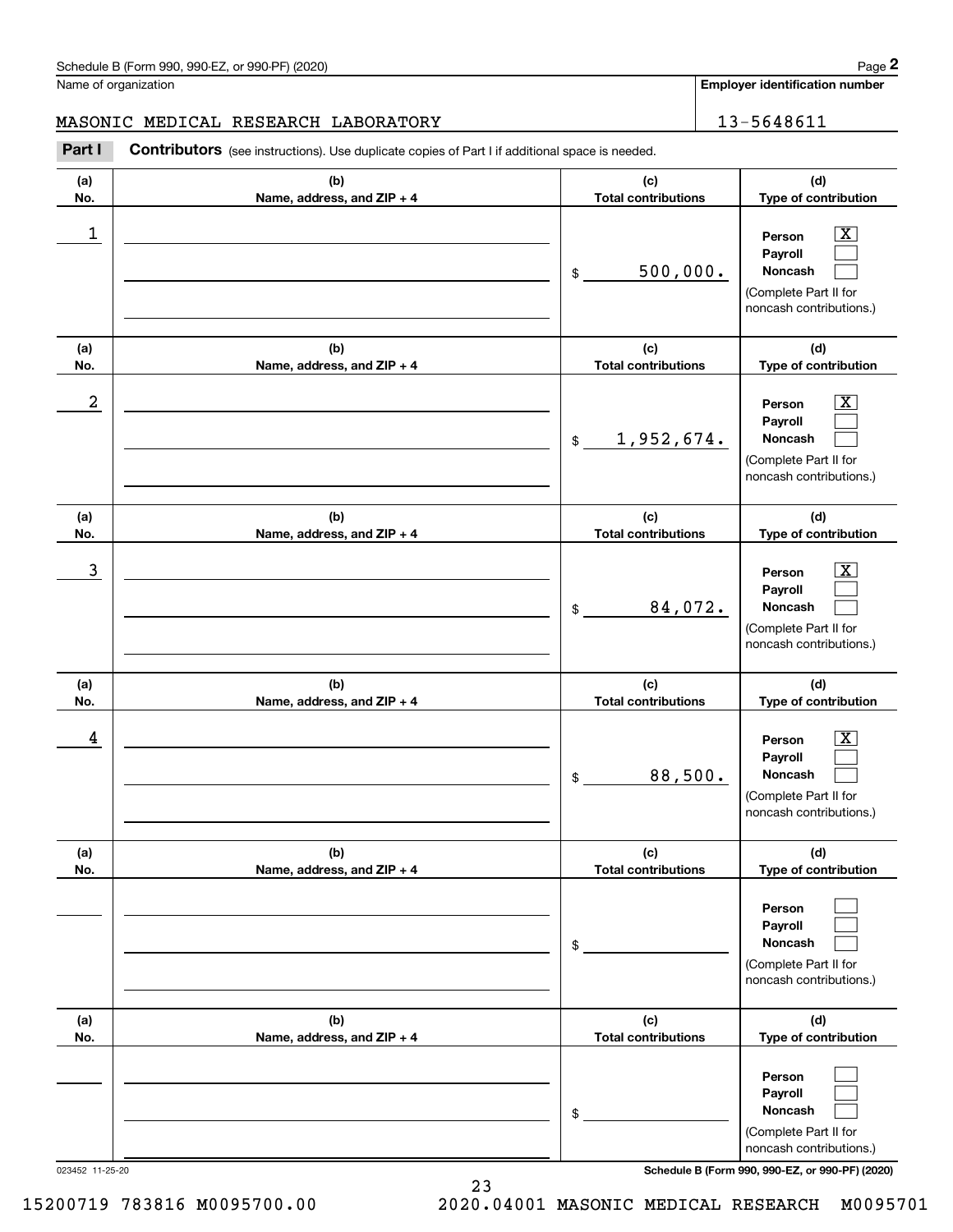**Employer identification number**

MASONIC MEDICAL RESEARCH LABORATORY | 13-5648611

Chedule B (Form 990, 990-EZ, or 990-PF) (2020)<br>
lame of organization<br> **13-5648611**<br> **2Part II if additional space is needed.**<br> **Part II Noncash Property** (see instructions). Use duplicate copies of Part II if additional sp

| (a)<br>No.<br>from<br>Part I | (b)<br>Description of noncash property given | (c)<br>FMV (or estimate)<br>(See instructions.) | (d)<br>Date received |
|------------------------------|----------------------------------------------|-------------------------------------------------|----------------------|
|                              |                                              |                                                 |                      |
|                              |                                              |                                                 |                      |
|                              |                                              | $\frac{1}{2}$                                   |                      |
| (a)<br>No.<br>from<br>Part I | (b)<br>Description of noncash property given | (c)<br>FMV (or estimate)<br>(See instructions.) | (d)<br>Date received |
|                              |                                              |                                                 |                      |
|                              |                                              |                                                 |                      |
|                              |                                              | $$^{\circ}$                                     |                      |
| (a)<br>No.<br>from<br>Part I | (b)<br>Description of noncash property given | (c)<br>FMV (or estimate)<br>(See instructions.) | (d)<br>Date received |
|                              |                                              |                                                 |                      |
|                              |                                              |                                                 |                      |
|                              |                                              | \$                                              |                      |
| (a)<br>No.<br>from<br>Part I | (b)<br>Description of noncash property given | (c)<br>FMV (or estimate)<br>(See instructions.) | (d)<br>Date received |
|                              |                                              |                                                 |                      |
|                              |                                              |                                                 |                      |
|                              |                                              | \$                                              |                      |
| (a)<br>No.<br>from<br>Part I | (b)<br>Description of noncash property given | (c)<br>FMV (or estimate)<br>(See instructions.) | (d)<br>Date received |
|                              |                                              |                                                 |                      |
|                              |                                              |                                                 |                      |
|                              |                                              | \$                                              |                      |
| (a)<br>No.<br>from<br>Part I | (b)<br>Description of noncash property given | (c)<br>FMV (or estimate)<br>(See instructions.) | (d)<br>Date received |
|                              |                                              |                                                 |                      |
|                              |                                              |                                                 |                      |
|                              |                                              | \$                                              |                      |

24

023453 11-25-20 **Schedule B (Form 990, 990-EZ, or 990-PF) (2020)**

15200719 783816 M0095700.00 2020.04001 MASONIC MEDICAL RESEARCH M0095701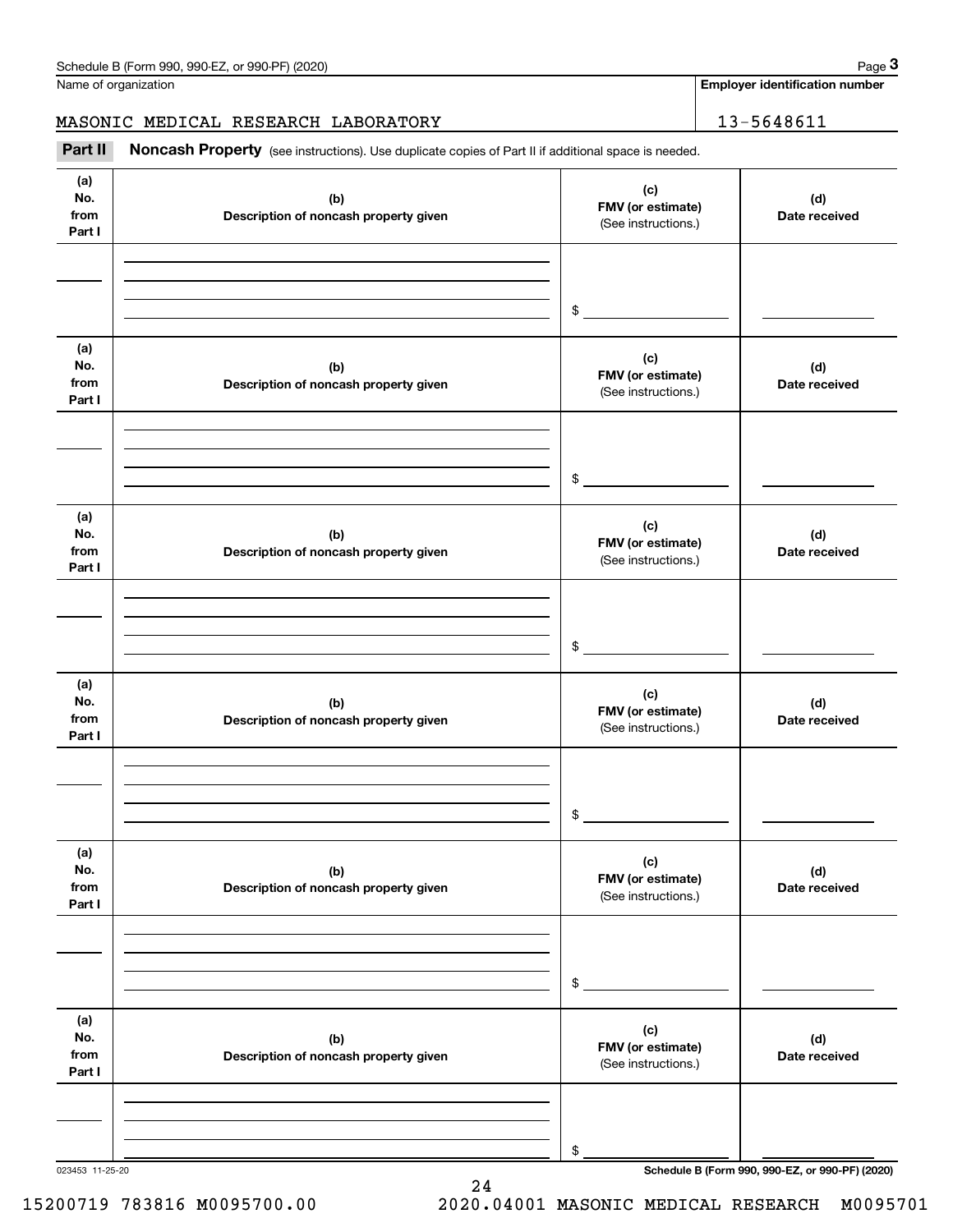|                      | Schedule B (Form 990, 990-EZ, or 990-PF) (2020)                                                                                                                                                                                                                              |                                          |                                          | Page 4                                |  |  |  |
|----------------------|------------------------------------------------------------------------------------------------------------------------------------------------------------------------------------------------------------------------------------------------------------------------------|------------------------------------------|------------------------------------------|---------------------------------------|--|--|--|
| Name of organization |                                                                                                                                                                                                                                                                              |                                          |                                          | <b>Employer identification number</b> |  |  |  |
|                      | MASONIC MEDICAL RESEARCH LABORATORY                                                                                                                                                                                                                                          |                                          |                                          | 13-5648611                            |  |  |  |
| Part III             | Exclusively religious, charitable, etc., contributions to organizations described in section 501(c)(7), (8), or (10) that total more than \$1,000 for the year<br>from any one contributor. Complete columns (a) through (e) and the following line entry. For organizations |                                          |                                          |                                       |  |  |  |
|                      | completing Part III, enter the total of exclusively religious, charitable, etc., contributions of \$1,000 or less for the year. (Enter this info. once.) \\$<br>Use duplicate copies of Part III if additional space is needed.                                              |                                          |                                          |                                       |  |  |  |
| $(a)$ No.            |                                                                                                                                                                                                                                                                              |                                          |                                          |                                       |  |  |  |
| from<br>Part I       | (b) Purpose of gift                                                                                                                                                                                                                                                          | (c) Use of gift                          | (d) Description of how gift is held      |                                       |  |  |  |
|                      |                                                                                                                                                                                                                                                                              |                                          |                                          |                                       |  |  |  |
|                      |                                                                                                                                                                                                                                                                              |                                          |                                          |                                       |  |  |  |
|                      |                                                                                                                                                                                                                                                                              |                                          |                                          |                                       |  |  |  |
|                      |                                                                                                                                                                                                                                                                              | (e) Transfer of gift                     |                                          |                                       |  |  |  |
|                      | Transferee's name, address, and ZIP + 4                                                                                                                                                                                                                                      |                                          | Relationship of transferor to transferee |                                       |  |  |  |
|                      |                                                                                                                                                                                                                                                                              |                                          |                                          |                                       |  |  |  |
|                      |                                                                                                                                                                                                                                                                              |                                          |                                          |                                       |  |  |  |
|                      |                                                                                                                                                                                                                                                                              |                                          |                                          |                                       |  |  |  |
| (a) No.<br>from      | (b) Purpose of gift<br>(c) Use of gift                                                                                                                                                                                                                                       |                                          | (d) Description of how gift is held      |                                       |  |  |  |
| Part I               |                                                                                                                                                                                                                                                                              |                                          |                                          |                                       |  |  |  |
|                      |                                                                                                                                                                                                                                                                              |                                          |                                          |                                       |  |  |  |
|                      |                                                                                                                                                                                                                                                                              |                                          |                                          |                                       |  |  |  |
|                      | (e) Transfer of gift                                                                                                                                                                                                                                                         |                                          |                                          |                                       |  |  |  |
|                      |                                                                                                                                                                                                                                                                              | Relationship of transferor to transferee |                                          |                                       |  |  |  |
|                      | Transferee's name, address, and ZIP + 4                                                                                                                                                                                                                                      |                                          |                                          |                                       |  |  |  |
|                      |                                                                                                                                                                                                                                                                              |                                          |                                          |                                       |  |  |  |
|                      |                                                                                                                                                                                                                                                                              |                                          |                                          |                                       |  |  |  |
| $(a)$ No.<br>from    | (b) Purpose of gift<br>(c) Use of gift                                                                                                                                                                                                                                       |                                          | (d) Description of how gift is held      |                                       |  |  |  |
| Part I               |                                                                                                                                                                                                                                                                              |                                          |                                          |                                       |  |  |  |
|                      |                                                                                                                                                                                                                                                                              |                                          |                                          |                                       |  |  |  |
|                      |                                                                                                                                                                                                                                                                              |                                          |                                          |                                       |  |  |  |
|                      | (e) Transfer of gift                                                                                                                                                                                                                                                         |                                          |                                          |                                       |  |  |  |
|                      |                                                                                                                                                                                                                                                                              |                                          |                                          |                                       |  |  |  |
|                      | Transferee's name, address, and $ZIP + 4$                                                                                                                                                                                                                                    | Relationship of transferor to transferee |                                          |                                       |  |  |  |
|                      |                                                                                                                                                                                                                                                                              |                                          |                                          |                                       |  |  |  |
|                      |                                                                                                                                                                                                                                                                              |                                          |                                          |                                       |  |  |  |
| (a) No.<br>from      |                                                                                                                                                                                                                                                                              |                                          |                                          |                                       |  |  |  |
| Part I               | (b) Purpose of gift                                                                                                                                                                                                                                                          | (c) Use of gift                          | (d) Description of how gift is held      |                                       |  |  |  |
|                      |                                                                                                                                                                                                                                                                              |                                          |                                          |                                       |  |  |  |
|                      |                                                                                                                                                                                                                                                                              |                                          |                                          |                                       |  |  |  |
|                      |                                                                                                                                                                                                                                                                              |                                          |                                          |                                       |  |  |  |
|                      | (e) Transfer of gift                                                                                                                                                                                                                                                         |                                          |                                          |                                       |  |  |  |
|                      | Transferee's name, address, and $ZIP + 4$                                                                                                                                                                                                                                    |                                          | Relationship of transferor to transferee |                                       |  |  |  |
|                      |                                                                                                                                                                                                                                                                              |                                          |                                          |                                       |  |  |  |
|                      |                                                                                                                                                                                                                                                                              |                                          |                                          |                                       |  |  |  |
|                      |                                                                                                                                                                                                                                                                              |                                          |                                          |                                       |  |  |  |

Schedule B (Form 990, 990-EZ, or 990-PF) (2020) Page 4

023454 11-25-20

**Schedule B (Form 990, 990-EZ, or 990-PF) (2020)**

15200719 783816 M0095700.00 2020.04001 MASONIC MEDICAL RESEARCH M0095701

25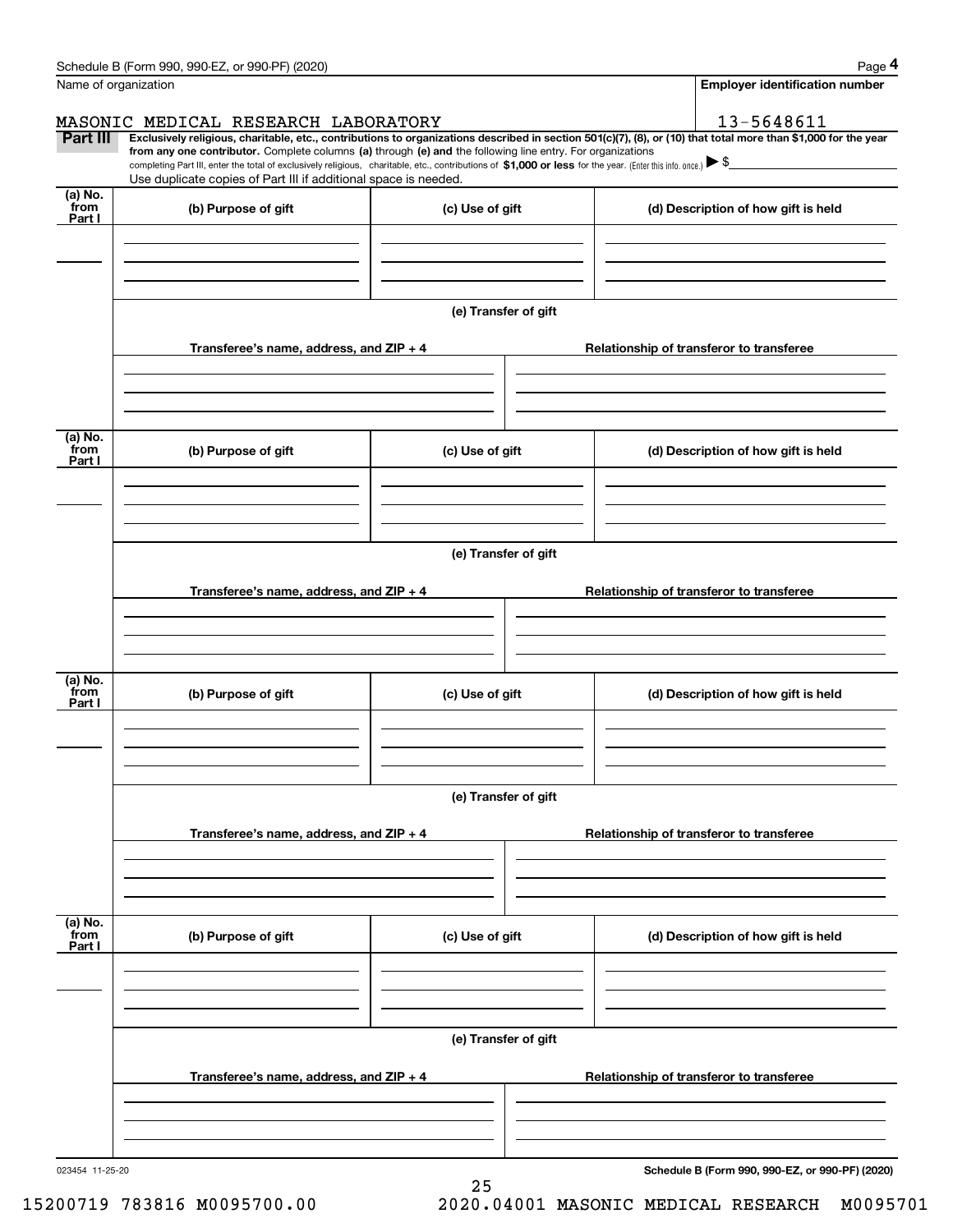| <b>SCHEDULE C</b>                                      | <b>Political Campaign and Lobbying Activities</b>                                                                                                                                                                                                                                              | OMB No. 1545-0047                                                                                                                                                         |         |                            |                                                  |  |  |  |  |
|--------------------------------------------------------|------------------------------------------------------------------------------------------------------------------------------------------------------------------------------------------------------------------------------------------------------------------------------------------------|---------------------------------------------------------------------------------------------------------------------------------------------------------------------------|---------|----------------------------|--------------------------------------------------|--|--|--|--|
| (Form 990 or 990-EZ)                                   |                                                                                                                                                                                                                                                                                                |                                                                                                                                                                           |         |                            |                                                  |  |  |  |  |
|                                                        |                                                                                                                                                                                                                                                                                                | For Organizations Exempt From Income Tax Under section 501(c) and section 527<br>Complete if the organization is described below.<br>> Attach to Form 990 or Form 990-EZ. |         |                            |                                                  |  |  |  |  |
| Department of the Treasury<br>Internal Revenue Service |                                                                                                                                                                                                                                                                                                | Go to www.irs.gov/Form990 for instructions and the latest information.                                                                                                    |         |                            | <b>Open to Public</b><br>Inspection              |  |  |  |  |
|                                                        |                                                                                                                                                                                                                                                                                                | If the organization answered "Yes," on Form 990, Part IV, line 3, or Form 990-EZ, Part V, line 46 (Political Campaign Activities), then                                   |         |                            |                                                  |  |  |  |  |
|                                                        |                                                                                                                                                                                                                                                                                                | • Section 501(c)(3) organizations: Complete Parts I-A and B. Do not complete Part I-C.                                                                                    |         |                            |                                                  |  |  |  |  |
|                                                        |                                                                                                                                                                                                                                                                                                | • Section 501(c) (other than section 501(c)(3)) organizations: Complete Parts I-A and C below. Do not complete Part I-B.                                                  |         |                            |                                                  |  |  |  |  |
| • Section 527 organizations: Complete Part I-A only.   |                                                                                                                                                                                                                                                                                                |                                                                                                                                                                           |         |                            |                                                  |  |  |  |  |
|                                                        | If the organization answered "Yes," on Form 990, Part IV, line 4, or Form 990-EZ, Part VI, line 47 (Lobbying Activities), then                                                                                                                                                                 |                                                                                                                                                                           |         |                            |                                                  |  |  |  |  |
|                                                        | • Section 501(c)(3) organizations that have filed Form 5768 (election under section 501(h)): Complete Part II-A. Do not complete Part II-B.<br>• Section 501(c)(3) organizations that have NOT filed Form 5768 (election under section 501(h)): Complete Part II-B. Do not complete Part II-A. |                                                                                                                                                                           |         |                            |                                                  |  |  |  |  |
|                                                        |                                                                                                                                                                                                                                                                                                |                                                                                                                                                                           |         |                            |                                                  |  |  |  |  |
| Tax) (See separate instructions), then                 |                                                                                                                                                                                                                                                                                                | If the organization answered "Yes," on Form 990, Part IV, line 5 (Proxy Tax) (See separate instructions) or Form 990-EZ, Part V, line 35c (Proxy                          |         |                            |                                                  |  |  |  |  |
|                                                        |                                                                                                                                                                                                                                                                                                | • Section 501(c)(4), (5), or (6) organizations: Complete Part III.                                                                                                        |         |                            |                                                  |  |  |  |  |
| Name of organization                                   |                                                                                                                                                                                                                                                                                                |                                                                                                                                                                           |         |                            | <b>Employer identification number</b>            |  |  |  |  |
|                                                        |                                                                                                                                                                                                                                                                                                | MASONIC MEDICAL RESEARCH LABORATORY                                                                                                                                       |         |                            | 13-5648611                                       |  |  |  |  |
| Part I-A                                               |                                                                                                                                                                                                                                                                                                | Complete if the organization is exempt under section 501(c) or is a section 527 organization.                                                                             |         |                            |                                                  |  |  |  |  |
|                                                        |                                                                                                                                                                                                                                                                                                |                                                                                                                                                                           |         |                            |                                                  |  |  |  |  |
| 1.                                                     |                                                                                                                                                                                                                                                                                                | Provide a description of the organization's direct and indirect political campaign activities in Part IV.                                                                 |         |                            |                                                  |  |  |  |  |
| Political campaign activity expenditures<br>2          |                                                                                                                                                                                                                                                                                                |                                                                                                                                                                           |         | $\blacktriangleright$ \$   |                                                  |  |  |  |  |
| Volunteer hours for political campaign activities      |                                                                                                                                                                                                                                                                                                |                                                                                                                                                                           |         |                            |                                                  |  |  |  |  |
|                                                        |                                                                                                                                                                                                                                                                                                |                                                                                                                                                                           |         |                            |                                                  |  |  |  |  |
| Part I-B                                               |                                                                                                                                                                                                                                                                                                | Complete if the organization is exempt under section 501(c)(3).                                                                                                           |         |                            |                                                  |  |  |  |  |
|                                                        |                                                                                                                                                                                                                                                                                                | 1 Enter the amount of any excise tax incurred by the organization under section 4955                                                                                      |         | $\blacktriangleright$ \$   |                                                  |  |  |  |  |
| 2                                                      |                                                                                                                                                                                                                                                                                                |                                                                                                                                                                           |         |                            |                                                  |  |  |  |  |
|                                                        |                                                                                                                                                                                                                                                                                                |                                                                                                                                                                           |         |                            | <b>Yes</b><br>No                                 |  |  |  |  |
| 4a Was a correction made?                              |                                                                                                                                                                                                                                                                                                |                                                                                                                                                                           |         |                            | Yes<br>No                                        |  |  |  |  |
| <b>b</b> If "Yes," describe in Part IV.                |                                                                                                                                                                                                                                                                                                | Part I-C Complete if the organization is exempt under section 501(c), except section 501(c)(3).                                                                           |         |                            |                                                  |  |  |  |  |
|                                                        |                                                                                                                                                                                                                                                                                                |                                                                                                                                                                           |         |                            |                                                  |  |  |  |  |
|                                                        |                                                                                                                                                                                                                                                                                                | 1 Enter the amount directly expended by the filing organization for section 527 exempt function activities                                                                |         | $\blacktriangleright$ \$   |                                                  |  |  |  |  |
|                                                        |                                                                                                                                                                                                                                                                                                | 2 Enter the amount of the filing organization's funds contributed to other organizations for section 527                                                                  |         | $\blacktriangleright$ \$   |                                                  |  |  |  |  |
| exempt function activities                             |                                                                                                                                                                                                                                                                                                | 3 Total exempt function expenditures. Add lines 1 and 2. Enter here and on Form 1120-POL,                                                                                 |         |                            |                                                  |  |  |  |  |
|                                                        |                                                                                                                                                                                                                                                                                                |                                                                                                                                                                           |         | ▶ \$                       |                                                  |  |  |  |  |
|                                                        |                                                                                                                                                                                                                                                                                                | Did the filing organization file Form 1120-POL for this year?                                                                                                             |         |                            | Yes<br><b>No</b>                                 |  |  |  |  |
| 5                                                      |                                                                                                                                                                                                                                                                                                | Enter the names, addresses and employer identification number (EIN) of all section 527 political organizations to which the filing organization                           |         |                            |                                                  |  |  |  |  |
|                                                        |                                                                                                                                                                                                                                                                                                | made payments. For each organization listed, enter the amount paid from the filing organization's funds. Also enter the amount of political                               |         |                            |                                                  |  |  |  |  |
|                                                        |                                                                                                                                                                                                                                                                                                | contributions received that were promptly and directly delivered to a separate political organization, such as a separate segregated fund or a                            |         |                            |                                                  |  |  |  |  |
|                                                        |                                                                                                                                                                                                                                                                                                | political action committee (PAC). If additional space is needed, provide information in Part IV.                                                                          |         |                            |                                                  |  |  |  |  |
| (a) Name                                               |                                                                                                                                                                                                                                                                                                | (b) Address                                                                                                                                                               | (c) EIN | (d) Amount paid from       | (e) Amount of political                          |  |  |  |  |
|                                                        |                                                                                                                                                                                                                                                                                                |                                                                                                                                                                           |         | filing organization's      | contributions received and                       |  |  |  |  |
|                                                        |                                                                                                                                                                                                                                                                                                |                                                                                                                                                                           |         | funds. If none, enter -0-. | promptly and directly<br>delivered to a separate |  |  |  |  |
|                                                        |                                                                                                                                                                                                                                                                                                |                                                                                                                                                                           |         |                            | political organization.                          |  |  |  |  |
|                                                        |                                                                                                                                                                                                                                                                                                |                                                                                                                                                                           |         |                            | If none, enter -0-.                              |  |  |  |  |
|                                                        |                                                                                                                                                                                                                                                                                                |                                                                                                                                                                           |         |                            |                                                  |  |  |  |  |
|                                                        |                                                                                                                                                                                                                                                                                                |                                                                                                                                                                           |         |                            |                                                  |  |  |  |  |
|                                                        |                                                                                                                                                                                                                                                                                                |                                                                                                                                                                           |         |                            |                                                  |  |  |  |  |
|                                                        |                                                                                                                                                                                                                                                                                                |                                                                                                                                                                           |         |                            |                                                  |  |  |  |  |
|                                                        |                                                                                                                                                                                                                                                                                                |                                                                                                                                                                           |         |                            |                                                  |  |  |  |  |
|                                                        |                                                                                                                                                                                                                                                                                                |                                                                                                                                                                           |         |                            |                                                  |  |  |  |  |
|                                                        |                                                                                                                                                                                                                                                                                                |                                                                                                                                                                           |         |                            |                                                  |  |  |  |  |
|                                                        |                                                                                                                                                                                                                                                                                                |                                                                                                                                                                           |         |                            |                                                  |  |  |  |  |
|                                                        |                                                                                                                                                                                                                                                                                                |                                                                                                                                                                           |         |                            |                                                  |  |  |  |  |
|                                                        |                                                                                                                                                                                                                                                                                                |                                                                                                                                                                           |         |                            |                                                  |  |  |  |  |
|                                                        |                                                                                                                                                                                                                                                                                                |                                                                                                                                                                           |         |                            |                                                  |  |  |  |  |
|                                                        |                                                                                                                                                                                                                                                                                                | For Paperwork Reduction Act Notice, see the Instructions for Form 990 or 990-EZ.                                                                                          |         |                            | Schedule C (Form 990 or 990-EZ) 2020             |  |  |  |  |

ror Pap<br>LHA

032041 12-02-20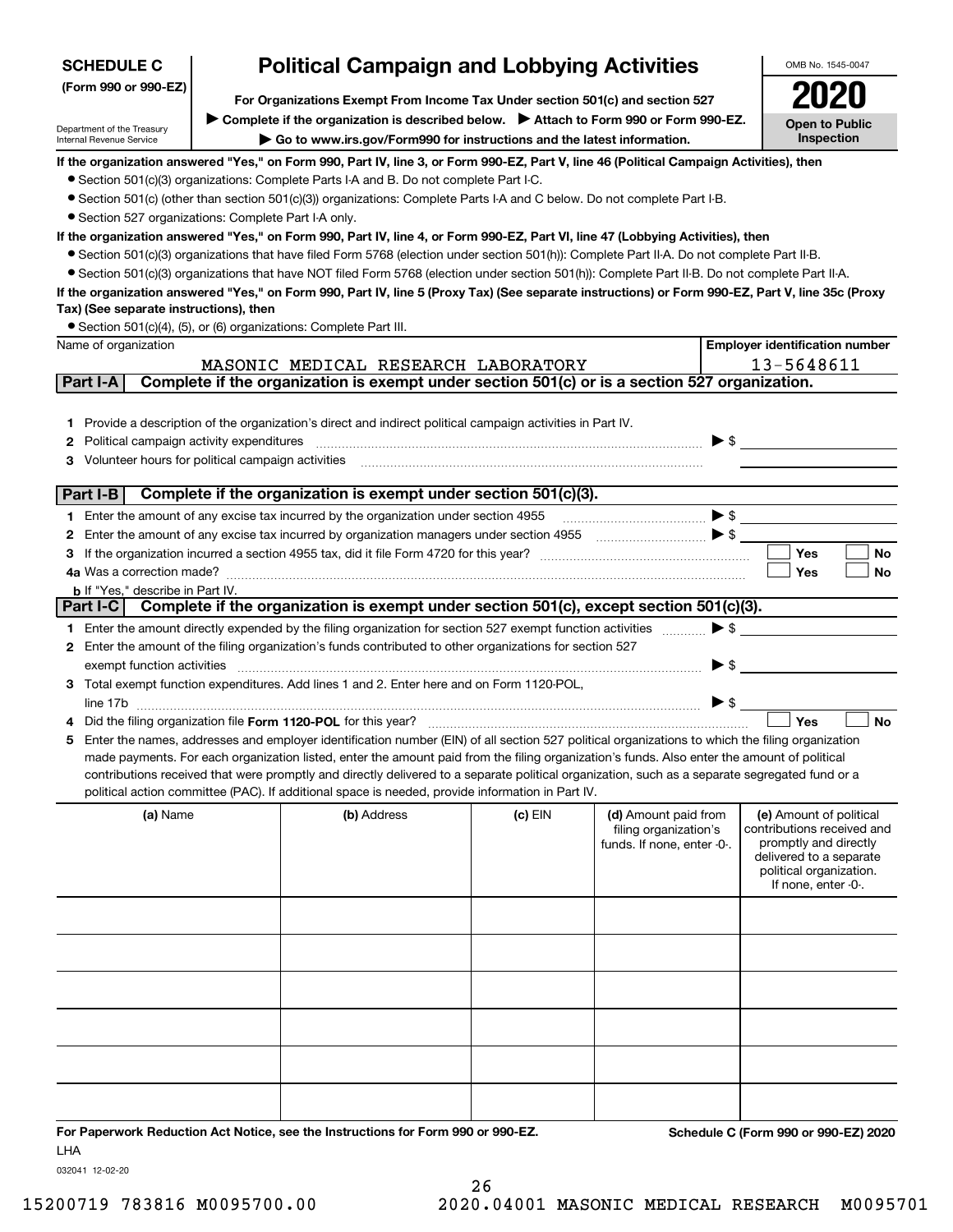| Schedule C (Form 990 or 990-EZ) 2020 MASONIC MEDICAL RESEARCH LABORATORY                                                                                           |                                        |                                                         |            |                              | 13-5648611 Page 2              |
|--------------------------------------------------------------------------------------------------------------------------------------------------------------------|----------------------------------------|---------------------------------------------------------|------------|------------------------------|--------------------------------|
| Complete if the organization is exempt under section 501(c)(3) and filed Form 5768 (election under<br>Part II-A                                                    |                                        |                                                         |            |                              |                                |
| section 501(h)).                                                                                                                                                   |                                        |                                                         |            |                              |                                |
| A Check $\blacktriangleright$<br>if the filing organization belongs to an affiliated group (and list in Part IV each affiliated group member's name, address, EIN, |                                        |                                                         |            |                              |                                |
| expenses, and share of excess lobbying expenditures).                                                                                                              |                                        |                                                         |            |                              |                                |
| <b>B</b> Check <b>D</b><br>if the filing organization checked box A and "limited control" provisions apply.                                                        | <b>Limits on Lobbying Expenditures</b> |                                                         |            | (a) Filing<br>organization's | (b) Affiliated group<br>totals |
| (The term "expenditures" means amounts paid or incurred.)                                                                                                          |                                        |                                                         |            | totals                       |                                |
| 1a Total lobbying expenditures to influence public opinion (grassroots lobbying)                                                                                   |                                        |                                                         |            |                              |                                |
| Total lobbying expenditures to influence a legislative body (direct lobbying)<br>b                                                                                 |                                        |                                                         |            |                              |                                |
| с                                                                                                                                                                  |                                        |                                                         |            |                              |                                |
| Other exempt purpose expenditures<br>d                                                                                                                             |                                        |                                                         |            |                              |                                |
|                                                                                                                                                                    |                                        |                                                         |            |                              |                                |
| f Lobbying nontaxable amount. Enter the amount from the following table in both columns.                                                                           |                                        |                                                         |            |                              |                                |
| If the amount on line 1e, column $(a)$ or $(b)$ is:                                                                                                                |                                        | The lobbying nontaxable amount is:                      |            |                              |                                |
| Not over \$500,000                                                                                                                                                 |                                        | 20% of the amount on line 1e.                           |            |                              |                                |
| Over \$500,000 but not over \$1,000,000                                                                                                                            |                                        | \$100,000 plus 15% of the excess over \$500,000.        |            |                              |                                |
| Over \$1,000,000 but not over \$1,500,000                                                                                                                          |                                        | \$175,000 plus 10% of the excess over \$1,000,000.      |            |                              |                                |
| Over \$1,500,000 but not over \$17,000,000                                                                                                                         |                                        | \$225,000 plus 5% of the excess over \$1,500,000.       |            |                              |                                |
| Over \$17,000,000                                                                                                                                                  | \$1,000,000.                           |                                                         |            |                              |                                |
|                                                                                                                                                                    |                                        |                                                         |            |                              |                                |
| g Grassroots nontaxable amount (enter 25% of line 1f)                                                                                                              |                                        |                                                         |            |                              |                                |
| <b>h</b> Subtract line 1g from line 1a. If zero or less, enter -0-                                                                                                 |                                        |                                                         |            |                              |                                |
| i Subtract line 1f from line 1c. If zero or less, enter 0                                                                                                          |                                        |                                                         |            |                              |                                |
| If there is an amount other than zero on either line 1h or line 1i, did the organization file Form 4720                                                            |                                        |                                                         |            |                              |                                |
| reporting section 4911 tax for this year?                                                                                                                          |                                        |                                                         |            |                              | Yes<br>No                      |
|                                                                                                                                                                    |                                        | 4-Year Averaging Period Under Section 501(h)            |            |                              |                                |
| (Some organizations that made a section 501(h) election do not have to complete all of the five columns below.                                                     |                                        | See the separate instructions for lines 2a through 2f.) |            |                              |                                |
|                                                                                                                                                                    |                                        | Lobbying Expenditures During 4-Year Averaging Period    |            |                              |                                |
| Calendar year<br>(or fiscal year beginning in)                                                                                                                     | (a) $2017$                             | $(b)$ 2018                                              | $(c)$ 2019 | $(d)$ 2020                   | (e) Total                      |
| <b>2a</b> Lobbying nontaxable amount                                                                                                                               |                                        |                                                         |            |                              |                                |
| <b>b</b> Lobbying ceiling amount<br>(150% of line 2a, column(e))                                                                                                   |                                        |                                                         |            |                              |                                |
| c Total lobbying expenditures                                                                                                                                      |                                        |                                                         |            |                              |                                |
| d Grassroots nontaxable amount                                                                                                                                     |                                        |                                                         |            |                              |                                |
| e Grassroots ceiling amount<br>(150% of line 2d, column (e))                                                                                                       |                                        |                                                         |            |                              |                                |
| f Grassroots lobbying expenditures                                                                                                                                 |                                        |                                                         |            |                              |                                |

**Schedule C (Form 990 or 990-EZ) 2020**

032042 12-02-20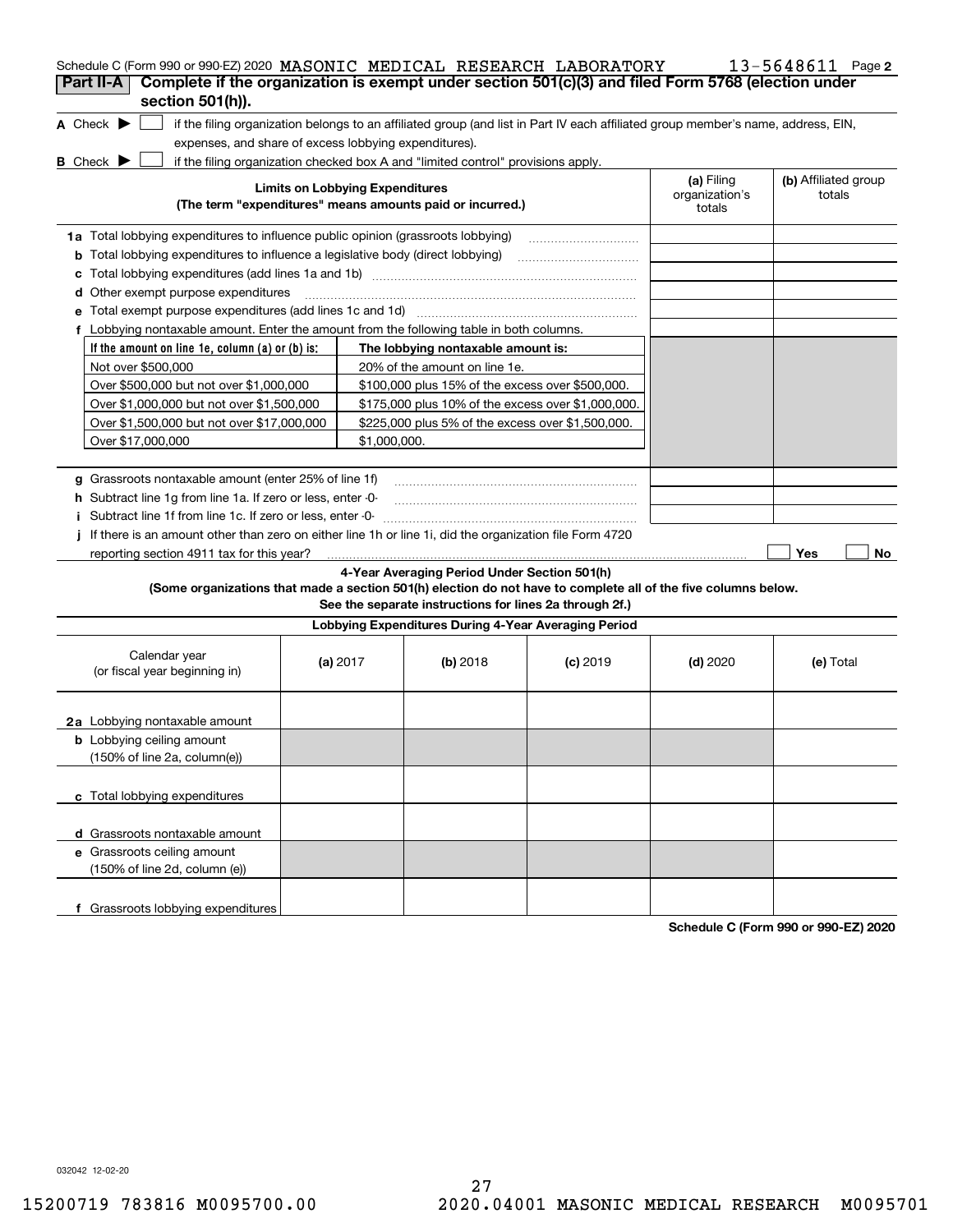#### Schedule C (Form 990 or 990-EZ) 2020 Page MASONIC MEDICAL RESEARCH LABORATORY 13-5648611

#### **3**

### **Part II-B** Complete if the organization is exempt under section 501(c)(3) and has NOT filed Form 5768 **(election under section 501(h)).**

| For each "Yes" response on lines 1a through 1i below, provide in Part IV a detailed description                                                                                                                                                                                                                                                                                                                                                                                                  |     | (a)          |                 | (b) |  |
|--------------------------------------------------------------------------------------------------------------------------------------------------------------------------------------------------------------------------------------------------------------------------------------------------------------------------------------------------------------------------------------------------------------------------------------------------------------------------------------------------|-----|--------------|-----------------|-----|--|
| of the lobbying activity.                                                                                                                                                                                                                                                                                                                                                                                                                                                                        | Yes | No           | Amount          |     |  |
| During the year, did the filing organization attempt to influence foreign, national, state, or<br>1.                                                                                                                                                                                                                                                                                                                                                                                             |     |              |                 |     |  |
| local legislation, including any attempt to influence public opinion on a legislative matter                                                                                                                                                                                                                                                                                                                                                                                                     |     |              |                 |     |  |
| or referendum, through the use of:                                                                                                                                                                                                                                                                                                                                                                                                                                                               |     |              |                 |     |  |
|                                                                                                                                                                                                                                                                                                                                                                                                                                                                                                  |     | x            |                 |     |  |
| <b>b</b> Paid staff or management (include compensation in expenses reported on lines 1c through 1i)?<br>$\sim$                                                                                                                                                                                                                                                                                                                                                                                  |     | x            |                 |     |  |
|                                                                                                                                                                                                                                                                                                                                                                                                                                                                                                  |     | X            |                 |     |  |
|                                                                                                                                                                                                                                                                                                                                                                                                                                                                                                  |     | х            |                 |     |  |
| <b>e</b> Publications, or published or broadcast statements?                                                                                                                                                                                                                                                                                                                                                                                                                                     |     | X            |                 |     |  |
| f Grants to other organizations for lobbying purposes?                                                                                                                                                                                                                                                                                                                                                                                                                                           |     | х<br>X       |                 |     |  |
| g Direct contact with legislators, their staffs, government officials, or a legislative body?                                                                                                                                                                                                                                                                                                                                                                                                    |     | X            |                 |     |  |
| h Rallies, demonstrations, seminars, conventions, speeches, lectures, or any similar means?                                                                                                                                                                                                                                                                                                                                                                                                      | Χ   |              |                 | 50. |  |
| <i>i</i> Other activities?                                                                                                                                                                                                                                                                                                                                                                                                                                                                       |     |              |                 | 50. |  |
| 2a Did the activities in line 1 cause the organization to be not described in section 501(c)(3)?                                                                                                                                                                                                                                                                                                                                                                                                 |     | x            |                 |     |  |
|                                                                                                                                                                                                                                                                                                                                                                                                                                                                                                  |     |              |                 |     |  |
| c If "Yes," enter the amount of any tax incurred by organization managers under section 4912                                                                                                                                                                                                                                                                                                                                                                                                     |     |              |                 |     |  |
| d If the filing organization incurred a section 4912 tax, did it file Form 4720 for this year?                                                                                                                                                                                                                                                                                                                                                                                                   |     |              |                 |     |  |
| Complete if the organization is exempt under section 501(c)(4), section 501(c)(5), or section<br> Part III-A                                                                                                                                                                                                                                                                                                                                                                                     |     |              |                 |     |  |
| $501(c)(6)$ .                                                                                                                                                                                                                                                                                                                                                                                                                                                                                    |     |              |                 |     |  |
|                                                                                                                                                                                                                                                                                                                                                                                                                                                                                                  |     |              | Yes             | No  |  |
| Were substantially all (90% or more) dues received nondeductible by members? [11] www.community.community.com<br>1.                                                                                                                                                                                                                                                                                                                                                                              |     | 1            |                 |     |  |
| 2                                                                                                                                                                                                                                                                                                                                                                                                                                                                                                |     | $\mathbf{2}$ |                 |     |  |
| Did the organization agree to carry over lobbying and political campaign activity expenditures from the prior year?<br>3                                                                                                                                                                                                                                                                                                                                                                         |     | 3            |                 |     |  |
| Part III-B Complete if the organization is exempt under section $501(c)(4)$ , section $501(c)(5)$ , or section                                                                                                                                                                                                                                                                                                                                                                                   |     |              |                 |     |  |
| 501(c)(6) and if either (a) BOTH Part III-A, lines 1 and 2, are answered "No" OR (b) Part III-A, line 3, is                                                                                                                                                                                                                                                                                                                                                                                      |     |              |                 |     |  |
| answered "Yes."                                                                                                                                                                                                                                                                                                                                                                                                                                                                                  |     |              |                 |     |  |
| Dues, assessments and similar amounts from members [11] matter contracts and similar amounts from members [11] matter contracts and similar amounts from members [11] matter contracts and similar amounts from members [11] m<br>1.                                                                                                                                                                                                                                                             |     | 1            |                 |     |  |
| Section 162(e) nondeductible lobbying and political expenditures (do not include amounts of political<br>2                                                                                                                                                                                                                                                                                                                                                                                       |     |              |                 |     |  |
| expenses for which the section 527(f) tax was paid).                                                                                                                                                                                                                                                                                                                                                                                                                                             |     |              |                 |     |  |
| <b>a</b> Current year                                                                                                                                                                                                                                                                                                                                                                                                                                                                            |     | 2a           |                 |     |  |
| b Carryover from last year manufactured and contain a series of the contract of the contract of the contract of the contract of the contract of the contract of the contract of the contract of the contract of the contract o                                                                                                                                                                                                                                                                   |     | 2b           |                 |     |  |
| $\textbf{Total} \textcolor{red}{\overbrace{\hspace{15em}}\hspace{15em}}\hspace{15em}\textcolor{red}{\overbrace{\hspace{15em}}\hspace{15em}}\hspace{15em}\textcolor{red}{\overbrace{\hspace{15em}}\hspace{15em}}\hspace{15em}\textcolor{red}{\overbrace{\hspace{15em}}\hspace{15em}}\hspace{15em}\textcolor{red}{\overbrace{\hspace{15em}}\hspace{15em}}\hspace{15em}\textcolor{red}{\overbrace{\hspace{15em}}\hspace{15em}}\hspace{15em}\textcolor{red}{\overbrace{\hspace{15em}}\hspace{1$<br>c |     | 2c           |                 |     |  |
| Aggregate amount reported in section 6033(e)(1)(A) notices of nondeductible section 162(e) dues                                                                                                                                                                                                                                                                                                                                                                                                  |     | 3            |                 |     |  |
| If notices were sent and the amount on line 2c exceeds the amount on line 3, what portion of the excess<br>4                                                                                                                                                                                                                                                                                                                                                                                     |     |              |                 |     |  |
| does the organization agree to carryover to the reasonable estimate of nondeductible lobbying and political<br>expenditure next year?                                                                                                                                                                                                                                                                                                                                                            |     | 4            |                 |     |  |
| Taxable amount of lobbying and political expenditures (See instructions)<br>5                                                                                                                                                                                                                                                                                                                                                                                                                    |     | 5            |                 |     |  |
| <b>Part IV</b><br><b>Supplemental Information</b>                                                                                                                                                                                                                                                                                                                                                                                                                                                |     |              |                 |     |  |
| Provide the descriptions required for Part I-A, line 1; Part I-B, line 4; Part I-C, line 5; Part II-A (affiliated group list); Part II-A, lines 1 and 2 (See                                                                                                                                                                                                                                                                                                                                     |     |              |                 |     |  |
| instructions); and Part II-B, line 1. Also, complete this part for any additional information.                                                                                                                                                                                                                                                                                                                                                                                                   |     |              |                 |     |  |
| PART II-B, LINE 1, LOBBYING ACTIVITIES:                                                                                                                                                                                                                                                                                                                                                                                                                                                          |     |              |                 |     |  |
|                                                                                                                                                                                                                                                                                                                                                                                                                                                                                                  |     |              |                 |     |  |
| FEES PAID TO HINMAN STRAUB ADVISORS TO MONITOR FEDERAL,                                                                                                                                                                                                                                                                                                                                                                                                                                          |     |              | STATE AND LOCAL |     |  |
|                                                                                                                                                                                                                                                                                                                                                                                                                                                                                                  |     |              |                 |     |  |
| LEGISLATION AND ADVOCATE ON BEHALF OF THE INSTITUTE TO ENSURE                                                                                                                                                                                                                                                                                                                                                                                                                                    |     | ITS          |                 |     |  |
| INTERESTS ARE REPRESENTED.                                                                                                                                                                                                                                                                                                                                                                                                                                                                       |     |              |                 |     |  |
|                                                                                                                                                                                                                                                                                                                                                                                                                                                                                                  |     |              |                 |     |  |

28

**Schedule C (Form 990 or 990-EZ) 2020**

032043 12-02-20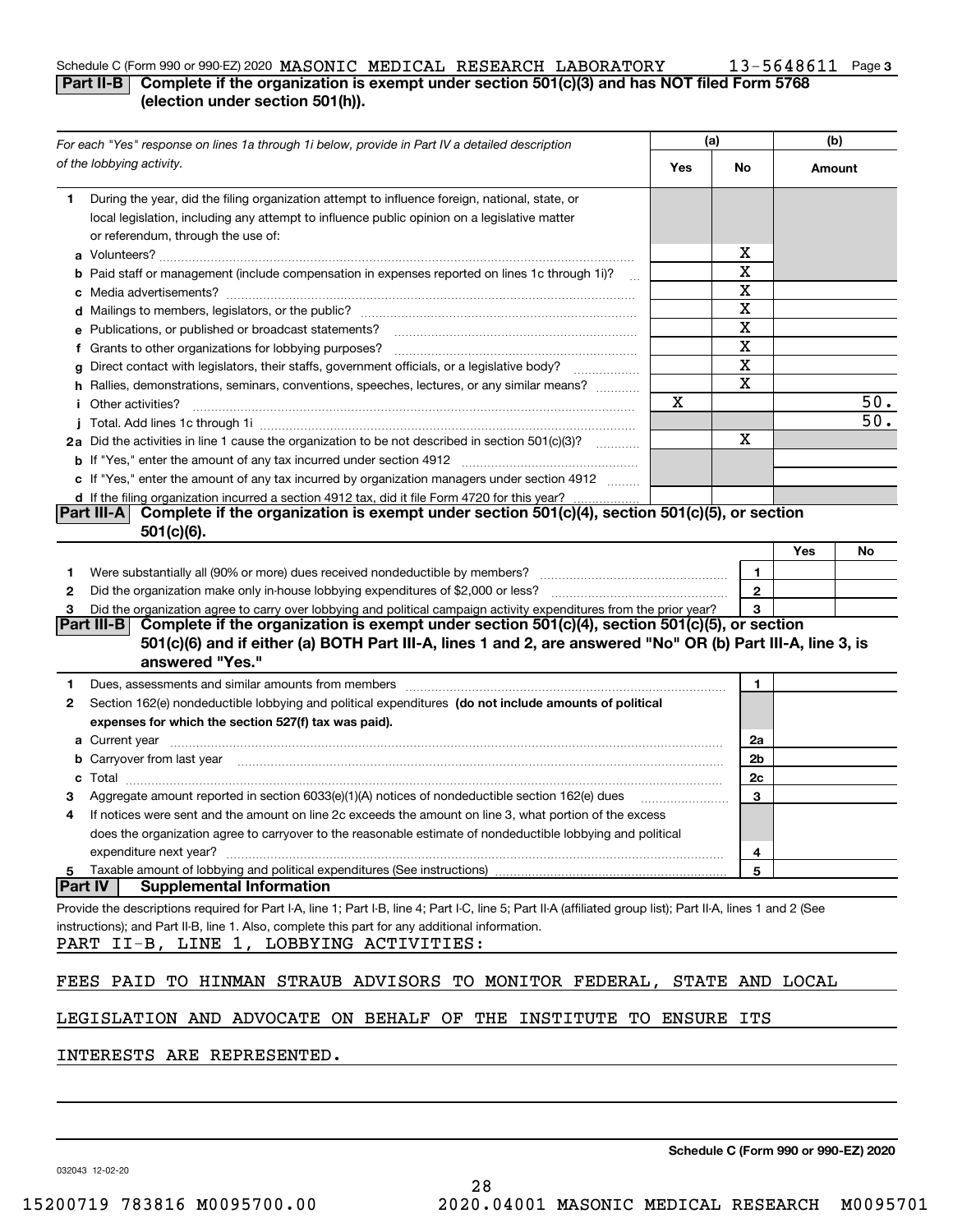| <b>SCHEDULE D</b> |  |
|-------------------|--|
|-------------------|--|

| (Form 990) |  |
|------------|--|
|------------|--|

## **Supplemental Financial Statements**

**(Form 990)** (**Form 990,**<br>Part IV, line 6, 7, 8, 9, 10, 11a, 11b, 11c, 11d, 11e, 11f, 12a, or 12b.<br>Department of the Treasury **and Exercise Connect Connect Connect Connect Connect Connect Connect Connect Connect** 



Department of the Treasury Internal Revenue Service

**|Go to www.irs.gov/Form990 for instructions and the latest information. Name of the organization Employer identification number**

032051 12-01-20 **Held at the End of the Tax Year** (a) Donor advised funds **123456Yes No Yes**<u>es \_\_\_\_\_\_\_\_ No</u> **12**Complete lines 2a through 2d if the organization held a qualified conservation contribution in the form of a conservation easement on the last **3456789abc** Number of conservation easements on a certified historic structure included in (a) www.communically **d2a2b2c2dYes No Yes No 1a** If the organization elected, as permitted under FASB ASC 958, not to report in its revenue statement and balance sheet works **2b** If the organization elected, as permitted under FASB ASC 958, to report in its revenue statement and balance sheet works of **(i)** Revenue included on Form 990, Part VIII, line 1  $\ldots$   $\ldots$   $\ldots$   $\ldots$   $\ldots$   $\ldots$   $\ldots$   $\ldots$   $\ldots$   $\ldots$   $\ldots$   $\ldots$   $\ldots$   $\ldots$ **(ii)** Assets included in Form 990, Part X ~~~~~~~~~~~~~~~~~~~~~~~~~~~~~~~~~ | \$ **a**Revenue included on Form 990, Part VIII, line 1 ~~~~~~~~~~~~~~~~~~~~~~~~~~~~~~**bFor Paperwork Reduction Act Notice, see the Instructions for Form 990. Schedule D (Form 990) 2020** LHAComplete if the organization answered "Yes" on Form 990, Part IV, line 6. (b) Funds and other accounts Total number at end of year ~~~~~~~~~~~~~~~ Aggregate value of contributions to (during year)  $\quad \quad \ldots \ldots \ldots$ Aggregate value of grants from (during year) www.community Aggregate value at end of year ~~~~~~~~~~~~~ Did the organization inform all donors and donor advisors in writing that the assets held in donor advised funds are the organization's property, subject to the organization's exclusive legal control? ~~~~~~~~~~~~~~~~~~ Did the organization inform all grantees, donors, and donor advisors in writing that grant funds can be used only for charitable purposes and not for the benefit of the donor or donor advisor, or for any other purpose conferring impermissible private benefit? **Part II | Conservation Easements.** Complete if the organization answered "Yes" on Form 990, Part IV, line 7. Purpose(s) of conservation easements held by the organization (check all that apply). Preservation of land for public use (for example, recreation or education) **Protection of natural habitat Example 2014** Preservation of open space Preservation of a historically important land area Preservation of a certified historic structure day of the tax year. Total number of conservation easements ~~~~~~~~~~~~~~~~~~~~~~~~~~~~~~~~ Total acreage restricted by conservation easements ~~~~~~~~~~~~~~~~~~~~~~~~~~Number of conservation easements included in (c) acquired after 7/25/06, and not on a historic structure listed in the National Register ~~~~~~~~~~~~~~~~~~~~~~~~~~~~~~~~~~~~~~ Number of conservation easements modified, transferred, released, extinguished, or terminated by the organization during the tax  $\vee$ ear $\blacktriangleright$ Number of states where property subject to conservation easement is located  $\blacktriangleright$ Does the organization have a written policy regarding the periodic monitoring, inspection, handling of violations, and enforcement of the conservation easements it holds? ~~~~~~~~~~~~~~~~~~~~~~~~~ Staff and volunteer hours devoted to monitoring, inspecting, handling of violations, and enforcing conservation easements during the year  $\blacktriangleright$ Amount of expenses incurred in monitoring, inspecting, handling of violations, and enforcing conservation easements during the year  $\blacktriangleright$  \$ Does each conservation easement reported on line 2(d) above satisfy the requirements of section 170(h)(4)(B)(i) and section 170(h)(4)(B)(ii)? ~~~~~~~~~~~~~~~~~~~~~~~~~~~~~~~~~~~~~~~~~~~~~~ In Part XIII, describe how the organization reports conservation easements in its revenue and expense statement and balance sheet, and include, if applicable, the text of the footnote to the organization's financial statements that describes the organization's accounting for conservation easements. Complete if the organization answered "Yes" on Form 990, Part IV, line 8. of art, historical treasures, or other similar assets held for public exhibition, education, or research in furtherance of public service, provide in Part XIII the text of the footnote to its financial statements that describes these items. art, historical treasures, or other similar assets held for public exhibition, education, or research in furtherance of public service, provide the following amounts relating to these items: If the organization received or held works of art, historical treasures, or other similar assets for financial gain, provide the following amounts required to be reported under FASB ASC 958 relating to these items: Assets included in Form 990, Part X  $\blacktriangleright$  \$  $\ldots$   $\blacktriangleright$  \$ **Part I Organizations Maintaining Donor Advised Funds or Other Similar Funds or Accounts. Part III Organizations Maintaining Collections of Art, Historical Treasures, or Other Similar Assets.**  $\mathcal{L}^{\text{max}}$  $\mathcal{L}^{\text{max}}$  $\Box$  Yes  $\Box$  $\mathcal{L}^{\text{max}}$  $\mathcal{L}^{\text{max}}$  $\mathcal{L}^{\text{max}}$ MASONIC MEDICAL RESEARCH LABORATORY | 13-5648611  $\sim$ 

| -49 |  |  |                     |
|-----|--|--|---------------------|
|     |  |  | $0.01001 \text{ m}$ |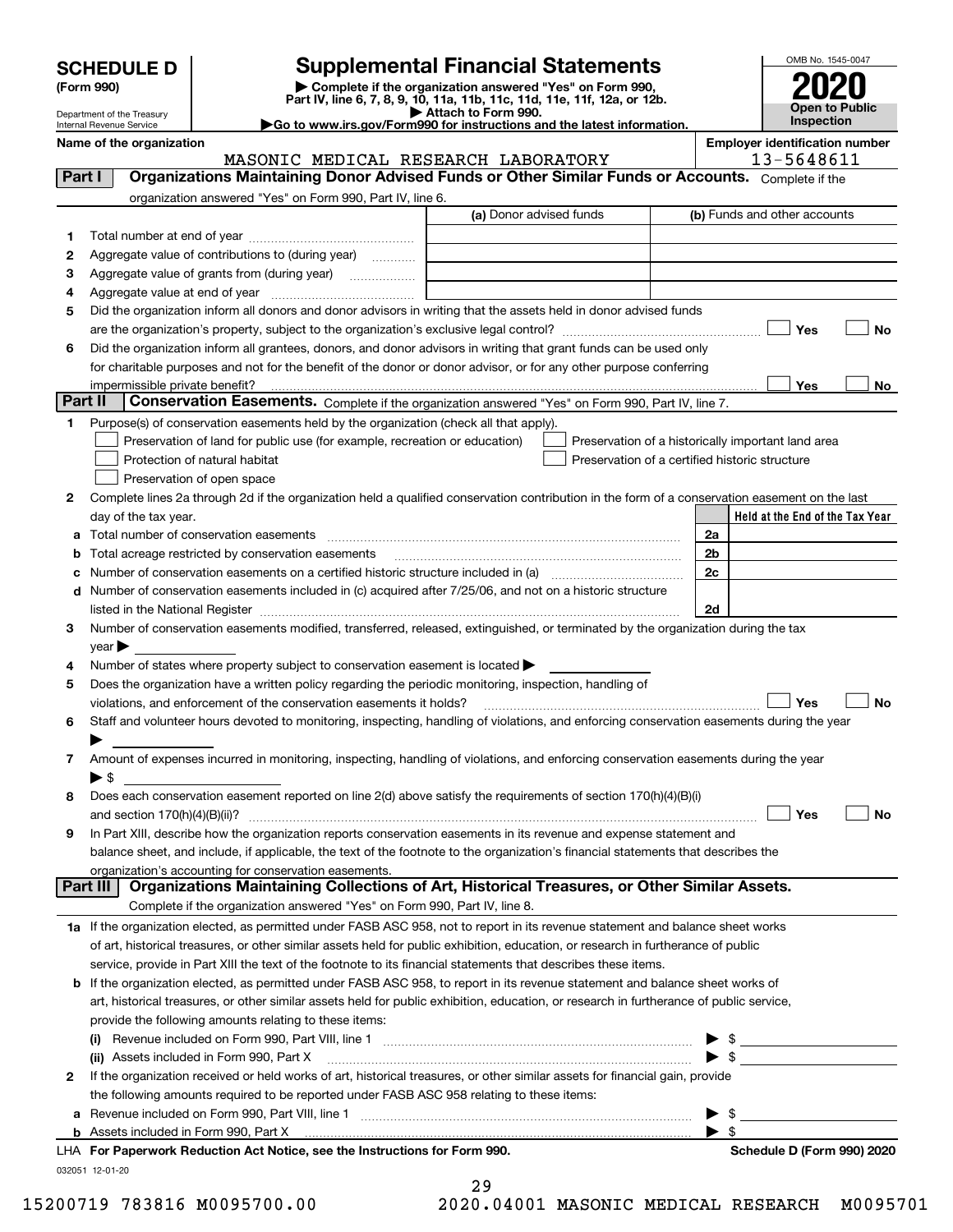|        | Schedule D (Form 990) 2020                                                                                                                                                                                                                  | MASONIC MEDICAL RESEARCH LABORATORY     |                |                                                                                                                                                                                                                               |          |                                 |              | 13-5648611                  |            | Page $2$    |
|--------|---------------------------------------------------------------------------------------------------------------------------------------------------------------------------------------------------------------------------------------------|-----------------------------------------|----------------|-------------------------------------------------------------------------------------------------------------------------------------------------------------------------------------------------------------------------------|----------|---------------------------------|--------------|-----------------------------|------------|-------------|
|        | Part III<br>Organizations Maintaining Collections of Art, Historical Treasures, or Other Similar Assets (continued)                                                                                                                         |                                         |                |                                                                                                                                                                                                                               |          |                                 |              |                             |            |             |
| з      | Using the organization's acquisition, accession, and other records, check any of the following that make significant use of its                                                                                                             |                                         |                |                                                                                                                                                                                                                               |          |                                 |              |                             |            |             |
|        | collection items (check all that apply):                                                                                                                                                                                                    |                                         |                |                                                                                                                                                                                                                               |          |                                 |              |                             |            |             |
| a      | Public exhibition                                                                                                                                                                                                                           |                                         |                | Loan or exchange program                                                                                                                                                                                                      |          |                                 |              |                             |            |             |
| b      | Scholarly research                                                                                                                                                                                                                          |                                         |                | Other and the contract of the contract of the contract of the contract of the contract of the contract of the contract of the contract of the contract of the contract of the contract of the contract of the contract of the |          |                                 |              |                             |            |             |
| c      | Preservation for future generations                                                                                                                                                                                                         |                                         |                |                                                                                                                                                                                                                               |          |                                 |              |                             |            |             |
| 4      | Provide a description of the organization's collections and explain how they further the organization's exempt purpose in Part XIII.                                                                                                        |                                         |                |                                                                                                                                                                                                                               |          |                                 |              |                             |            |             |
| 5      | During the year, did the organization solicit or receive donations of art, historical treasures, or other similar assets                                                                                                                    |                                         |                |                                                                                                                                                                                                                               |          |                                 |              |                             |            |             |
|        | to be sold to raise funds rather than to be maintained as part of the organization's collection?<br>Yes<br>No                                                                                                                               |                                         |                |                                                                                                                                                                                                                               |          |                                 |              |                             |            |             |
|        | <b>Part IV</b><br>Escrow and Custodial Arrangements. Complete if the organization answered "Yes" on Form 990, Part IV, line 9, or                                                                                                           |                                         |                |                                                                                                                                                                                                                               |          |                                 |              |                             |            |             |
|        | reported an amount on Form 990, Part X, line 21.                                                                                                                                                                                            |                                         |                |                                                                                                                                                                                                                               |          |                                 |              |                             |            |             |
|        | 1a Is the organization an agent, trustee, custodian or other intermediary for contributions or other assets not included                                                                                                                    |                                         |                |                                                                                                                                                                                                                               |          |                                 |              |                             |            |             |
|        |                                                                                                                                                                                                                                             |                                         |                |                                                                                                                                                                                                                               |          |                                 |              | Yes                         |            | No          |
|        | b If "Yes," explain the arrangement in Part XIII and complete the following table:                                                                                                                                                          |                                         |                |                                                                                                                                                                                                                               |          |                                 |              |                             |            |             |
|        |                                                                                                                                                                                                                                             |                                         |                |                                                                                                                                                                                                                               |          |                                 |              | Amount                      |            |             |
|        |                                                                                                                                                                                                                                             |                                         |                |                                                                                                                                                                                                                               |          | 1c                              |              |                             |            |             |
|        | d Additions during the year measurement contains and a state of the year measurement of the year measurement of                                                                                                                             |                                         |                |                                                                                                                                                                                                                               |          | 1d                              |              |                             |            |             |
|        | e Distributions during the year manufactured and an according to the year manufactured and the year manufactur                                                                                                                              |                                         |                |                                                                                                                                                                                                                               |          | 1e                              |              |                             |            |             |
| Ť.     |                                                                                                                                                                                                                                             |                                         |                |                                                                                                                                                                                                                               |          | 1f                              |              | Yes                         |            | No          |
|        | 2a Did the organization include an amount on Form 990, Part X, line 21, for escrow or custodial account liability?<br><b>b</b> If "Yes," explain the arrangement in Part XIII. Check here if the explanation has been provided on Part XIII |                                         |                |                                                                                                                                                                                                                               |          |                                 |              |                             |            |             |
| Part V | Endowment Funds. Complete if the organization answered "Yes" on Form 990, Part IV, line 10.                                                                                                                                                 |                                         |                |                                                                                                                                                                                                                               |          |                                 |              |                             |            |             |
|        |                                                                                                                                                                                                                                             | (a) Current year                        | (b) Prior year | (c) Two years back                                                                                                                                                                                                            |          | (d) Three years back            |              | (e) Four years back         |            |             |
| 1a     | Beginning of year balance                                                                                                                                                                                                                   | 4,475,656.                              | 3,742,298.     | 4,138,429.                                                                                                                                                                                                                    |          |                                 | 3,984,627.   |                             | 4,069,598. |             |
|        |                                                                                                                                                                                                                                             |                                         |                |                                                                                                                                                                                                                               |          |                                 |              |                             |            |             |
|        | Net investment earnings, gains, and losses                                                                                                                                                                                                  | 172,620.                                | 915,928.       | $-211,738.$                                                                                                                                                                                                                   |          |                                 | 343,958.     |                             |            | 96,266.     |
| d      |                                                                                                                                                                                                                                             |                                         |                |                                                                                                                                                                                                                               |          |                                 |              |                             |            |             |
|        | e Other expenditures for facilities                                                                                                                                                                                                         |                                         |                |                                                                                                                                                                                                                               |          |                                 |              |                             |            |             |
|        | and programs                                                                                                                                                                                                                                | 184,226.                                | 182,570.       |                                                                                                                                                                                                                               | 184,393. |                                 | 190,156.     |                             | 181,237.   |             |
|        |                                                                                                                                                                                                                                             |                                         |                |                                                                                                                                                                                                                               |          |                                 |              |                             |            |             |
| g      | End of year balance                                                                                                                                                                                                                         | 4,464,050.                              | 4,475,656.     | 3,742,298.                                                                                                                                                                                                                    |          |                                 | 4, 138, 429. |                             | 3,984,627. |             |
| 2      | Provide the estimated percentage of the current year end balance (line 1g, column (a)) held as:                                                                                                                                             |                                         |                |                                                                                                                                                                                                                               |          |                                 |              |                             |            |             |
| а      | Board designated or quasi-endowment                                                                                                                                                                                                         |                                         | %              |                                                                                                                                                                                                                               |          |                                 |              |                             |            |             |
| b      | 100<br>Permanent endowment >                                                                                                                                                                                                                | %                                       |                |                                                                                                                                                                                                                               |          |                                 |              |                             |            |             |
|        | <b>c</b> Term endowment $\blacktriangleright$                                                                                                                                                                                               | %                                       |                |                                                                                                                                                                                                                               |          |                                 |              |                             |            |             |
|        | The percentages on lines 2a, 2b, and 2c should equal 100%.                                                                                                                                                                                  |                                         |                |                                                                                                                                                                                                                               |          |                                 |              |                             |            |             |
|        | 3a Are there endowment funds not in the possession of the organization that are held and administered for the organization                                                                                                                  |                                         |                |                                                                                                                                                                                                                               |          |                                 |              |                             |            |             |
|        | by:                                                                                                                                                                                                                                         |                                         |                |                                                                                                                                                                                                                               |          |                                 |              |                             | <b>Yes</b> | No          |
|        | (i)                                                                                                                                                                                                                                         |                                         |                |                                                                                                                                                                                                                               |          |                                 |              | 3a(i)                       |            | х           |
|        |                                                                                                                                                                                                                                             |                                         |                |                                                                                                                                                                                                                               |          |                                 |              | 3a(ii)                      |            | $\mathbf X$ |
|        |                                                                                                                                                                                                                                             |                                         |                |                                                                                                                                                                                                                               |          |                                 |              | 3b                          |            |             |
| 4      | Describe in Part XIII the intended uses of the organization's endowment funds.                                                                                                                                                              |                                         |                |                                                                                                                                                                                                                               |          |                                 |              |                             |            |             |
|        | Land, Buildings, and Equipment.<br>Part VI                                                                                                                                                                                                  |                                         |                |                                                                                                                                                                                                                               |          |                                 |              |                             |            |             |
|        | Complete if the organization answered "Yes" on Form 990, Part IV, line 11a. See Form 990, Part X, line 10.                                                                                                                                  |                                         |                |                                                                                                                                                                                                                               |          |                                 |              |                             |            |             |
|        | Description of property                                                                                                                                                                                                                     | (a) Cost or other<br>basis (investment) |                | (b) Cost or other<br>basis (other)                                                                                                                                                                                            |          | (c) Accumulated<br>depreciation |              | (d) Book value              |            |             |
|        |                                                                                                                                                                                                                                             |                                         |                |                                                                                                                                                                                                                               |          |                                 |              |                             |            |             |
| b      |                                                                                                                                                                                                                                             |                                         |                | 16,623,778.                                                                                                                                                                                                                   |          | 4,674,800.                      |              | 11,948,978.                 |            |             |
|        |                                                                                                                                                                                                                                             |                                         |                |                                                                                                                                                                                                                               |          |                                 |              |                             |            |             |
| d      |                                                                                                                                                                                                                                             |                                         |                | 10,480,403.                                                                                                                                                                                                                   |          | 5,513,538.                      |              | 4,966,865.                  |            |             |
|        | e Other                                                                                                                                                                                                                                     |                                         |                | 78,500.                                                                                                                                                                                                                       |          |                                 |              |                             | 78,500.    |             |
|        |                                                                                                                                                                                                                                             |                                         |                |                                                                                                                                                                                                                               |          |                                 |              | $\overline{16}$ , 994, 343. |            |             |

**Schedule D (Form 990) 2020**

032052 12-01-20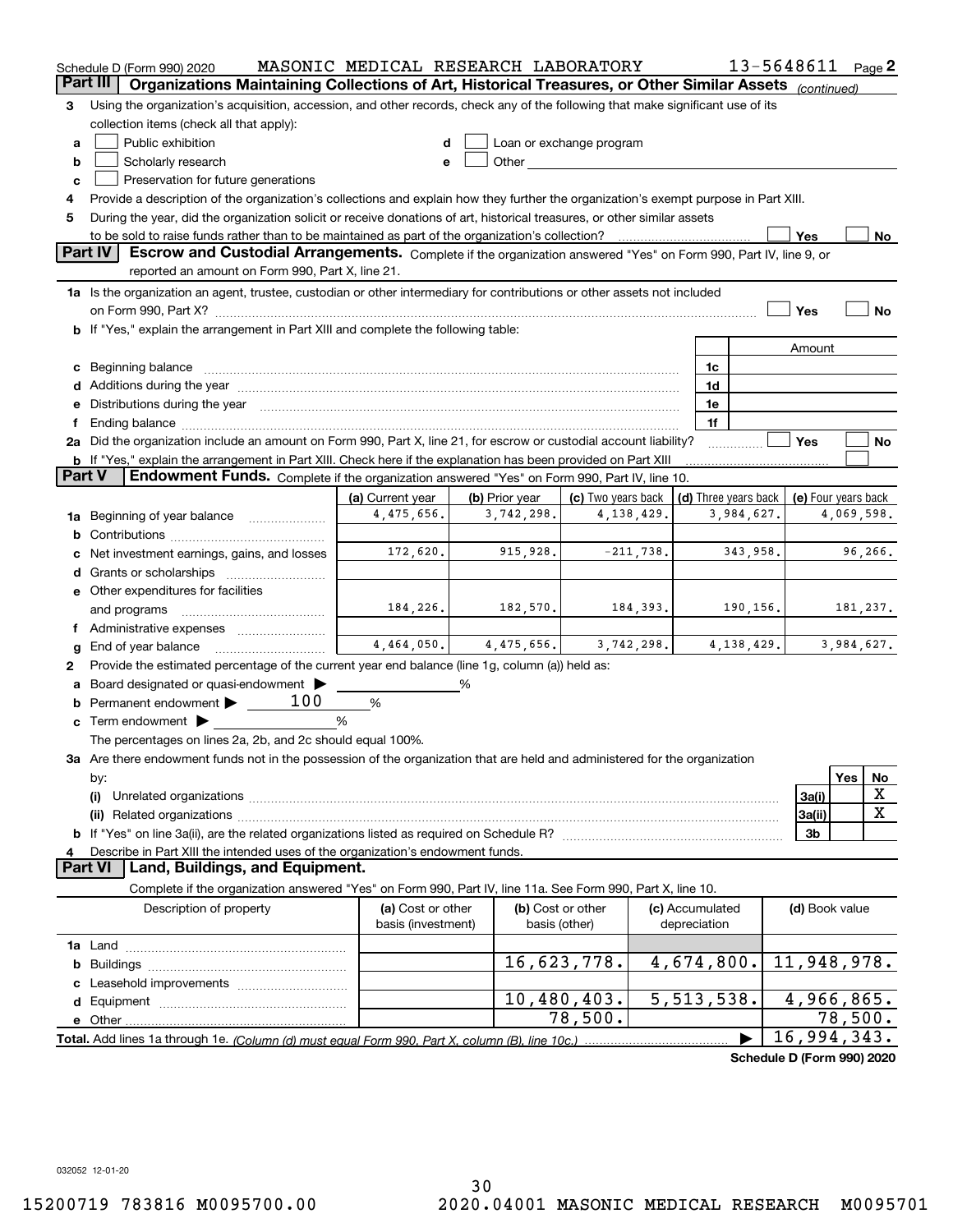| Schedule D (Form 990) 2020                                                                                                                                                                                                 | MASONIC MEDICAL RESEARCH LABORATORY | 13-5648611<br>Page $3$                                    |
|----------------------------------------------------------------------------------------------------------------------------------------------------------------------------------------------------------------------------|-------------------------------------|-----------------------------------------------------------|
| Part VII Investments - Other Securities.                                                                                                                                                                                   |                                     |                                                           |
| Complete if the organization answered "Yes" on Form 990, Part IV, line 11b. See Form 990, Part X, line 12.                                                                                                                 |                                     |                                                           |
| (a) Description of security or category (including name of security)                                                                                                                                                       | (b) Book value                      | (c) Method of valuation: Cost or end-of-year market value |
|                                                                                                                                                                                                                            |                                     |                                                           |
|                                                                                                                                                                                                                            |                                     |                                                           |
| (3) Other                                                                                                                                                                                                                  |                                     |                                                           |
| (A)                                                                                                                                                                                                                        |                                     |                                                           |
| (B)<br>(C)                                                                                                                                                                                                                 |                                     |                                                           |
| (D)                                                                                                                                                                                                                        |                                     |                                                           |
| (E)                                                                                                                                                                                                                        |                                     |                                                           |
| (F)                                                                                                                                                                                                                        |                                     |                                                           |
| (G)                                                                                                                                                                                                                        |                                     |                                                           |
| (H)                                                                                                                                                                                                                        |                                     |                                                           |
| Total. (Col. (b) must equal Form 990, Part X, col. (B) line 12.)                                                                                                                                                           |                                     |                                                           |
| Part VIII Investments - Program Related.                                                                                                                                                                                   |                                     |                                                           |
| Complete if the organization answered "Yes" on Form 990, Part IV, line 11c. See Form 990, Part X, line 13.                                                                                                                 |                                     |                                                           |
| (a) Description of investment                                                                                                                                                                                              | (b) Book value                      | (c) Method of valuation: Cost or end-of-year market value |
| (1)                                                                                                                                                                                                                        |                                     |                                                           |
| (2)                                                                                                                                                                                                                        |                                     |                                                           |
| (3)                                                                                                                                                                                                                        |                                     |                                                           |
| (4)                                                                                                                                                                                                                        |                                     |                                                           |
| (5)                                                                                                                                                                                                                        |                                     |                                                           |
| (6)                                                                                                                                                                                                                        |                                     |                                                           |
| (7)                                                                                                                                                                                                                        |                                     |                                                           |
| (8)                                                                                                                                                                                                                        |                                     |                                                           |
| (9)                                                                                                                                                                                                                        |                                     |                                                           |
| Total. (Col. (b) must equal Form 990, Part X, col. (B) line 13.)                                                                                                                                                           |                                     |                                                           |
| <b>Other Assets.</b><br>Part IX                                                                                                                                                                                            |                                     |                                                           |
| Complete if the organization answered "Yes" on Form 990, Part IV, line 11d. See Form 990, Part X, line 15.                                                                                                                 | (a) Description                     | (b) Book value                                            |
|                                                                                                                                                                                                                            |                                     |                                                           |
| (1)                                                                                                                                                                                                                        |                                     |                                                           |
| (2)<br>(3)                                                                                                                                                                                                                 |                                     |                                                           |
| (4)                                                                                                                                                                                                                        |                                     |                                                           |
| (5)                                                                                                                                                                                                                        |                                     |                                                           |
| (6)                                                                                                                                                                                                                        |                                     |                                                           |
| (7)                                                                                                                                                                                                                        |                                     |                                                           |
| (8)                                                                                                                                                                                                                        |                                     |                                                           |
| (9)                                                                                                                                                                                                                        |                                     |                                                           |
|                                                                                                                                                                                                                            |                                     |                                                           |
| <b>Other Liabilities.</b><br>Part X                                                                                                                                                                                        |                                     |                                                           |
| Complete if the organization answered "Yes" on Form 990, Part IV, line 11e or 11f. See Form 990, Part X, line 25.                                                                                                          |                                     |                                                           |
| (a) Description of liability<br>1.                                                                                                                                                                                         |                                     | (b) Book value                                            |
| (1)<br>Federal income taxes                                                                                                                                                                                                |                                     |                                                           |
| CHARITABLE GIFT ANNUITIES<br>(2)                                                                                                                                                                                           |                                     | 149,518.                                                  |
| (3)                                                                                                                                                                                                                        |                                     |                                                           |
| (4)                                                                                                                                                                                                                        |                                     |                                                           |
| (5)                                                                                                                                                                                                                        |                                     |                                                           |
| (6)                                                                                                                                                                                                                        |                                     |                                                           |
| (7)                                                                                                                                                                                                                        |                                     |                                                           |
| (8)                                                                                                                                                                                                                        |                                     |                                                           |
| (9)                                                                                                                                                                                                                        |                                     |                                                           |
| Total. (Column (b) must equal Form 990, Part X, col. (B) line 25.)<br>2. Liability for uncertain tax positions. In Part XIII, provide the text of the footnote to the organization's financial statements that reports the |                                     | 149,518.                                                  |
|                                                                                                                                                                                                                            |                                     |                                                           |

organization's liability for uncertain tax positions under FASB ASC 740. Check here if the text of the footnote has been provided in Part XIII

13-5648611 Page 3

 $\mathcal{L}^{\text{max}}$ 

032053 12-01-20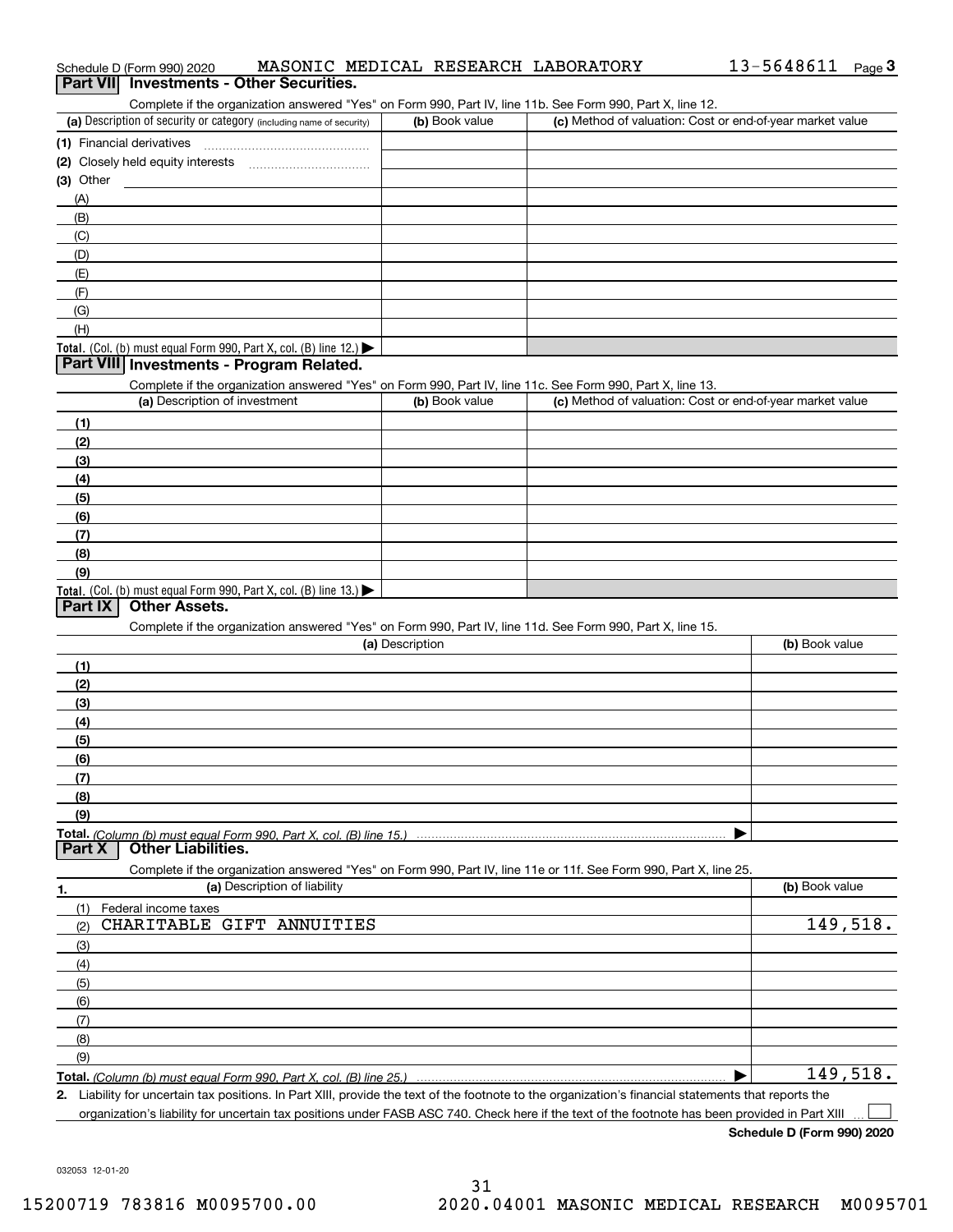|    | MASONIC MEDICAL RESEARCH LABORATORY<br>Schedule D (Form 990) 2020                                                   |                | 13-5648611<br>Page $4$    |                         |            |  |  |  |  |
|----|---------------------------------------------------------------------------------------------------------------------|----------------|---------------------------|-------------------------|------------|--|--|--|--|
|    | Reconciliation of Revenue per Audited Financial Statements With Revenue per Return.<br>Part XI                      |                |                           |                         |            |  |  |  |  |
|    | Complete if the organization answered "Yes" on Form 990, Part IV, line 12a.                                         |                |                           |                         |            |  |  |  |  |
| 1  | Total revenue, gains, and other support per audited financial statements                                            | $\blacksquare$ | 7,274,587.                |                         |            |  |  |  |  |
| 2  | Amounts included on line 1 but not on Form 990, Part VIII, line 12:                                                 |                |                           |                         |            |  |  |  |  |
| a  | Net unrealized gains (losses) on investments [11] matter contracts and the unrealized gains (losses) on investments | 2a             | $310,067$ .               |                         |            |  |  |  |  |
| b  |                                                                                                                     | 2 <sub>b</sub> |                           |                         |            |  |  |  |  |
|    |                                                                                                                     | 2c             |                           |                         |            |  |  |  |  |
| d  |                                                                                                                     | 2d             |                           |                         |            |  |  |  |  |
| е  | Add lines 2a through 2d                                                                                             |                |                           | 2e                      | 310,067.   |  |  |  |  |
| 3  |                                                                                                                     |                |                           | $\overline{\mathbf{3}}$ | 6,964,520. |  |  |  |  |
| 4  | Amounts included on Form 990, Part VIII, line 12, but not on line 1:                                                |                |                           |                         |            |  |  |  |  |
| a  | Investment expenses not included on Form 990, Part VIII, line 7b [1000000000000000000000000000000000                | 4a             | $\frac{62,703}{-3,000}$ . |                         |            |  |  |  |  |
|    |                                                                                                                     | 4 <sub>h</sub> |                           |                         |            |  |  |  |  |
|    | c Add lines 4a and 4b                                                                                               |                |                           | 4c                      | 59,703.    |  |  |  |  |
|    |                                                                                                                     |                |                           | 5                       | 7,024,223. |  |  |  |  |
|    | Part XII   Reconciliation of Expenses per Audited Financial Statements With Expenses per Return.                    |                |                           |                         |            |  |  |  |  |
|    | Complete if the organization answered "Yes" on Form 990, Part IV, line 12a.                                         |                |                           |                         |            |  |  |  |  |
| 1  | Total expenses and losses per audited financial statements                                                          |                |                           | $\mathbf{1}$            | 9,074,502. |  |  |  |  |
| 2  | Amounts included on line 1 but not on Form 990, Part IX, line 25:                                                   |                |                           |                         |            |  |  |  |  |
| a  |                                                                                                                     | 2a             |                           |                         |            |  |  |  |  |
| b  |                                                                                                                     | 2 <sub>b</sub> |                           |                         |            |  |  |  |  |
|    | Other losses                                                                                                        | 2c             |                           |                         |            |  |  |  |  |
|    | Other (Describe in Part XIII.) (Contract and the contract of the contract of the contract of the contract of t      | 2d             |                           |                         |            |  |  |  |  |
| е  | Add lines 2a through 2d                                                                                             |                |                           | 2e                      |            |  |  |  |  |
| з  |                                                                                                                     |                |                           | 3                       | 9,074,502. |  |  |  |  |
| 4  | Amounts included on Form 990, Part IX, line 25, but not on line 1:                                                  |                |                           |                         |            |  |  |  |  |
| a  |                                                                                                                     | 4a             | 62,703.                   |                         |            |  |  |  |  |
| b  | Other (Describe in Part XIII.)                                                                                      | 4 <sub>b</sub> | $-3,000.$                 |                         |            |  |  |  |  |
| c  | Add lines 4a and 4b                                                                                                 |                |                           | 4c                      | 59,703.    |  |  |  |  |
| 5. |                                                                                                                     |                |                           | 5                       | 9,134,205. |  |  |  |  |
|    | Part XIII Supplemental Information.                                                                                 |                |                           |                         |            |  |  |  |  |
|    |                                                                                                                     |                |                           |                         |            |  |  |  |  |

Provide the descriptions required for Part II, lines 3, 5, and 9; Part III, lines 1a and 4; Part IV, lines 1b and 2b; Part V, line 4; Part X, line 2; Part XI, lines 2d and 4b; and Part XII, lines 2d and 4b. Also complete this part to provide any additional information.

#### PART V, LINE 4:

THE INSTITUTE USES THE ENDOWMENT FUNDS TO FURTHER ITS PURPOSE.

PART XI, LINE 4B - OTHER ADJUSTMENTS:

RENTAL EXPENSES  $-3,000$ .

#### PART XII, LINE 4B - OTHER ADJUSTMENTS:

#### RENTAL EXPENSES  $-3,000$ .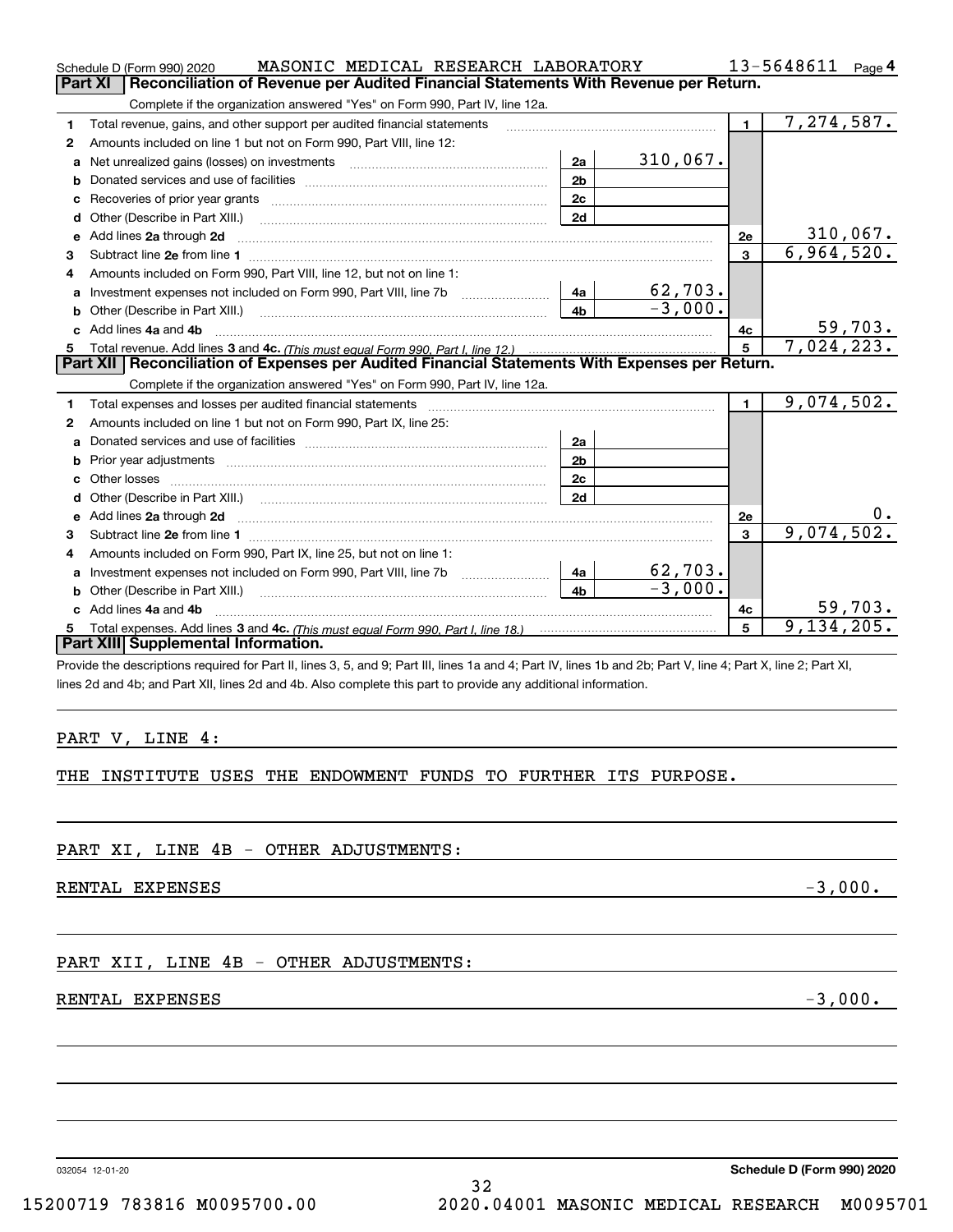|    | <b>Compensation Information</b><br><b>SCHEDULE J</b>                                                                                                                                                                                 |                                       | OMB No. 1545-0047          |     |                       |  |  |
|----|--------------------------------------------------------------------------------------------------------------------------------------------------------------------------------------------------------------------------------------|---------------------------------------|----------------------------|-----|-----------------------|--|--|
|    | (Form 990)<br>For certain Officers, Directors, Trustees, Key Employees, and Highest                                                                                                                                                  |                                       |                            |     |                       |  |  |
|    | <b>Compensated Employees</b>                                                                                                                                                                                                         |                                       | 2020                       |     |                       |  |  |
|    | Complete if the organization answered "Yes" on Form 990, Part IV, line 23.                                                                                                                                                           |                                       | <b>Open to Public</b>      |     |                       |  |  |
|    | Attach to Form 990.<br>Department of the Treasury<br>Go to www.irs.gov/Form990 for instructions and the latest information.<br>Internal Revenue Service                                                                              |                                       | <b>Inspection</b>          |     |                       |  |  |
|    | Name of the organization                                                                                                                                                                                                             | <b>Employer identification number</b> |                            |     |                       |  |  |
|    | MASONIC MEDICAL RESEARCH LABORATORY                                                                                                                                                                                                  |                                       | 13-5648611                 |     |                       |  |  |
|    | <b>Questions Regarding Compensation</b><br>Part I                                                                                                                                                                                    |                                       |                            |     |                       |  |  |
|    |                                                                                                                                                                                                                                      |                                       |                            | Yes | No                    |  |  |
|    | 1a Check the appropriate box(es) if the organization provided any of the following to or for a person listed on Form 990,                                                                                                            |                                       |                            |     |                       |  |  |
|    | Part VII, Section A, line 1a. Complete Part III to provide any relevant information regarding these items.                                                                                                                           |                                       |                            |     |                       |  |  |
|    | First-class or charter travel<br>Housing allowance or residence for personal use                                                                                                                                                     |                                       |                            |     |                       |  |  |
|    | Payments for business use of personal residence<br>Travel for companions                                                                                                                                                             |                                       |                            |     |                       |  |  |
|    | Tax indemnification and gross-up payments<br>Health or social club dues or initiation fees                                                                                                                                           |                                       |                            |     |                       |  |  |
|    | Discretionary spending account<br>Personal services (such as maid, chauffeur, chef)                                                                                                                                                  |                                       |                            |     |                       |  |  |
|    |                                                                                                                                                                                                                                      |                                       |                            |     |                       |  |  |
|    | <b>b</b> If any of the boxes on line 1a are checked, did the organization follow a written policy regarding payment or                                                                                                               |                                       |                            |     |                       |  |  |
|    | reimbursement or provision of all of the expenses described above? If "No," complete Part III to explain                                                                                                                             |                                       | 1b                         |     |                       |  |  |
| 2  | Did the organization require substantiation prior to reimbursing or allowing expenses incurred by all directors,                                                                                                                     |                                       |                            |     |                       |  |  |
|    | trustees, and officers, including the CEO/Executive Director, regarding the items checked on line 1a?                                                                                                                                |                                       | $\mathbf{2}$               |     |                       |  |  |
|    |                                                                                                                                                                                                                                      |                                       |                            |     |                       |  |  |
| З  | Indicate which, if any, of the following the organization used to establish the compensation of the organization's                                                                                                                   |                                       |                            |     |                       |  |  |
|    | CEO/Executive Director. Check all that apply. Do not check any boxes for methods used by a related organization to                                                                                                                   |                                       |                            |     |                       |  |  |
|    | establish compensation of the CEO/Executive Director, but explain in Part III.                                                                                                                                                       |                                       |                            |     |                       |  |  |
|    | $X$ Written employment contract<br>Compensation committee                                                                                                                                                                            |                                       |                            |     |                       |  |  |
|    | Compensation survey or study<br>Independent compensation consultant                                                                                                                                                                  |                                       |                            |     |                       |  |  |
|    | $\boxed{\textbf{X}}$ Approval by the board or compensation committee<br>Form 990 of other organizations                                                                                                                              |                                       |                            |     |                       |  |  |
|    |                                                                                                                                                                                                                                      |                                       |                            |     |                       |  |  |
|    | During the year, did any person listed on Form 990, Part VII, Section A, line 1a, with respect to the filing                                                                                                                         |                                       |                            |     |                       |  |  |
|    | organization or a related organization:                                                                                                                                                                                              |                                       |                            |     |                       |  |  |
| а  | Receive a severance payment or change-of-control payment?                                                                                                                                                                            |                                       | 4a                         | X   |                       |  |  |
| b  | Participate in or receive payment from a supplemental nonqualified retirement plan?                                                                                                                                                  |                                       | 4b                         |     | X                     |  |  |
| с  | Participate in or receive payment from an equity-based compensation arrangement?                                                                                                                                                     |                                       | 4c                         |     | $\overline{\text{x}}$ |  |  |
|    | If "Yes" to any of lines 4a-c, list the persons and provide the applicable amounts for each item in Part III.                                                                                                                        |                                       |                            |     |                       |  |  |
|    |                                                                                                                                                                                                                                      |                                       |                            |     |                       |  |  |
|    | Only section 501(c)(3), 501(c)(4), and 501(c)(29) organizations must complete lines 5-9.                                                                                                                                             |                                       |                            |     |                       |  |  |
|    | For persons listed on Form 990, Part VII, Section A, line 1a, did the organization pay or accrue any compensation                                                                                                                    |                                       |                            |     |                       |  |  |
|    | contingent on the revenues of:                                                                                                                                                                                                       |                                       |                            |     |                       |  |  |
|    | a The organization? <b>Entitled Strategies and Strategies and Strategies and Strategies and Strategies and Strategies and Strategies and Strategies and Strategies and Strategies and Strategies and Strategies and Strategies a</b> |                                       | 5а                         |     | x                     |  |  |
|    |                                                                                                                                                                                                                                      |                                       | <b>5b</b>                  |     | $\overline{\text{x}}$ |  |  |
|    | If "Yes" on line 5a or 5b, describe in Part III.                                                                                                                                                                                     |                                       |                            |     |                       |  |  |
| 6. | For persons listed on Form 990, Part VII, Section A, line 1a, did the organization pay or accrue any compensation                                                                                                                    |                                       |                            |     |                       |  |  |
|    | contingent on the net earnings of:                                                                                                                                                                                                   |                                       |                            |     |                       |  |  |
|    | a The organization? <b>Entitled Strategies and Strategies and Strategies and Strategies and Strategies and Strategies and Strategies and Strategies and Strategies and Strategies and Strategies and Strategies and Strategies a</b> |                                       | 6а                         |     | x                     |  |  |
|    |                                                                                                                                                                                                                                      |                                       | 6b                         |     | $\overline{\text{x}}$ |  |  |
|    | If "Yes" on line 6a or 6b, describe in Part III.                                                                                                                                                                                     |                                       |                            |     |                       |  |  |
|    | 7 For persons listed on Form 990, Part VII, Section A, line 1a, did the organization provide any nonfixed payments                                                                                                                   |                                       |                            |     |                       |  |  |
|    |                                                                                                                                                                                                                                      |                                       | 7                          |     | х                     |  |  |
| 8  | Were any amounts reported on Form 990, Part VII, paid or accrued pursuant to a contract that was subject to the                                                                                                                      |                                       |                            |     |                       |  |  |
|    | initial contract exception described in Regulations section 53.4958-4(a)(3)? If "Yes," describe in Part III                                                                                                                          |                                       | 8                          |     | x                     |  |  |
| 9  | If "Yes" on line 8, did the organization also follow the rebuttable presumption procedure described in                                                                                                                               |                                       |                            |     |                       |  |  |
|    | Regulations section 53.4958-6(c)?                                                                                                                                                                                                    |                                       | 9                          |     |                       |  |  |
|    | LHA For Paperwork Reduction Act Notice, see the Instructions for Form 990.                                                                                                                                                           |                                       | Schedule J (Form 990) 2020 |     |                       |  |  |

032111 12-07-20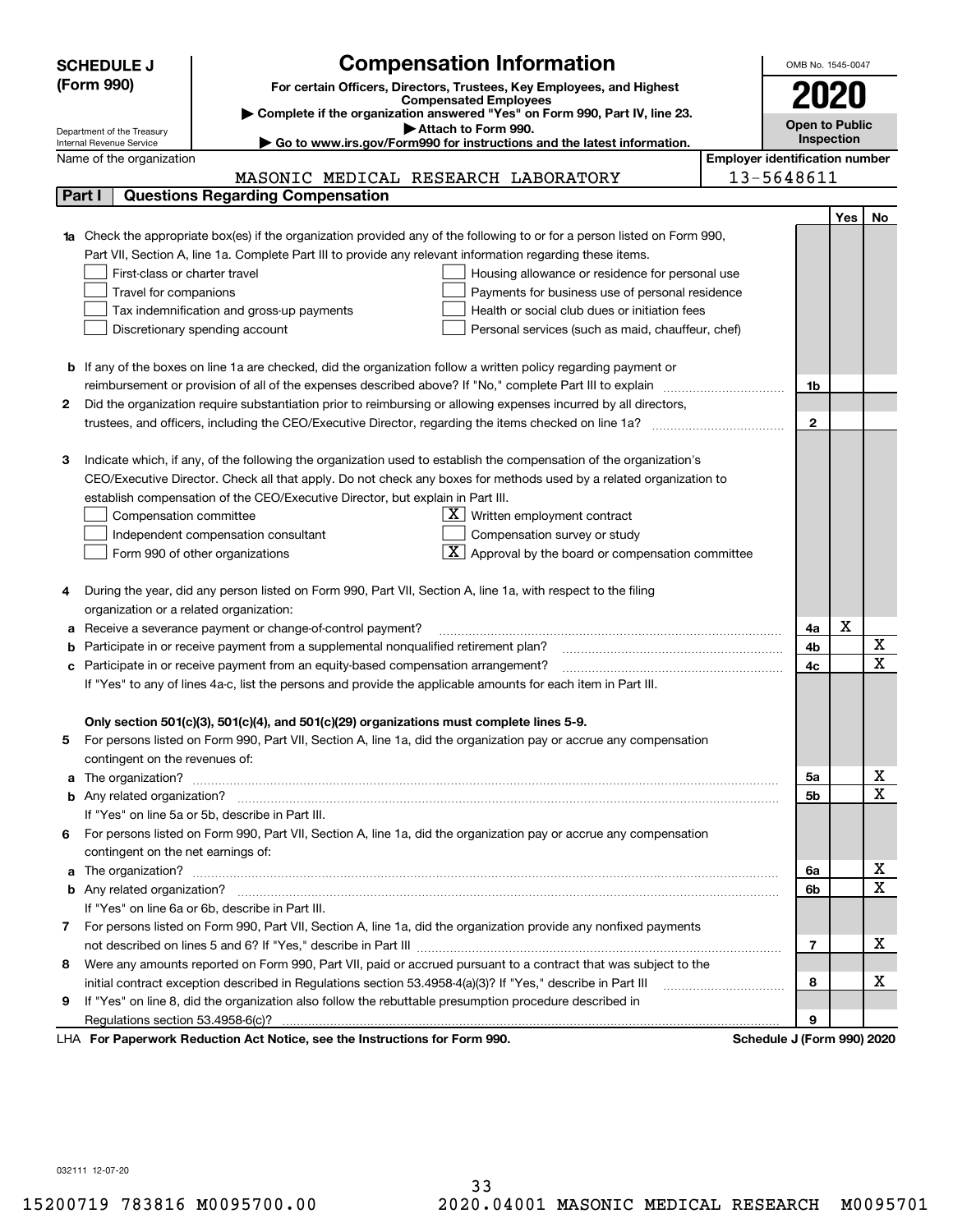13-5648611

**2**

## **Part II Officers, Directors, Trustees, Key Employees, and Highest Compensated Employees.**  Schedule J (Form 990) 2020 Page Use duplicate copies if additional space is needed.

For each individual whose compensation must be reported on Schedule J, report compensation from the organization on row (i) and from related organizations, described in the instructions, on row (ii). Do not list any individuals that aren't listed on Form 990, Part VII.

**Note:**  The sum of columns (B)(i)-(iii) for each listed individual must equal the total amount of Form 990, Part VII, Section A, line 1a, applicable column (D) and (E) amounts for that individual.

| (A) Name and Title           |      | (B) Breakdown of W-2 and/or 1099-MISC compensation |                                           |                                           | (C) Retirement and<br>other deferred | (D) Nontaxable<br>benefits | (E) Total of columns<br>$(B)(i)-(D)$ | (F) Compensation<br>in column (B)         |
|------------------------------|------|----------------------------------------------------|-------------------------------------------|-------------------------------------------|--------------------------------------|----------------------------|--------------------------------------|-------------------------------------------|
|                              |      | (i) Base<br>compensation                           | (ii) Bonus &<br>incentive<br>compensation | (iii) Other<br>reportable<br>compensation | compensation                         |                            |                                      | reported as deferred<br>on prior Form 990 |
| MARIA KONTARIDIS, PHD<br>(1) | (i)  | 533,478.                                           | 0.                                        | 0.                                        | 48,000.                              | 18,863.                    | 600,341.                             | 0.                                        |
| DIRECTOR OF RESEARCH         | (ii) | $0$ .                                              | 0.                                        | 0.                                        | 0.                                   | $0$ .                      | 0.                                   | $\overline{0}$ .                          |
| <b>JASON MCCARTHY</b><br>(2) | (i)  | 152,384.                                           | 15,000.                                   | 0.                                        | 17,740.                              | 15, 287.                   | 200, 411.                            | 0.                                        |
| RESEARCH SCIENTIST           | (ii) | 0.                                                 | 0.                                        | 0.                                        | 0.                                   | $0$ .                      | 0.                                   | $\overline{0}$ .                          |
| LIN ZHIQIANG<br>(3)          | (i)  | 122,244.                                           | 0.                                        | 0.                                        | 12,981.                              | 15, 219.                   | 150, 444.                            | $\overline{0}$ .                          |
| RESEARCH SCIENTIST           | (ii) | 0.                                                 | 0.                                        | 0.                                        | 0.                                   | 0.                         | 0.                                   | $\overline{0}$ .                          |
|                              | (i)  |                                                    |                                           |                                           |                                      |                            |                                      |                                           |
|                              | (ii) |                                                    |                                           |                                           |                                      |                            |                                      |                                           |
|                              | (i)  |                                                    |                                           |                                           |                                      |                            |                                      |                                           |
|                              | (ii) |                                                    |                                           |                                           |                                      |                            |                                      |                                           |
|                              | (i)  |                                                    |                                           |                                           |                                      |                            |                                      |                                           |
|                              | (ii) |                                                    |                                           |                                           |                                      |                            |                                      |                                           |
|                              | (i)  |                                                    |                                           |                                           |                                      |                            |                                      |                                           |
|                              | (ii) |                                                    |                                           |                                           |                                      |                            |                                      |                                           |
|                              | (i)  |                                                    |                                           |                                           |                                      |                            |                                      |                                           |
|                              | (ii) |                                                    |                                           |                                           |                                      |                            |                                      |                                           |
|                              | (i)  |                                                    |                                           |                                           |                                      |                            |                                      |                                           |
|                              | (ii) |                                                    |                                           |                                           |                                      |                            |                                      |                                           |
|                              | (i)  |                                                    |                                           |                                           |                                      |                            |                                      |                                           |
|                              | (ii) |                                                    |                                           |                                           |                                      |                            |                                      |                                           |
|                              | (i)  |                                                    |                                           |                                           |                                      |                            |                                      |                                           |
|                              | (ii) |                                                    |                                           |                                           |                                      |                            |                                      |                                           |
|                              | (i)  |                                                    |                                           |                                           |                                      |                            |                                      |                                           |
|                              | (ii) |                                                    |                                           |                                           |                                      |                            |                                      |                                           |
|                              | (i)  |                                                    |                                           |                                           |                                      |                            |                                      |                                           |
|                              | (ii) |                                                    |                                           |                                           |                                      |                            |                                      |                                           |
|                              | (i)  |                                                    |                                           |                                           |                                      |                            |                                      |                                           |
|                              | (ii) |                                                    |                                           |                                           |                                      |                            |                                      |                                           |
|                              | (i)  |                                                    |                                           |                                           |                                      |                            |                                      |                                           |
|                              | (ii) |                                                    |                                           |                                           |                                      |                            |                                      |                                           |
|                              | (i)  |                                                    |                                           |                                           |                                      |                            |                                      |                                           |
|                              | (ii) |                                                    |                                           |                                           |                                      |                            |                                      |                                           |

**Schedule J (Form 990) 2020**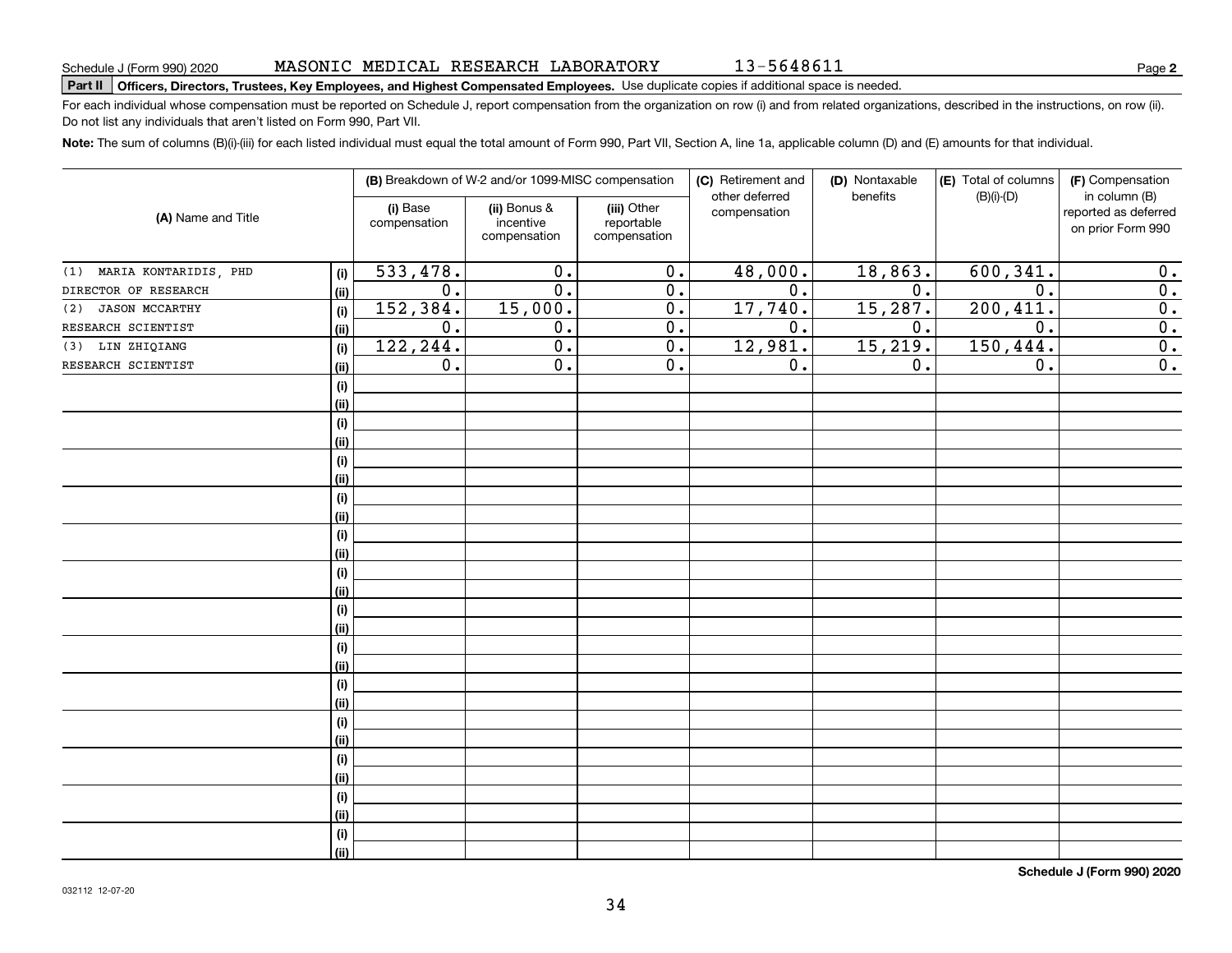#### **Part III Supplemental Information**

Schedule J (Form 990) 2020 MASONIC MEDICAL RESEARCH LABORATORY<br>Part III Supplemental Information<br>Provide the information, explanation, or descriptions required for Part I, lines 1a, 1b, 3, 4a, 4b, 4c, 5a, 5b, 6a, 6b, 7, an

PART I, LINE 4A:

JOHN ZIELINSKI

**Schedule J (Form 990) 2020**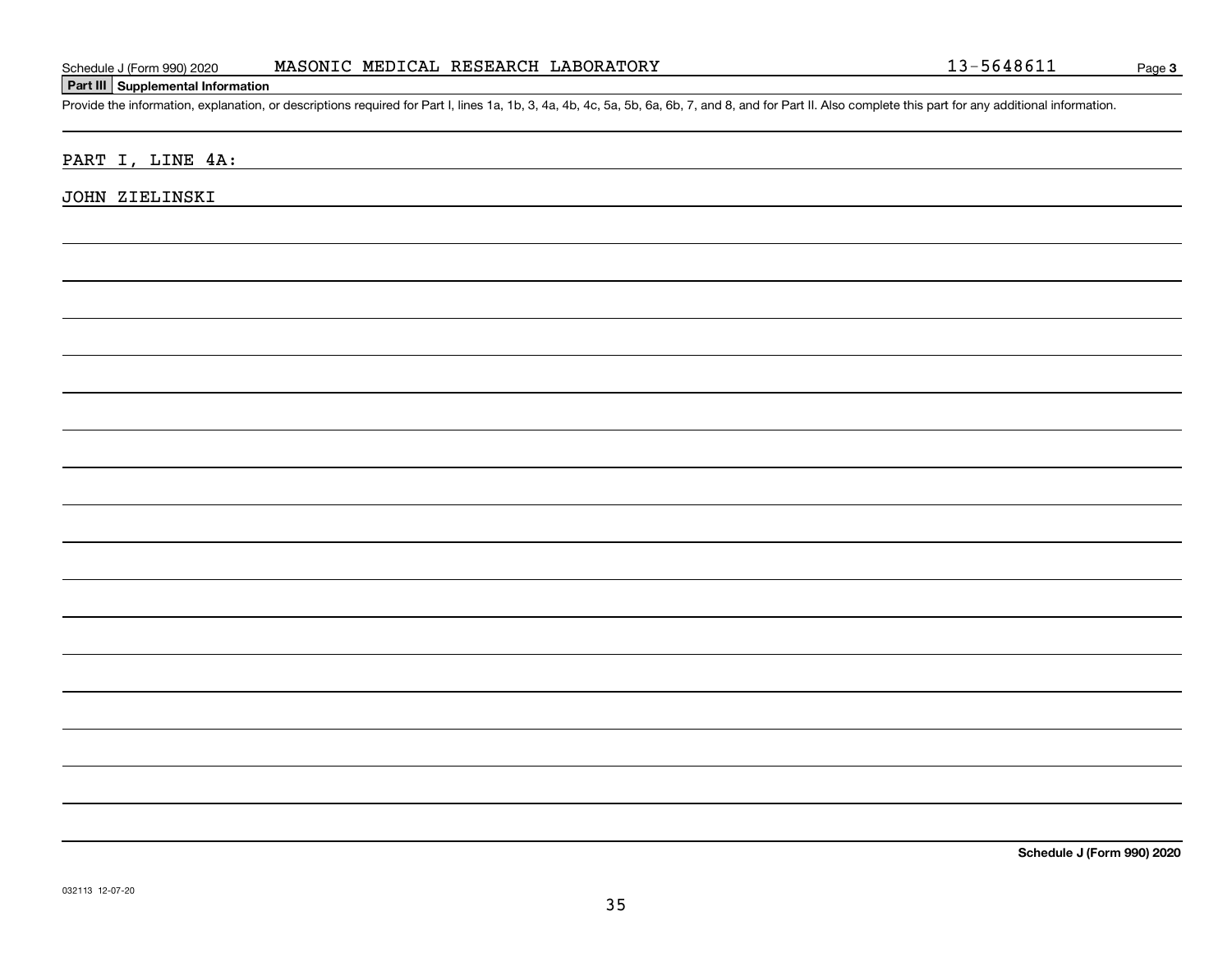**(Form 990 or 990-EZ)**

Department of the Treasury Internal Revenue Service Name of the organization

## **SCHEDULE O Supplemental Information to Form 990 or 990-EZ**

**Complete to provide information for responses to specific questions on Form 990 or 990-EZ or to provide any additional information. | Attach to Form 990 or 990-EZ. | Go to www.irs.gov/Form990 for the latest information.**



**Employer identification number** MASONIC MEDICAL RESEARCH LABORATORY | 13-5648611

FORM 990, PART I, DOING BUSINESS AS:

MASONIC MEDICAL RESEARCH INSTITUTE

FORM 990, PART I, LINE 1, DESCRIPTION OF AN ORGANIZATION MISSION:

MASONIC MEDICAL RESEARCH LABORATORY, DOING BUSINESS AS MASONIC MEDICAL

RESEARCH INSTITUTE, IS A NOT-FOR-PROFIT INSTITUTE DEDICATED TO

IMPROVING THE HEALTH AND QUALITY OF LIFE FOR ALL. THE INSTITUTE'S

PRIMARY MISSION IS TO CONDUCT HIGH QUALITY BASIC AND CLINICAL RESEARCH

AIMED AT GENERATING KNOWLEDGE AND INFORMATION NECESSARY FOR DEVELOPMENT

OF THE MEDICAL CURES AND TREATMENTS OF TOMORROW. THE INSTITUTE IS ALSO

COMMITTED TO PROVIDING EDUCATION AND TRAINING TO BASIC SCIENTISTS,

CLINICAL RESEARCHERS AND STUDENTS WHO WILL PERPETUATE AND EXTEND THE

FIGHT AGAINST DISEASE.

FORM 990, PART III, LINE 1, DESCRIPTION OF ORGANIZATION MISSION:

AIMED AT GENERATING KNOWLEDGE AND INFORMATION NECESSARY FOR DEVELOPMENT

OF THE MEDICAL CURES AND TREATMENTS OF TOMORROW. THE INSTITUTE IS ALSO

COMMITTED TO PROVIDING EDUCATION AND TRAINING TO BASIC SCIENTISTS,

CLINICAL RESEARCHERS AND STUDENTS WHO WILL PERPETUATE AND EXTEND THE

FIGHT AGAINST DISEASE.

FORM 990, PART III, LINE 2, NEW PROGRAM SERVICES:

IN 2020, THE INSTITUTE BEGAN PERFORMING COVID-19 TESTING TO SUPPORT THE

NEEDS OF THE LOCAL HEALTHCARE SYSTEM AND TO OBTAIN POSITIVE COVID-19

LHA For Paperwork Reduction Act Notice, see the Instructions for Form 990 or 990-EZ. Schedule O (Form 990 or 990-EZ) 2020 SAMPLES USED FOR RESEARCH TO DETERMINE THE LONG-TERM EFFECTS ON THE

032211 11-20-20 36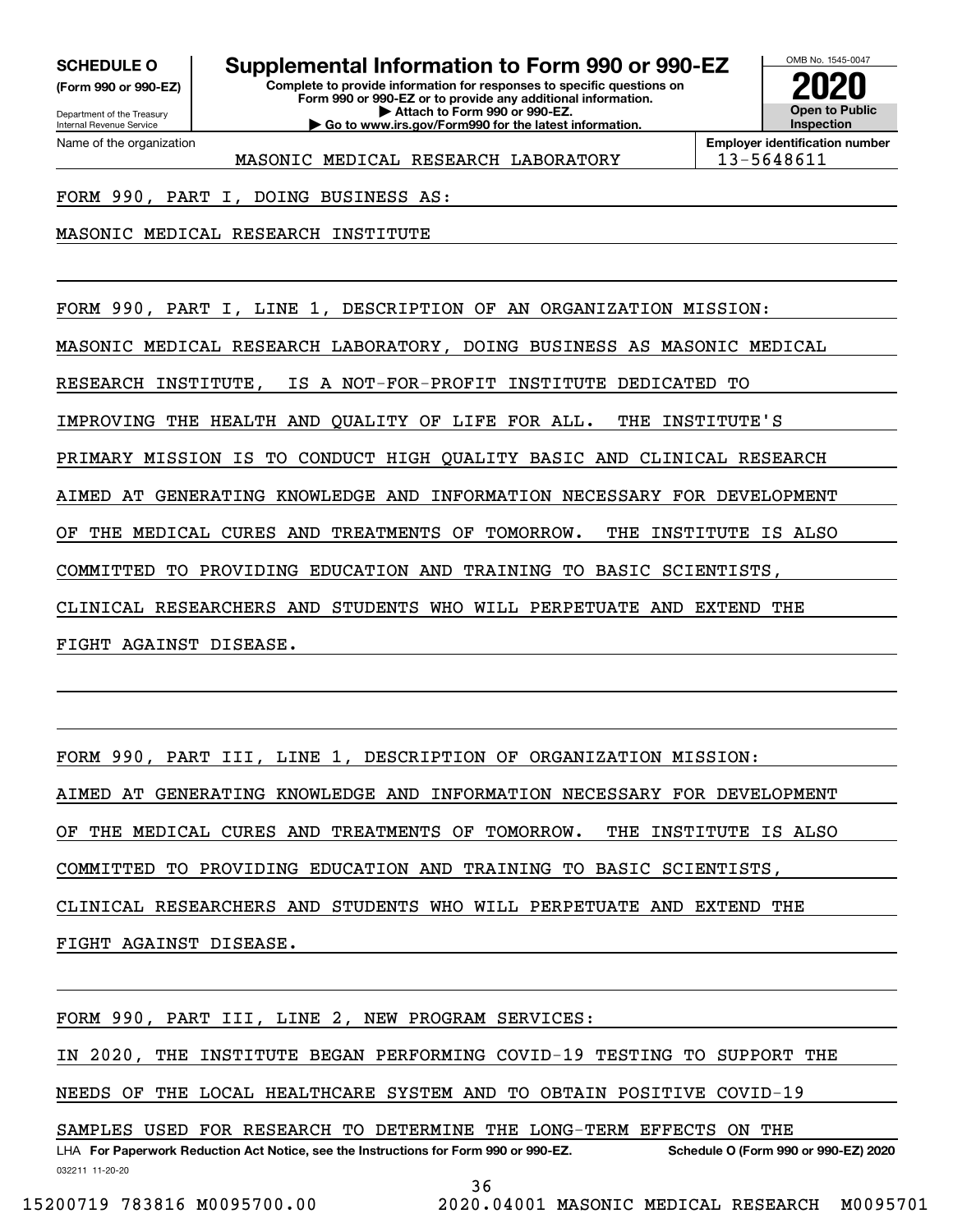| Schedule O (Form 990 or 990-EZ) 2020                            | Page 2                                              |
|-----------------------------------------------------------------|-----------------------------------------------------|
| Name of the organization<br>MASONIC MEDICAL RESEARCH LABORATORY | <b>Employer identification number</b><br>13-5648611 |
| HEART AND OTHER ORGANS.                                         |                                                     |
|                                                                 |                                                     |
|                                                                 |                                                     |

FORM 990, PART VI, SECTION A, LINE 7A:

THE DIRECTORS OF THE INSTITUTE SHALL NOT BE LESS THAN NINE (9) NOR MORE THAN FIFTEEN (15) IN NUMBER. THEY SHALL BE ELECTED AT THE ANNUAL MEETING OF THE GRAND LODGE. SAID DIRECTORS SHALL CONSTITUTE THE MEMBERSHIP OF SAID INSTITUTE. IN THE EVENT OF A VACANCY, THE GRAND MASTER OF THE GRAND LODGE OF NEW YORK HAS THE AUTHORITY TO REAPPOINT.

FORM 990, PART VI, SECTION A, LINE 7B:

THE GRAND MASTER OF THE GRAND LODGE OF FREE AND ACCEPTED MASONS OF NEW YORK PROVIDES OVERSIGHT TO THE INSTITUTE'S GOVERNANCE.

FORM 990, PART VI, SECTION B, LINE 11B:

FORM 990 IS PREPARED BY THE INSTITUTE'S INDEPENDENT ACCOUNTANTS. THE 990 IS FIRST REVIEWED BY THE INSTITUTE'S ACCOUNTING STAFF. IT IS THEN PRESENTED TO THE BOARD OF DIRECTORS FOR REVIEW, AND WHEN APPROVED IT IS SIGNED BY THE PRESIDENT OF THE BOARD OF DIRECTORS. THE FORM 990 IS THEN FILED WITH THE PROPER IRS OFFICE.

FORM 990, PART VI, SECTION B, LINE 12C:

NEW BOARD MEMBERS ARE REQUIRED TO SIGN A CONFLICT OF INTEREST STATEMENT WHEN THEY BEGIN THEIR TERM AS A DIRECTOR AT MASONIC MEDICAL RESEARCH INSTITUTE. IF A CONFLICT EXISTS, IT IS BROUGHT BEFORE ALL BOARD MEMBERS AND PROPERLY RESOLVED. CONFLICT OF INTEREST STATEMENTS ARE UPDATED EACH YEAR BY ALL BOARD MEMBERS.

37

FORM 990, PART VI, SECTION B, LINE 15:

032212 11-20-20

**Schedule O (Form 990 or 990-EZ) 2020**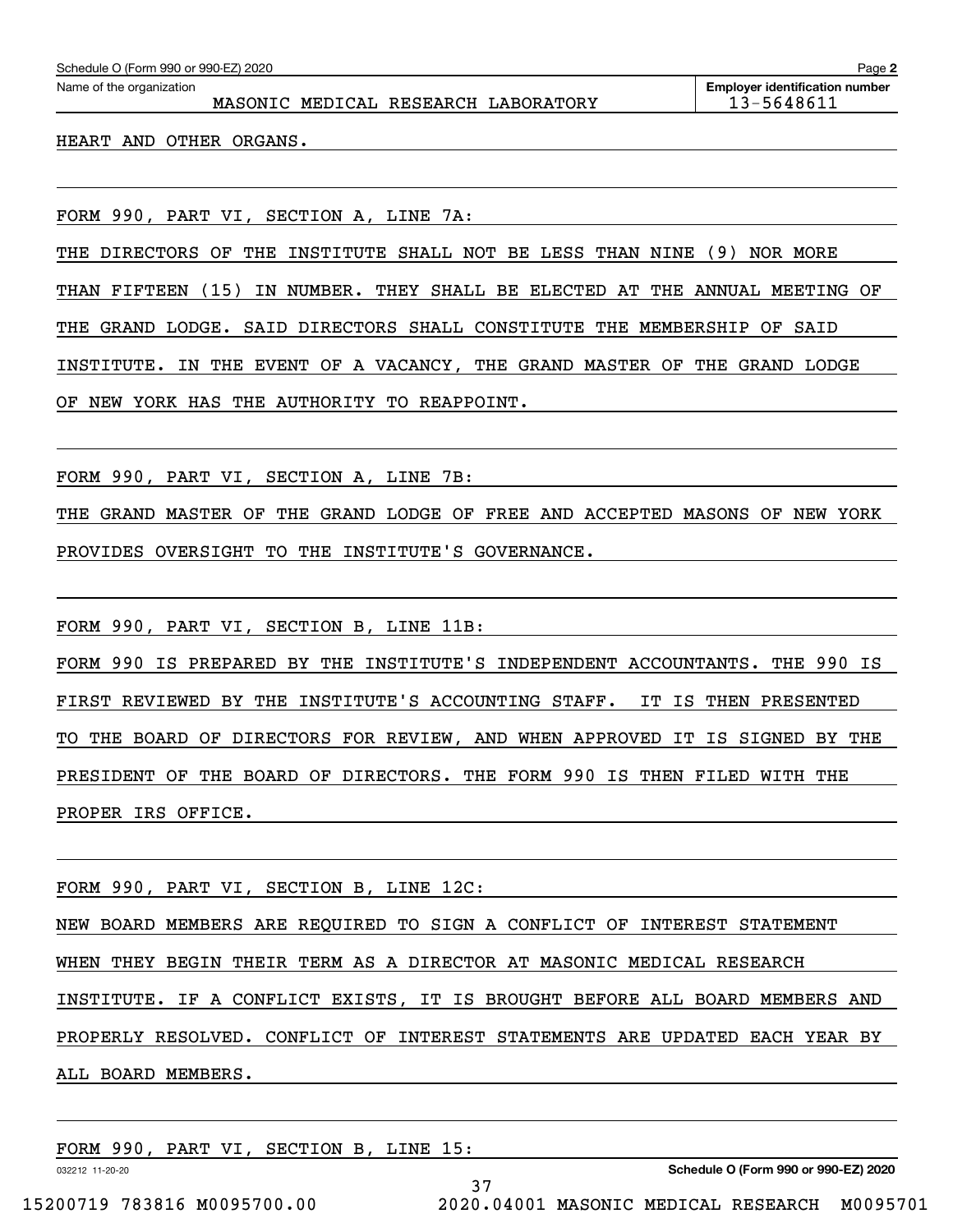| MASONIC MEDICAL RESEARCH LABORATORY                                         | 13-5648611 |
|-----------------------------------------------------------------------------|------------|
| THE BOARD OF DIRECTORS' PERSONNEL AND BUDGET COMMITTEE REVIEW COMPENSATION  |            |
| SURVEYS OF NATIONAL ORGANIZATIONS.                                          |            |
|                                                                             |            |
| FORM 990, PART VI, SECTION C, LINE 19:                                      |            |
| DOCUMENTS ARE AVAILABLE TO THE PUBLIC IN SEVERAL WAYS. INDIVIDUALS MAY      |            |
| REQUEST GOVERNING DOCUMENTS AND CONFLICT OF INTEREST STATEMENTS, AS WELL AS |            |
| FINANCIAL STATEMENTS UPON REQUEST. VARIOUS DOCUMENTS ARE ALSO MADE          |            |
| AVAILABLE TO THE PUBLIC THROUGH THE RESEARCH INSTITUTE'S WEBSITE            |            |
| (WWW.MMRI.EDU).                                                             |            |
|                                                                             |            |
| FORM 990, PART XII, LINE 2C:                                                |            |
| THE PROCESS HAS NOT CHANGED FROM THE PRIOR YEAR.                            |            |
|                                                                             |            |
|                                                                             |            |
|                                                                             |            |
|                                                                             |            |
|                                                                             |            |
|                                                                             |            |
|                                                                             |            |
|                                                                             |            |
|                                                                             |            |
|                                                                             |            |
|                                                                             |            |
|                                                                             |            |
|                                                                             |            |
|                                                                             |            |
|                                                                             |            |

Echedule O (Form 990 or 990-EZ) 2020<br>Name of the organization **number** Name of the organization **number** 

**2**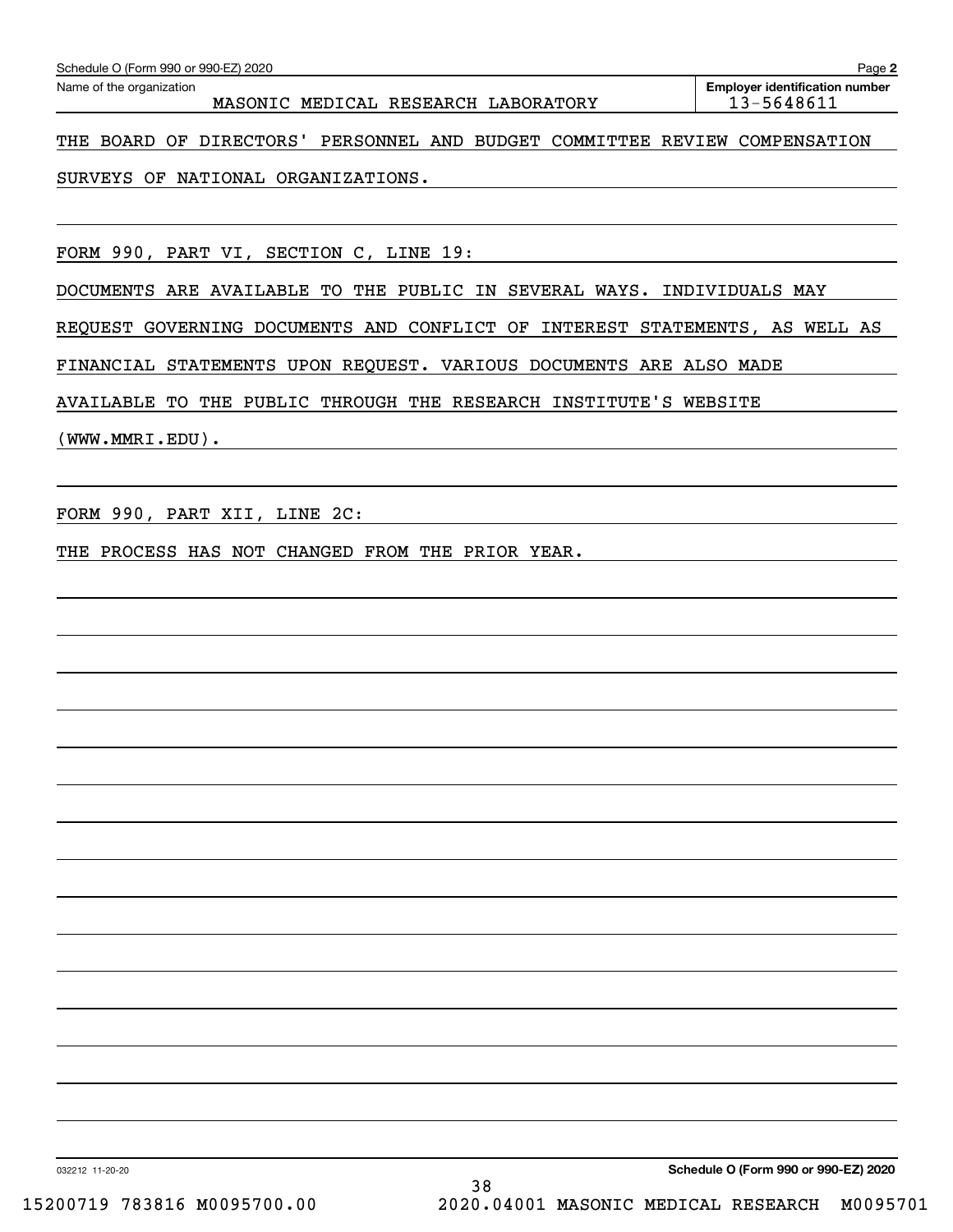| <b>SCHEDULE R</b> |  |
|-------------------|--|
| (Form 990)        |  |

#### **(Form 990)**

## **Related Organizations and Unrelated Partnerships**

**Complete if the organization answered "Yes" on Form 990, Part IV, line 33, 34, 35b, 36, or 37.** |

**Attach to Form 990.**  |

OMB No. 1545-0047 **2020**

**Open to Public | Go to www.irs.gov/Form990 for instructions and the latest information. Inspection**

**Employer identification number**

13-5648611

Department of the Treasury Internal Revenue Service Name of the organization

## MASONIC MEDICAL RESEARCH LABORATORY

**Part I Identification of Disregarded Entities.**  Complete if the organization answered "Yes" on Form 990, Part IV, line 33.

| (a)<br>Name, address, and EIN (if applicable)<br>of disregarded entity | (b)<br>Primary activity | (c)<br>Legal domicile (state or<br>foreign country) | (d)<br>Total income | (e)<br>End-of-year assets | (f)<br>Direct controlling<br>entity |
|------------------------------------------------------------------------|-------------------------|-----------------------------------------------------|---------------------|---------------------------|-------------------------------------|
|                                                                        |                         |                                                     |                     |                           |                                     |
|                                                                        |                         |                                                     |                     |                           |                                     |
|                                                                        |                         |                                                     |                     |                           |                                     |
|                                                                        |                         |                                                     |                     |                           |                                     |

#### **Identification of Related Tax-Exempt Organizations.** Complete if the organization answered "Yes" on Form 990, Part IV, line 34, because it had one or more related tax-exempt **Part II** organizations during the tax year.

| (a)<br>Name, address, and EIN<br>of related organization | (b)<br>Primary activity | (c)<br>Legal domicile (state or<br>foreign country) | (d)<br>Exempt Code<br>section | (e)<br>Public charity<br>status (if section | (f)<br>Direct controlling<br>entity |     | $(g)$<br>Section 512(b)(13)<br>controlled<br>entity? |
|----------------------------------------------------------|-------------------------|-----------------------------------------------------|-------------------------------|---------------------------------------------|-------------------------------------|-----|------------------------------------------------------|
|                                                          |                         |                                                     |                               | 501(c)(3))                                  |                                     | Yes | No                                                   |
| GRAND LODGE OF FREE AND ACCEPTED MASONS OF               | OVERALL AUTHORITY OF    |                                                     |                               |                                             |                                     |     |                                                      |
| THE STATE OF NEW YORK - 13-557276, 71 WEST               | MASONRY IN THE STATE OF |                                                     | $501(C)(8)$ &                 |                                             |                                     |     |                                                      |
| 23RD STREET, NEW YORK, NY 10010                          | NEW YORK                | NEW YORK                                            | (C)(10)                       |                                             |                                     |     | х                                                    |
|                                                          |                         |                                                     |                               |                                             |                                     |     |                                                      |
|                                                          |                         |                                                     |                               |                                             |                                     |     |                                                      |
|                                                          |                         |                                                     |                               |                                             |                                     |     |                                                      |

**For Paperwork Reduction Act Notice, see the Instructions for Form 990. Schedule R (Form 990) 2020**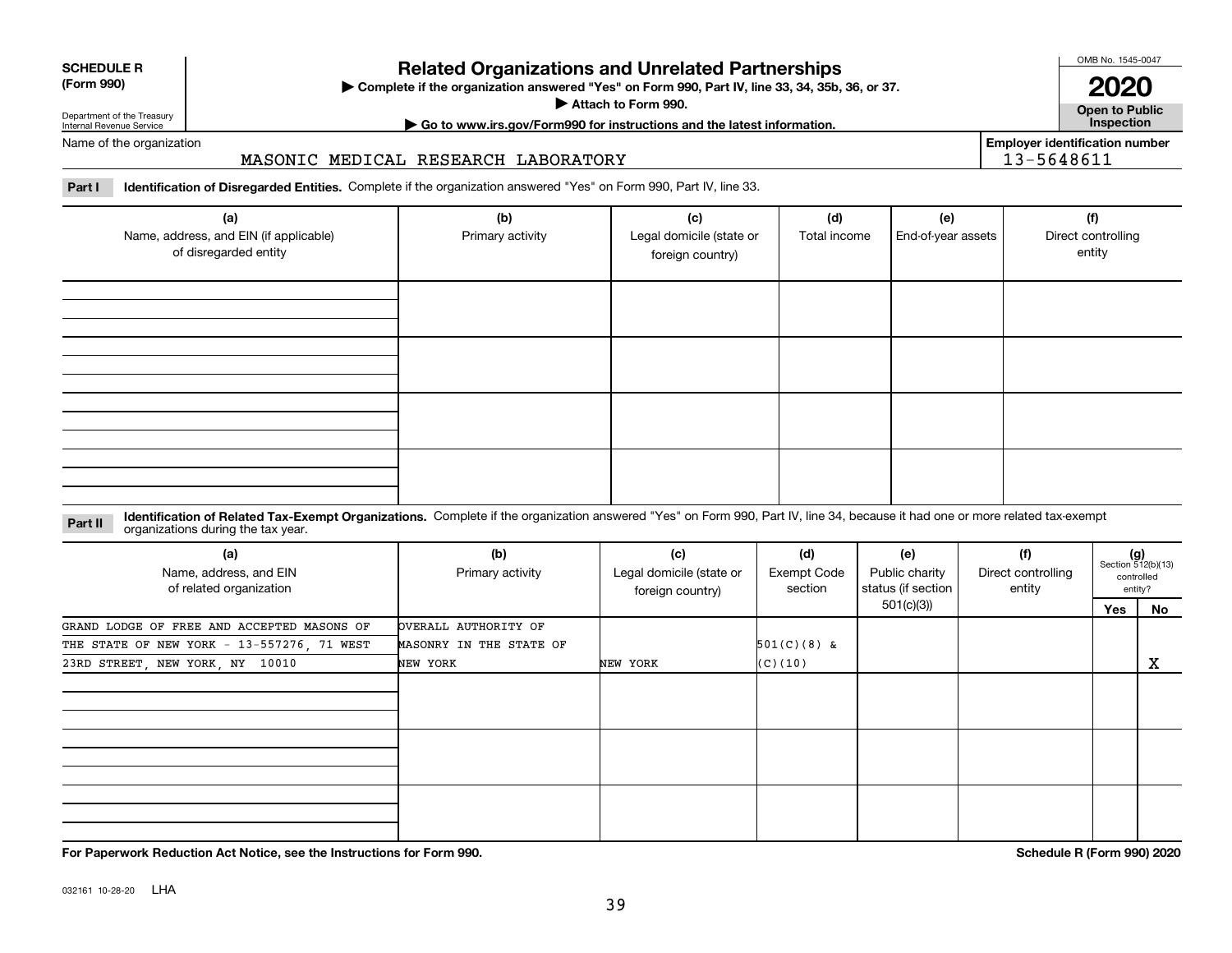#### Schedule R (Form 990) 2020 **MASONIC MEDICAL RESEARCH LABORATORY** 1 3-5 6 4 8 6 1 1 <sub>Page</sub>

**2**

**Identification of Related Organizations Taxable as a Partnership.** Complete if the organization answered "Yes" on Form 990, Part IV, line 34, because it had one or more related **Part III** organizations treated as a partnership during the tax year.

| (a)                                               | (b)              | (c)                  | (d)                          | (e)                                                                 | (f)                      | (g)                     | (h)              | (i)                                                              | (j) | (k)                                         |
|---------------------------------------------------|------------------|----------------------|------------------------------|---------------------------------------------------------------------|--------------------------|-------------------------|------------------|------------------------------------------------------------------|-----|---------------------------------------------|
| Name, address, and EIN<br>of related organization | Primary activity | Legal<br>domicile    | Direct controlling<br>entity | Predominant income                                                  | Share of total<br>income | Share of<br>end-of-year | Disproportionate | Code V-UBI                                                       |     | General or Percentage<br>managing ownership |
|                                                   |                  | (state or<br>foreign |                              |                                                                     |                          | assets                  | allocations?     |                                                                  |     |                                             |
|                                                   |                  | country)             |                              | related, unrelated,<br>excluded from tax under<br>sections 512-514) |                          |                         | Yes   No         | amount in box<br>20 of Schedule<br>K-1 (Form 1065) <b>Yes No</b> |     |                                             |
|                                                   |                  |                      |                              |                                                                     |                          |                         |                  |                                                                  |     |                                             |
|                                                   |                  |                      |                              |                                                                     |                          |                         |                  |                                                                  |     |                                             |
|                                                   |                  |                      |                              |                                                                     |                          |                         |                  |                                                                  |     |                                             |
|                                                   |                  |                      |                              |                                                                     |                          |                         |                  |                                                                  |     |                                             |
|                                                   |                  |                      |                              |                                                                     |                          |                         |                  |                                                                  |     |                                             |
|                                                   |                  |                      |                              |                                                                     |                          |                         |                  |                                                                  |     |                                             |
|                                                   |                  |                      |                              |                                                                     |                          |                         |                  |                                                                  |     |                                             |
|                                                   |                  |                      |                              |                                                                     |                          |                         |                  |                                                                  |     |                                             |
|                                                   |                  |                      |                              |                                                                     |                          |                         |                  |                                                                  |     |                                             |
|                                                   |                  |                      |                              |                                                                     |                          |                         |                  |                                                                  |     |                                             |
|                                                   |                  |                      |                              |                                                                     |                          |                         |                  |                                                                  |     |                                             |
|                                                   |                  |                      |                              |                                                                     |                          |                         |                  |                                                                  |     |                                             |
|                                                   |                  |                      |                              |                                                                     |                          |                         |                  |                                                                  |     |                                             |
|                                                   |                  |                      |                              |                                                                     |                          |                         |                  |                                                                  |     |                                             |
|                                                   |                  |                      |                              |                                                                     |                          |                         |                  |                                                                  |     |                                             |
|                                                   |                  |                      |                              |                                                                     |                          |                         |                  |                                                                  |     |                                             |
|                                                   |                  |                      |                              |                                                                     |                          |                         |                  |                                                                  |     |                                             |

**Identification of Related Organizations Taxable as a Corporation or Trust.** Complete if the organization answered "Yes" on Form 990, Part IV, line 34, because it had one or more related **Part IV** organizations treated as a corporation or trust during the tax year.

| (a)<br>Name, address, and EIN<br>of related organization | (b)<br>Primary activity | (c)<br>Legal domicile<br>(state or<br>foreign | (d)<br>Direct controlling<br>entity | (e)<br>Type of entity<br>(C corp, S corp,<br>or trust) | (f)<br>Share of total<br>income | (g)<br>Share of<br>end-of-year<br>assets | (h)<br>Percentage<br>ownership | $\begin{array}{c} \textbf{(i)}\\ \text{Section}\\ 512 \text{(b)} \text{(13)}\\ \text{controlled}\\ \text{entity?} \end{array}$ |  |
|----------------------------------------------------------|-------------------------|-----------------------------------------------|-------------------------------------|--------------------------------------------------------|---------------------------------|------------------------------------------|--------------------------------|--------------------------------------------------------------------------------------------------------------------------------|--|
|                                                          |                         | country)                                      |                                     |                                                        |                                 |                                          |                                | Yes No                                                                                                                         |  |
|                                                          |                         |                                               |                                     |                                                        |                                 |                                          |                                |                                                                                                                                |  |
|                                                          |                         |                                               |                                     |                                                        |                                 |                                          |                                |                                                                                                                                |  |
|                                                          |                         |                                               |                                     |                                                        |                                 |                                          |                                |                                                                                                                                |  |
|                                                          |                         |                                               |                                     |                                                        |                                 |                                          |                                |                                                                                                                                |  |
|                                                          |                         |                                               |                                     |                                                        |                                 |                                          |                                |                                                                                                                                |  |
|                                                          |                         |                                               |                                     |                                                        |                                 |                                          |                                |                                                                                                                                |  |
|                                                          |                         |                                               |                                     |                                                        |                                 |                                          |                                |                                                                                                                                |  |
|                                                          |                         |                                               |                                     |                                                        |                                 |                                          |                                |                                                                                                                                |  |
|                                                          |                         |                                               |                                     |                                                        |                                 |                                          |                                |                                                                                                                                |  |
|                                                          |                         |                                               |                                     |                                                        |                                 |                                          |                                |                                                                                                                                |  |
|                                                          |                         |                                               |                                     |                                                        |                                 |                                          |                                |                                                                                                                                |  |
|                                                          |                         |                                               |                                     |                                                        |                                 |                                          |                                |                                                                                                                                |  |
|                                                          |                         |                                               |                                     |                                                        |                                 |                                          |                                |                                                                                                                                |  |
|                                                          |                         |                                               |                                     |                                                        |                                 |                                          |                                |                                                                                                                                |  |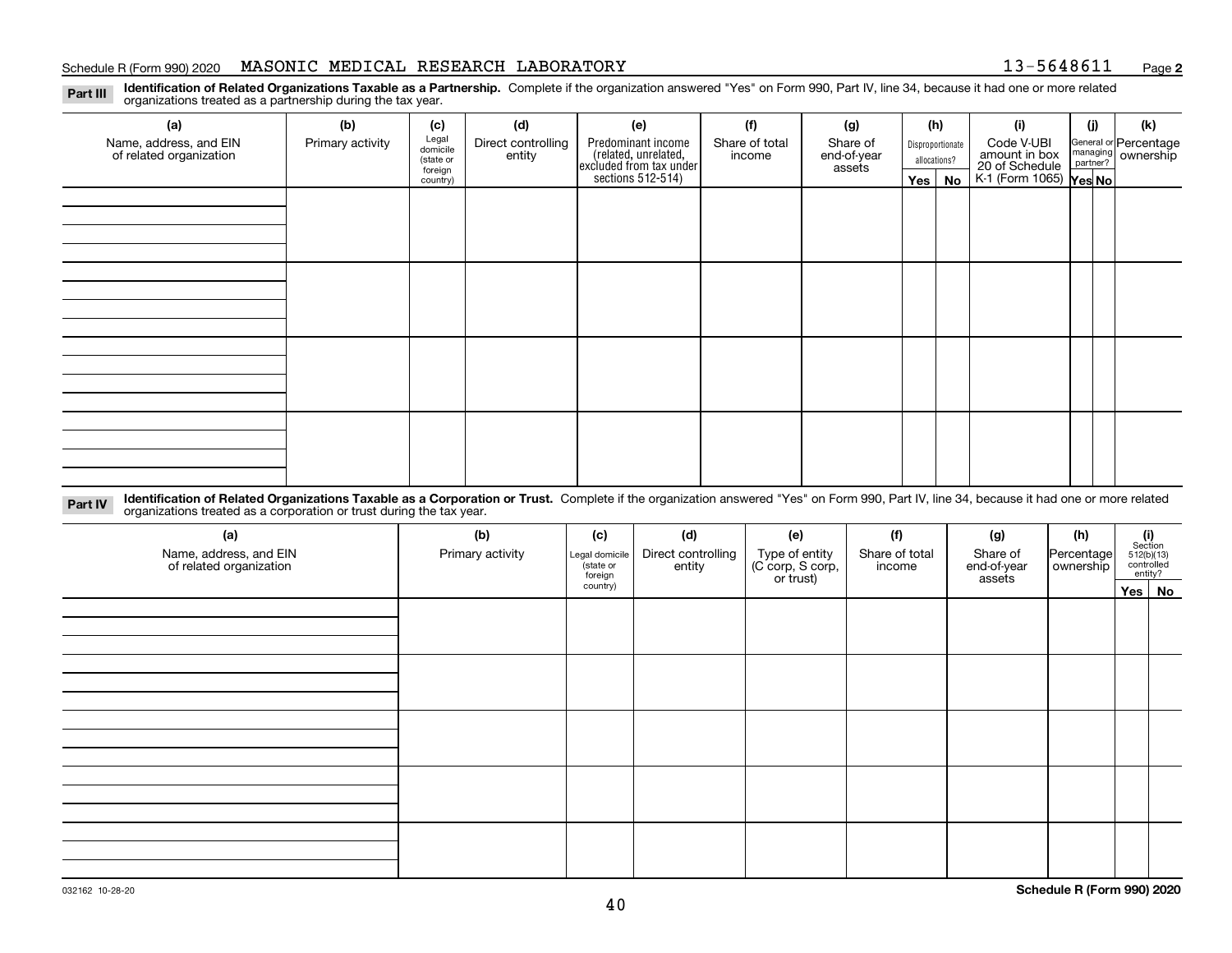#### Schedule R (Form 990) 2020 **MASONIC MEDICAL RESEARCH LABORATORY** 1 3-5 6 4 8 6 1 1 <sub>Page</sub>

**Part V** T**ransactions With Related Organizations.** Complete if the organization answered "Yes" on Form 990, Part IV, line 34, 35b, or 36.

| Note: Complete line 1 if any entity is listed in Parts II, III, or IV of this schedule.                                                                                                                                        |                | <b>Yes</b> | No          |
|--------------------------------------------------------------------------------------------------------------------------------------------------------------------------------------------------------------------------------|----------------|------------|-------------|
| During the tax year, did the organization engage in any of the following transactions with one or more related organizations listed in Parts II-IV?                                                                            |                |            |             |
|                                                                                                                                                                                                                                | 1a             |            | х           |
| b Gift, grant, or capital contribution to related organization(s) mature and contained and contribution to related organization(s) matures are contained and contribution to related organization(s)                           | 1 <sub>b</sub> |            | $\mathbf X$ |
| c Gift, grant, or capital contribution from related organization(s) material contents and contribution from related organization(s) material contents and content of the content of the content of content of content of conte | 1c             |            | $\mathbf X$ |
| <b>d</b> Loans or loan quarantees to or for related organization(s)                                                                                                                                                            | 1 <sub>d</sub> |            | $\mathbf X$ |
|                                                                                                                                                                                                                                | 1e             |            | $\mathbf x$ |
| Dividends from related organization(s) CONSECTED MARKET AND TRISTANDING SUPPORT TO THE CONSECTED MARKET AND TRI                                                                                                                | 1f             |            | $\mathbf X$ |
|                                                                                                                                                                                                                                | 1a             |            | $\mathbf X$ |
|                                                                                                                                                                                                                                | 1 <sub>h</sub> |            | х           |
| Exchange of assets with related organization(s) www.communically.communically contract and a set set of the distribution of the set of the set of the set of the set of the set of the set of the set of the set of the set of | 1i.            |            | $\mathbf X$ |
| Lease of facilities, equipment, or other assets to related organization(s) Chromomeron content in the set of facilities, equipment, or other assets to related organization(s) Chromomeron content in the set of facilities, e | 1i.            |            | X           |
| k Lease of facilities, equipment, or other assets from related organization(s) manufaction content and content to the assets from related organization(s) manufaction content and content and content and content and content  | 1k             |            | х           |
|                                                                                                                                                                                                                                |                |            | $\mathbf x$ |
| m Performance of services or membership or fundraising solicitations by related organization(s)                                                                                                                                | 1m             |            | X           |
|                                                                                                                                                                                                                                | 1n             |            | $\mathbf X$ |
| <b>o</b> Sharing of paid employees with related organization(s)                                                                                                                                                                | 1o             |            | X           |
|                                                                                                                                                                                                                                | 1p             | X          |             |
|                                                                                                                                                                                                                                | 1q             |            | $\mathbf x$ |
|                                                                                                                                                                                                                                |                |            |             |
| r Other transfer of cash or property to related organization(s)                                                                                                                                                                | 1r             |            | X           |
| If the answer to any of the above is "Yes," see the instructions for information on who must complete this line, including covered relationships and transaction thresholds.                                                   | 1s             |            | $\mathbf X$ |

| (a)<br>Name of related organization | (b)<br>Transaction<br>type (a-s) | (c)<br>Amount involved | (d)<br>Method of determining amount involved |
|-------------------------------------|----------------------------------|------------------------|----------------------------------------------|
| (1)                                 |                                  |                        |                                              |
| (2)                                 |                                  |                        |                                              |
| (3)                                 |                                  |                        |                                              |
| (4)                                 |                                  |                        |                                              |
| (5)                                 |                                  |                        |                                              |
| (6)                                 |                                  |                        |                                              |

 $\overline{\phantom{a}}$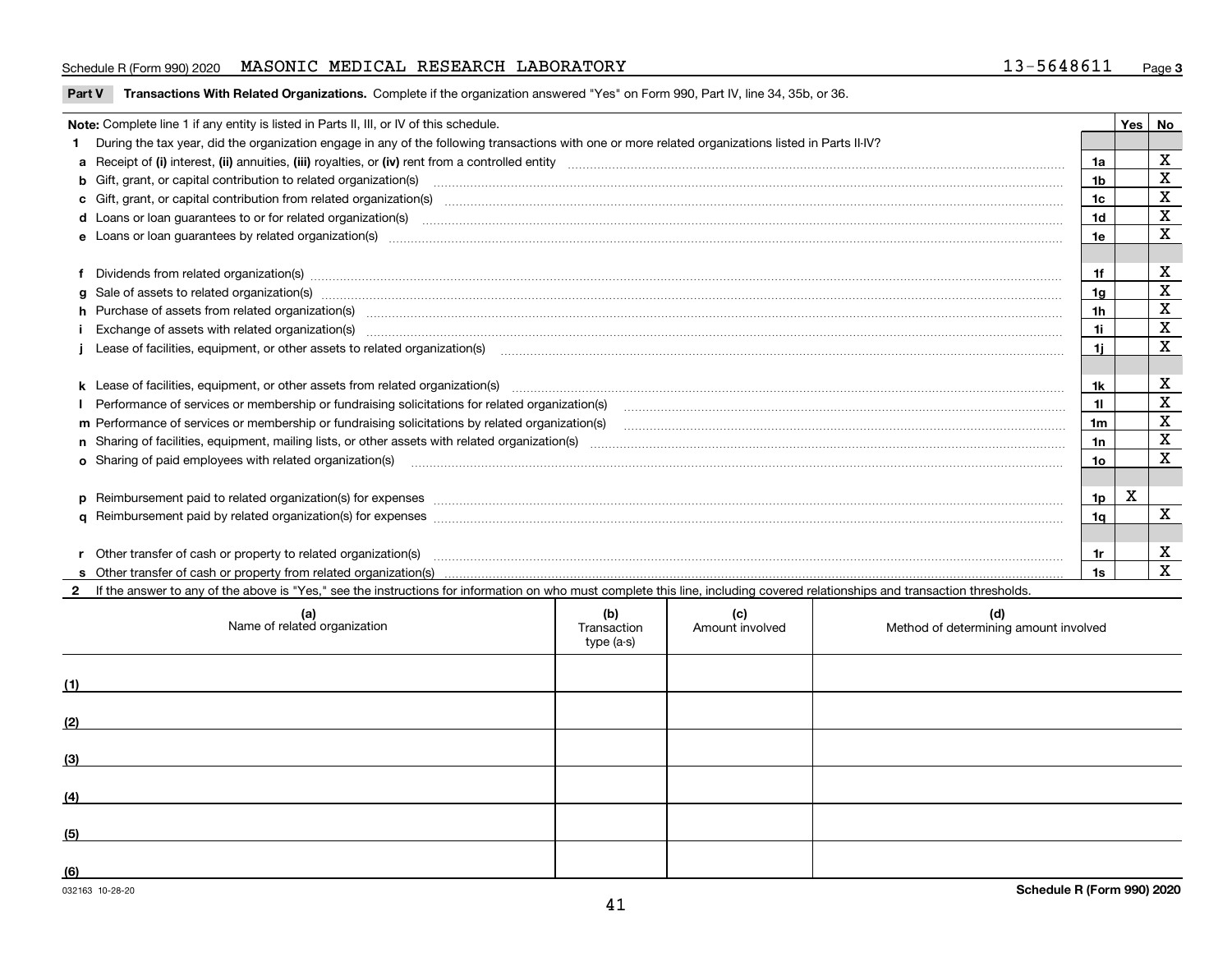#### Schedule R (Form 990) 2020 **MASONIC MEDICAL RESEARCH LABORATORY** 1 3-5 6 4 8 6 1 1 <sub>Page</sub>

#### **4**

**Part VI Unrelated Organizations Taxable as a Partnership. Complete if the organization answered "Yes" on Form 990, Part IV, line 37.** 

Provide the following information for each entity taxed as a partnership through which the organization conducted more than five percent of its activities (measured by total assets or gross revenue) that was not a related organization. See instructions regarding exclusion for certain investment partnerships.

| ັ<br>(a)               | ັ<br>ັ<br>(b)    | (c)               | . .<br>(d)                                                                                 |                                                            |  | (f)      | (g)         | (h)                              | (i)                                                                                                    | (i)    | (k) |  |  |  |  |  |  |
|------------------------|------------------|-------------------|--------------------------------------------------------------------------------------------|------------------------------------------------------------|--|----------|-------------|----------------------------------|--------------------------------------------------------------------------------------------------------|--------|-----|--|--|--|--|--|--|
| Name, address, and EIN | Primary activity | Legal domicile    |                                                                                            | $(e)$<br>Are all<br>partners sec.<br>$501(c)(3)$<br>orgs.? |  | Share of | Share of    |                                  |                                                                                                        |        |     |  |  |  |  |  |  |
| of entity              |                  | (state or foreign | Predominant income<br>(related, unrelated,<br>excluded from tax under<br>sections 512-514) |                                                            |  | total    | end-of-year | Disproportionate<br>allocations? | Code V-UBI<br>amount in box 20 managing<br>of Schedule K-1 partner? ownership<br>(Form 1065)<br>ves No |        |     |  |  |  |  |  |  |
|                        |                  | country)          |                                                                                            | Yes No                                                     |  | income   | assets      | Yes No                           |                                                                                                        | Yes No |     |  |  |  |  |  |  |
|                        |                  |                   |                                                                                            |                                                            |  |          |             |                                  |                                                                                                        |        |     |  |  |  |  |  |  |
|                        |                  |                   |                                                                                            |                                                            |  |          |             |                                  |                                                                                                        |        |     |  |  |  |  |  |  |
|                        |                  |                   |                                                                                            |                                                            |  |          |             |                                  |                                                                                                        |        |     |  |  |  |  |  |  |
|                        |                  |                   |                                                                                            |                                                            |  |          |             |                                  |                                                                                                        |        |     |  |  |  |  |  |  |
|                        |                  |                   |                                                                                            |                                                            |  |          |             |                                  |                                                                                                        |        |     |  |  |  |  |  |  |
|                        |                  |                   |                                                                                            |                                                            |  |          |             |                                  |                                                                                                        |        |     |  |  |  |  |  |  |
|                        |                  |                   |                                                                                            |                                                            |  |          |             |                                  |                                                                                                        |        |     |  |  |  |  |  |  |
|                        |                  |                   |                                                                                            |                                                            |  |          |             |                                  |                                                                                                        |        |     |  |  |  |  |  |  |
|                        |                  |                   |                                                                                            |                                                            |  |          |             |                                  |                                                                                                        |        |     |  |  |  |  |  |  |
|                        |                  |                   |                                                                                            |                                                            |  |          |             |                                  |                                                                                                        |        |     |  |  |  |  |  |  |
|                        |                  |                   |                                                                                            |                                                            |  |          |             |                                  |                                                                                                        |        |     |  |  |  |  |  |  |
|                        |                  |                   |                                                                                            |                                                            |  |          |             |                                  |                                                                                                        |        |     |  |  |  |  |  |  |
|                        |                  |                   |                                                                                            |                                                            |  |          |             |                                  |                                                                                                        |        |     |  |  |  |  |  |  |
|                        |                  |                   |                                                                                            |                                                            |  |          |             |                                  |                                                                                                        |        |     |  |  |  |  |  |  |
|                        |                  |                   |                                                                                            |                                                            |  |          |             |                                  |                                                                                                        |        |     |  |  |  |  |  |  |
|                        |                  |                   |                                                                                            |                                                            |  |          |             |                                  |                                                                                                        |        |     |  |  |  |  |  |  |
|                        |                  |                   |                                                                                            |                                                            |  |          |             |                                  |                                                                                                        |        |     |  |  |  |  |  |  |
|                        |                  |                   |                                                                                            |                                                            |  |          |             |                                  |                                                                                                        |        |     |  |  |  |  |  |  |
|                        |                  |                   |                                                                                            |                                                            |  |          |             |                                  |                                                                                                        |        |     |  |  |  |  |  |  |
|                        |                  |                   |                                                                                            |                                                            |  |          |             |                                  |                                                                                                        |        |     |  |  |  |  |  |  |
|                        |                  |                   |                                                                                            |                                                            |  |          |             |                                  |                                                                                                        |        |     |  |  |  |  |  |  |
|                        |                  |                   |                                                                                            |                                                            |  |          |             |                                  |                                                                                                        |        |     |  |  |  |  |  |  |
|                        |                  |                   |                                                                                            |                                                            |  |          |             |                                  |                                                                                                        |        |     |  |  |  |  |  |  |
|                        |                  |                   |                                                                                            |                                                            |  |          |             |                                  |                                                                                                        |        |     |  |  |  |  |  |  |
|                        |                  |                   |                                                                                            |                                                            |  |          |             |                                  |                                                                                                        |        |     |  |  |  |  |  |  |
|                        |                  |                   |                                                                                            |                                                            |  |          |             |                                  |                                                                                                        |        |     |  |  |  |  |  |  |
|                        |                  |                   |                                                                                            |                                                            |  |          |             |                                  |                                                                                                        |        |     |  |  |  |  |  |  |
|                        |                  |                   |                                                                                            |                                                            |  |          |             |                                  |                                                                                                        |        |     |  |  |  |  |  |  |
|                        |                  |                   |                                                                                            |                                                            |  |          |             |                                  |                                                                                                        |        |     |  |  |  |  |  |  |
|                        |                  |                   |                                                                                            |                                                            |  |          |             |                                  |                                                                                                        |        |     |  |  |  |  |  |  |
|                        |                  |                   |                                                                                            |                                                            |  |          |             |                                  |                                                                                                        |        |     |  |  |  |  |  |  |

**Schedule R (Form 990) 2020**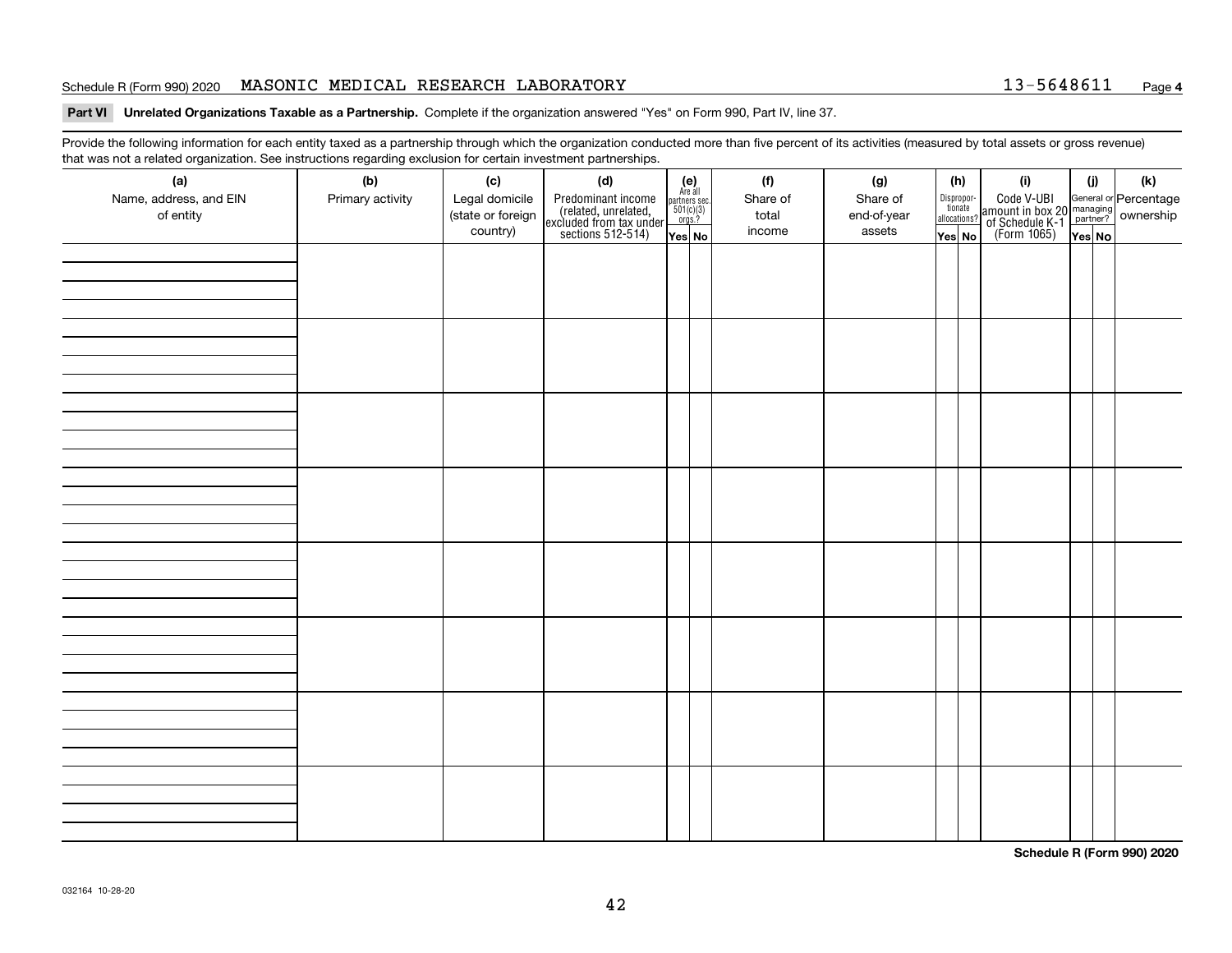**Part VII Supplemental Information**

Provide additional information for responses to questions on Schedule R. See instructions.

43

032165 10-28-20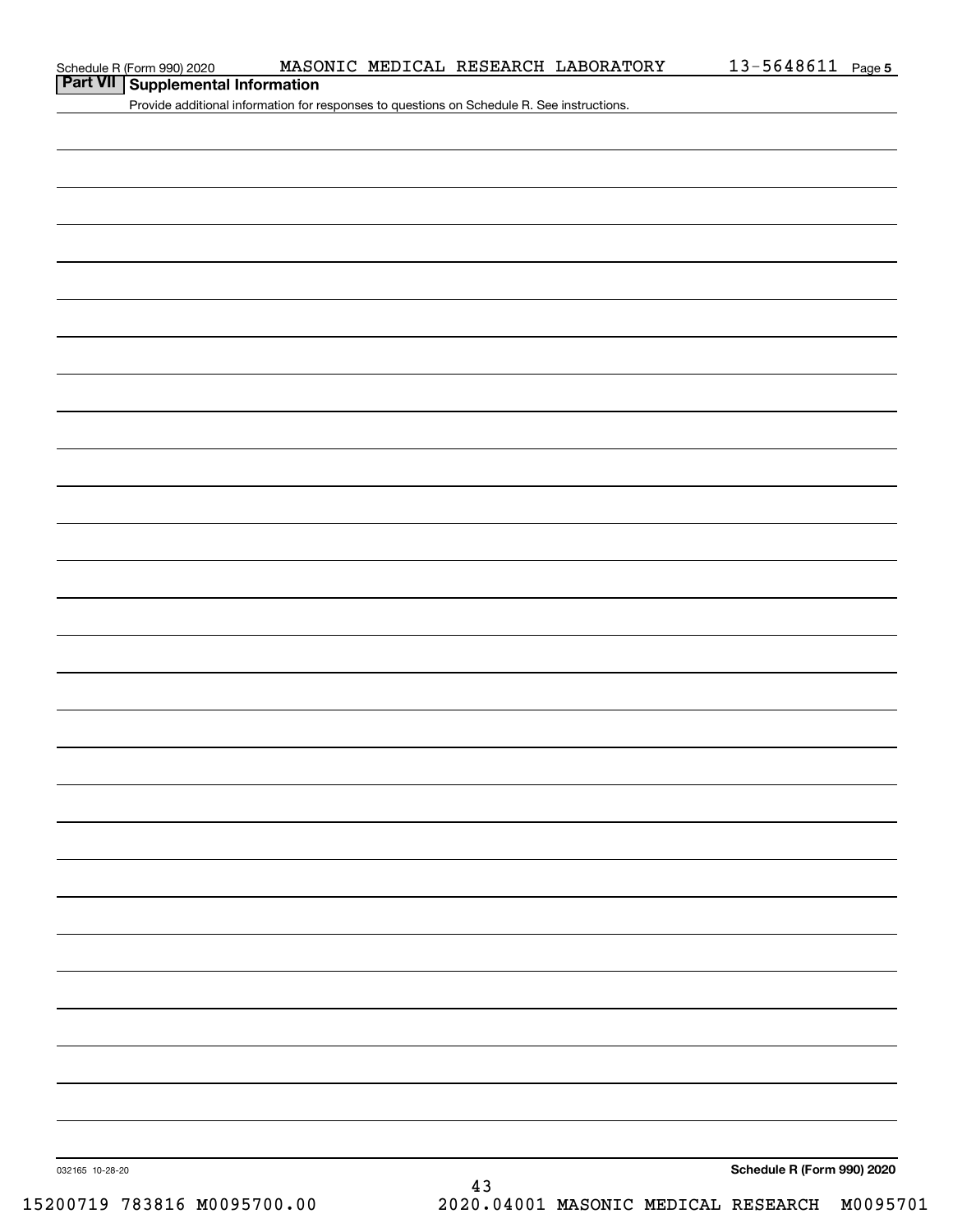NYS Annual Filing for Charitable Organizations www.CharitiesNYS.com

**Open to Public Inspection**

| <b>1.General Information</b>                 |                                                                                                                                                                                                        |                                     |                                                                                   |                                                                                                                                                            |  |  |  |  |
|----------------------------------------------|--------------------------------------------------------------------------------------------------------------------------------------------------------------------------------------------------------|-------------------------------------|-----------------------------------------------------------------------------------|------------------------------------------------------------------------------------------------------------------------------------------------------------|--|--|--|--|
| For Fiscal Year Beginning (mm/dd/yyyy)       | 01/01/2020                                                                                                                                                                                             |                                     | and Ending (mm/dd/yyyy) 12/31/2020                                                |                                                                                                                                                            |  |  |  |  |
| Check if Applicable:<br>Address Change       | Name of Organization:<br>MASONIC MEDICAL RESEARCH LABORATORY                                                                                                                                           |                                     |                                                                                   | Employer Identification Number (EIN):<br>13-5648611                                                                                                        |  |  |  |  |
| Name Change<br><b>Initial Filing</b>         | Mailing Address:<br>NY Registration Number:<br>$03 - 72 - 27$<br>2150 BLEEKER STREET                                                                                                                   |                                     |                                                                                   |                                                                                                                                                            |  |  |  |  |
| <b>Final Filing</b><br><b>Amended Filing</b> | City / State / ZIP:<br>UTICA, NY                                                                                                                                                                       | Telephone:<br>13501<br>315 624-7497 |                                                                                   |                                                                                                                                                            |  |  |  |  |
| Reg ID Pending                               | Website:<br>WWW.MMRI.EDU                                                                                                                                                                               |                                     |                                                                                   | Email:<br>LCOOPER@MMRI.EDU                                                                                                                                 |  |  |  |  |
| Check your organization's                    |                                                                                                                                                                                                        |                                     |                                                                                   |                                                                                                                                                            |  |  |  |  |
| registration category:                       | EPTL only<br>7A only                                                                                                                                                                                   | $X$ DUAL (7A & EPTL)                | EXEMPT*                                                                           | Confirm your Registration Category in the<br>Charities Registry at www.CharitiesNYS.com.                                                                   |  |  |  |  |
| 2. Certification                             |                                                                                                                                                                                                        |                                     |                                                                                   |                                                                                                                                                            |  |  |  |  |
| two signatories.                             |                                                                                                                                                                                                        |                                     |                                                                                   | See instructions for certification requirements. Improper certification is a violation of law that may be subject to penalties. The certification requires |  |  |  |  |
|                                              |                                                                                                                                                                                                        |                                     |                                                                                   | We certify under penalties of perjury that we reviewed this report, including all attachments, and to the best of our knowledge and belief,                |  |  |  |  |
|                                              | they are true, correct and complete in accordance with the laws of the State of New York applicable to this report.                                                                                    |                                     |                                                                                   |                                                                                                                                                            |  |  |  |  |
|                                              |                                                                                                                                                                                                        |                                     | MARIA KONTARIDIS                                                                  |                                                                                                                                                            |  |  |  |  |
| President or Authorized Officer:             |                                                                                                                                                                                                        |                                     | <b>EXECUTIVE DIRECTOR</b>                                                         |                                                                                                                                                            |  |  |  |  |
|                                              | Signature                                                                                                                                                                                              |                                     | Print Name and Title                                                              | Date                                                                                                                                                       |  |  |  |  |
|                                              |                                                                                                                                                                                                        |                                     | LISA COOPER                                                                       |                                                                                                                                                            |  |  |  |  |
| Chief Financial Officer or Treasurer:        |                                                                                                                                                                                                        |                                     | CONTROLLER                                                                        |                                                                                                                                                            |  |  |  |  |
|                                              | Signature                                                                                                                                                                                              |                                     | <b>Print Name and Title</b>                                                       | Date                                                                                                                                                       |  |  |  |  |
| 3. Annual Reporting Exemption                |                                                                                                                                                                                                        |                                     |                                                                                   |                                                                                                                                                            |  |  |  |  |
|                                              |                                                                                                                                                                                                        |                                     |                                                                                   | Check the exemption(s) that apply to your filing. If your organization is claiming an exemption under one category (7A or EPTL only filers) or both        |  |  |  |  |
|                                              |                                                                                                                                                                                                        |                                     |                                                                                   | categories (DUAL filers) that apply to your registration, complete only parts 1, 2, and 3, and submit the certified Char500. No fee, schedules, or         |  |  |  |  |
|                                              |                                                                                                                                                                                                        |                                     |                                                                                   | additional attachments are required. If you cannot claim an exemption or are a DUAL filer that claims only one exemption, you must file applicable         |  |  |  |  |
|                                              | schedules and attachments and pay applicable fees.                                                                                                                                                     |                                     |                                                                                   |                                                                                                                                                            |  |  |  |  |
|                                              |                                                                                                                                                                                                        |                                     |                                                                                   |                                                                                                                                                            |  |  |  |  |
|                                              |                                                                                                                                                                                                        |                                     |                                                                                   | 3a. 7A filing exemption: Total contributions from NY State including residents, foundations, government agencies, etc. did not                             |  |  |  |  |
|                                              | exceed \$25,000 and the organization did not engage a professional fund raiser (PFR) or fund raising counsel (FRC) to solicit                                                                          |                                     |                                                                                   |                                                                                                                                                            |  |  |  |  |
|                                              | contributions during the fiscal year.                                                                                                                                                                  |                                     |                                                                                   |                                                                                                                                                            |  |  |  |  |
|                                              |                                                                                                                                                                                                        |                                     |                                                                                   |                                                                                                                                                            |  |  |  |  |
|                                              |                                                                                                                                                                                                        |                                     |                                                                                   | 3b. EPTL filing exemption: Gross receipts did not exceed \$25,000 and the market value of assets did not exceed \$25,000 at any time                       |  |  |  |  |
|                                              | during the fiscal year.                                                                                                                                                                                |                                     |                                                                                   |                                                                                                                                                            |  |  |  |  |
| 4. Schedules and Attachments                 |                                                                                                                                                                                                        |                                     |                                                                                   |                                                                                                                                                            |  |  |  |  |
| See the following page                       |                                                                                                                                                                                                        |                                     |                                                                                   |                                                                                                                                                            |  |  |  |  |
| for a checklist of                           | Yes                                                                                                                                                                                                    |                                     |                                                                                   | $\boxed{\textbf{X}}$ No 4a. Did your organization use a professional fund raiser, fund raising counsel or commercial co-venturer                           |  |  |  |  |
| schedules and                                |                                                                                                                                                                                                        |                                     | for fund raising activity in NY State? If yes, complete Schedule 4a.              |                                                                                                                                                            |  |  |  |  |
| attachments to                               |                                                                                                                                                                                                        |                                     |                                                                                   |                                                                                                                                                            |  |  |  |  |
| complete your filing.                        | $\boxed{\mathbf{X}}$ Yes<br>No                                                                                                                                                                         |                                     | 4b. Did the organization receive government grants? If yes, complete Schedule 4b. |                                                                                                                                                            |  |  |  |  |
|                                              |                                                                                                                                                                                                        |                                     |                                                                                   |                                                                                                                                                            |  |  |  |  |
| 5. Fee                                       |                                                                                                                                                                                                        |                                     |                                                                                   |                                                                                                                                                            |  |  |  |  |
| See the checklist on the                     | 7A filing fee:                                                                                                                                                                                         | EPTL filing fee:                    | Total fee:                                                                        | Make a single check or money order                                                                                                                         |  |  |  |  |
| next page to calculate your                  |                                                                                                                                                                                                        |                                     |                                                                                   | payable to:                                                                                                                                                |  |  |  |  |
| fee(s). Indicate fee(s) you                  |                                                                                                                                                                                                        |                                     |                                                                                   | "Department of Law"                                                                                                                                        |  |  |  |  |
| are submitting here:                         | 25.<br>\$                                                                                                                                                                                              | \$<br>750.                          | 775.<br>\$                                                                        |                                                                                                                                                            |  |  |  |  |
|                                              | CHAR500 Annual Filing for Charitable Organizations (Updated January 2021)<br>*The "Exempt" category refers to an organization's NYS registration status. It does not refer to its IRS tax designation. |                                     |                                                                                   |                                                                                                                                                            |  |  |  |  |

068451 01-07-21 1019

1

15200719 783816 M0095700.00 2020.04001 MASONIC MEDICAL RESEARCH M0095701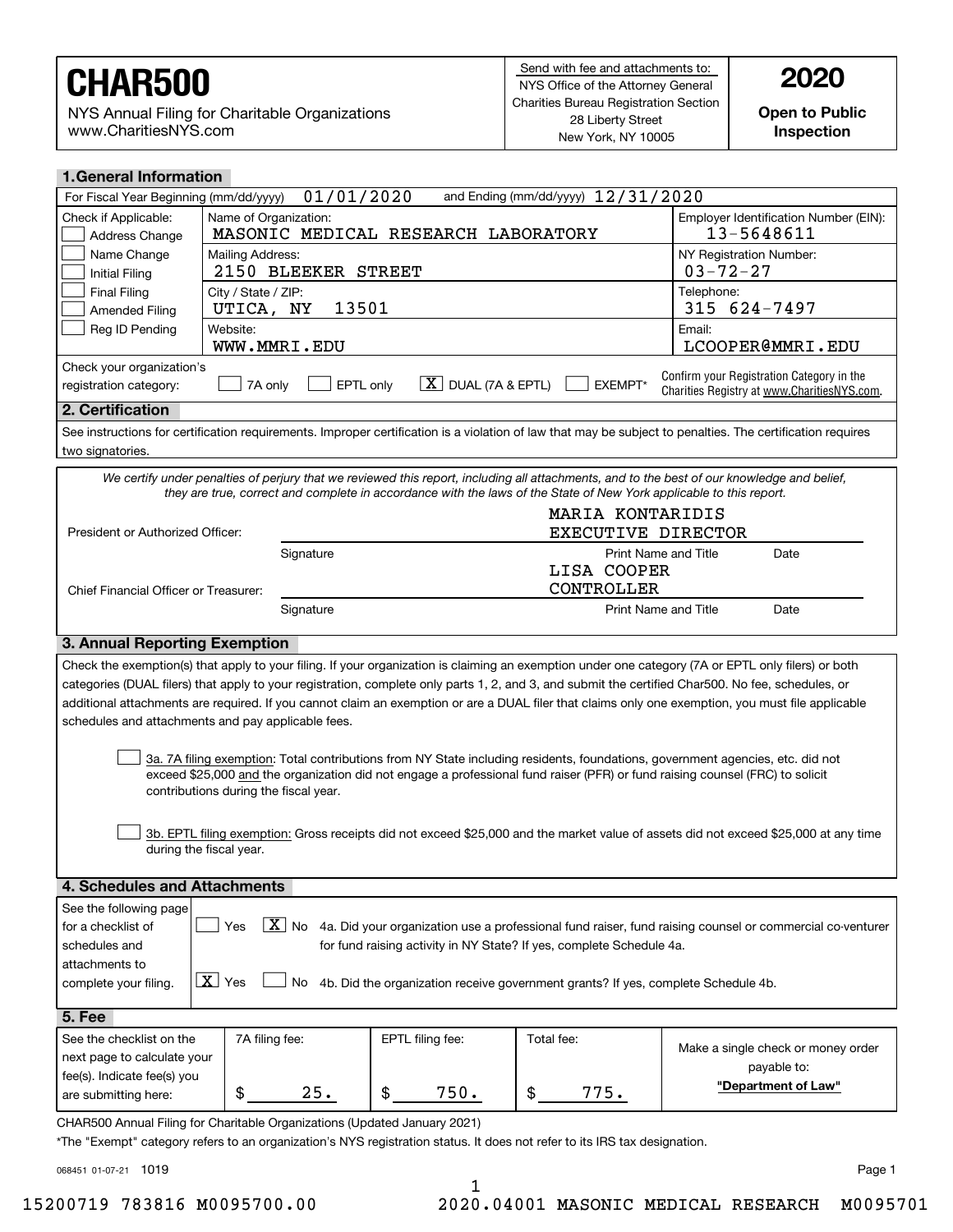#### MASONIC MEDICAL RESEARCH LABORATORY

Annual Filing Checklist **CHAR500**

Simply submit the certified CHAR500 with no fee, schedule, or additional attachments IF: - Your organization is registered as 7A only and you marked the 7A filing exemption in Part 3.

- Your organization is registered as EPTL only and you marked the EPTL filing exemption in Part 3.

- Your organization is registered as DUAL and you marked both the 7A and EPTL filing exemption in Part 3.

#### **Checklist of Schedules and Attachments**

Check the schedules you must submit with your CHAR500 as described in Part 4:

- If you answered "yes" in Part 4a, submit Schedule 4a: Professional Fund Raisers (PFR), Fund Raising Counsel (FRC), Commercial Co-Venturers (CCV)
- $\boxed{\textbf{X}}$  If you answered "yes" in Part 4b, submit Schedule 4b: Government Grants

Check the financial attachments you must submit with your CHAR500:

 $\boxed{\textbf{X}}$  IRS Form 990, 990-EZ, or 990-PF, and 990-T if applicable

 $\boxed{\textbf{X}}$  All additional IRS Form 990 Schedules, including Schedule B (Schedule of Contributors). Schedule B of public charities is exempt from disclosure and will not be available for public review.

Our organization was eligible for and filed an IRS 990-N e-postcard. Our revenue exceeded \$25,000 and/or our assets exceeded \$25,000 in the filing year. We have included an IRS Form 990-EZ for state purposes only.  $\mathcal{L}^{\text{max}}$ 

If you are a 7A only or DUAL filer, submit the applicable independent Certified Public Accountant's Review or Audit Report:

Review Report if you received total revenue and support greater than \$250,000 and up to \$750,000.

 $\boxed{\textbf{X}}$  Audit Report if you received total revenue and support greater than \$750,000

No Review Report or Audit Report is required because total revenue and support is less than \$250,000  $\mathcal{L}^{\text{max}}$ 

We are a DUAL filer and checked box 3a, no Review Report or Audit Report is required  $\mathcal{L}^{\text{max}}$ 

#### **Calculate Your Fee**

For 7A and DUAL filers, calculate the 7A fee:

\$0, if you checked the 7A exemption in Part 3a  $\mathcal{L}^{\text{max}}$ 

 $\boxed{\textbf{X}}$  \$25, if you did not check the 7A exemption in Part 3a

For EPTL and DUAL filers, calculate the EPTL fee:

| $\Box$ \$0, if you checked the EPTL exemption in Part 3b                                        | activities for charitable purposes in NY.                         |
|-------------------------------------------------------------------------------------------------|-------------------------------------------------------------------|
| $\vert$ \$25, if the NET WORTH is less than \$50,000                                            | <b>DUAL</b> filers are registered under both 7A and EPTL.         |
| \$50, if the NET WORTH is \$50,000 or more but less than \$250,000                              | <b>EXEMPT</b> filers have registered with the NY Charities Bureau |
| $\vert$ \$100, if the NET WORTH is \$250,000 or more but less than \$1,000,000                  | and meet conditions in Schedule E - Registration                  |
| \$250, if the NET WORTH is \$1,000,000 or more but less than \$10,000,000                       | <b>Exemption for Charitable Organizations.</b> These              |
| $\boxed{\textbf{X}}$ \$750, if the NET WORTH is \$10,000,000 or more but less than \$50,000,000 | organizations are not required to file annual financial reports   |
| \$1500, if the NET WORTH is \$50,000,000 or more                                                | but may do so voluntarily.                                        |

#### **Send Your Filing**

Send your CHAR500, all schedules and attachments, and total fee to:

NYS Office of the Attorney General Charities Bureau Registration Section 28 Liberty Street New York, NY 10005

*Need Assistance?*

Visit:Call:Email:Charities.Bureau@ag.ny.gov www.CharitiesNYS.com(212) 416-8401

Organizations are assigned a Registration Category upon registration with the NY Charities Bureau: *Is my Registration Category 7A, EPTL, DUAL or EXEMPT?* 

**7A** filers are registered to solicit contributions in New York under Article 7-A of the Executive Law ("7A")

**EPTL** filers are registered under the Estates, Powers & Trusts Law ("EPTL") because they hold assets and/or conduct activities for charitable purposes in NY.

Confirm your Registration Category and learn more about NY law at www.CharitiesNYS.com.

NET WORTH for fee purposes is calculated on: *Where do I find my organization's NET WORTH?*

- IRS Form 990 Part I, line 22
- IRS Form 990 EZ Part I, line 21
- IRS Form 990 PF, calculate the difference between Total Assets at Fair Market Value (Part II, line 16(c)) and Total Liabilities (Part II, line 23(b)).

068461 01-07-21 1019 CHAR500 Annual Filing for Charitable Organizations (Updated January 2021) Page 2

2

15200719 783816 M0095700.00 2020.04001 MASONIC MEDICAL RESEARCH M0095701